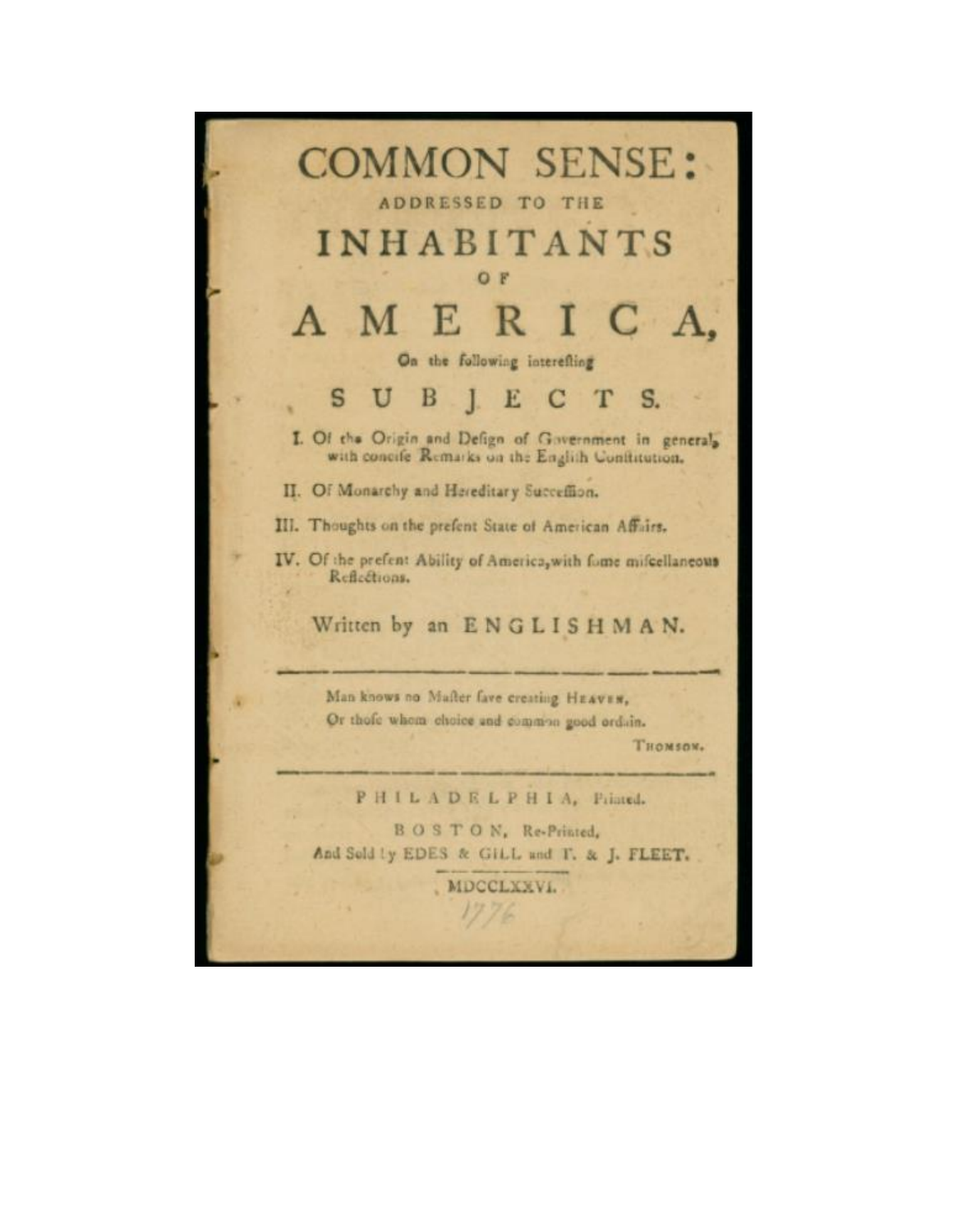This book is one of the most influential books ever written. It led to the birth of a nation and 200 years of practical progress the changed the world.

It was written almost 250 years ago, and the language spoken in English was different than we speak today. It can make it difficult to read, and sometimes hard to understand.

Not everyone would agree with that. To them I say good for you, because I had a difficult time reading this the first time.

I spent a year carefully translating this manuscript in modern English you can easily understand it. Even if you like the original version, you might also enjoy the modern English version.

If you're interested it's available HERE: <https://www.christopherscottshow.com/books>



Whatever you decide I hope you enjoy this great book!



While you're looking at the book you might also want to check out my daily podcast HERE: <https://www.christopherscottshow.com/>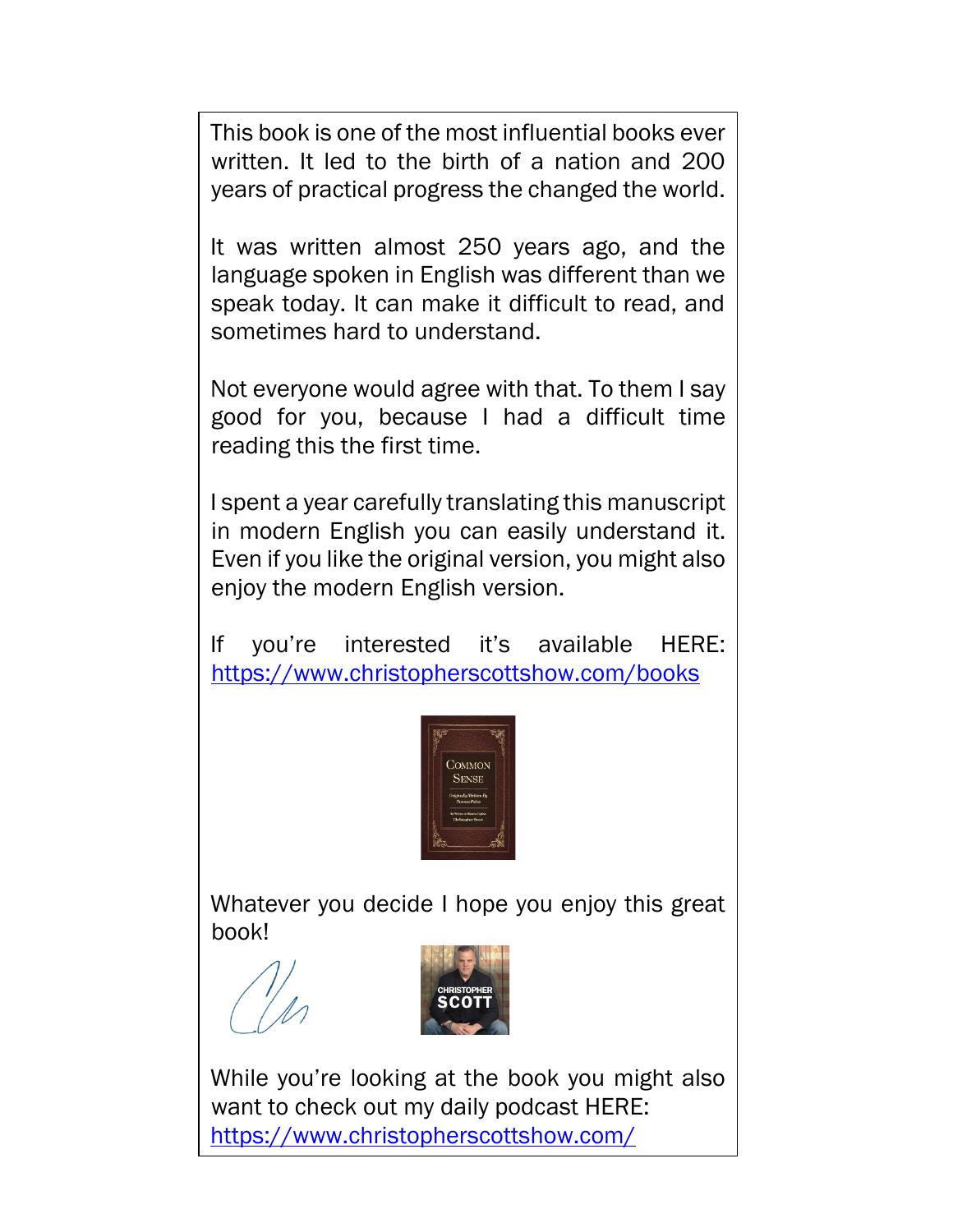**1776**

## **COMMON SENSE**

**Thomas Paine ( February 14, 1776 )**

*Paine, Thomas (1737-1809) - An Englishman who came to America in 1774, he was a political philosopher who promoted change through revolution rather than reform. Paine is most renowned for his activities advocating democracy. Common Sense (1776) - This widely-read pamphlet argued for America's immediate separation from England. It is considered by many to be the catalyst that roused public feeling and was most influential in the creation of the Declaration of Independence.*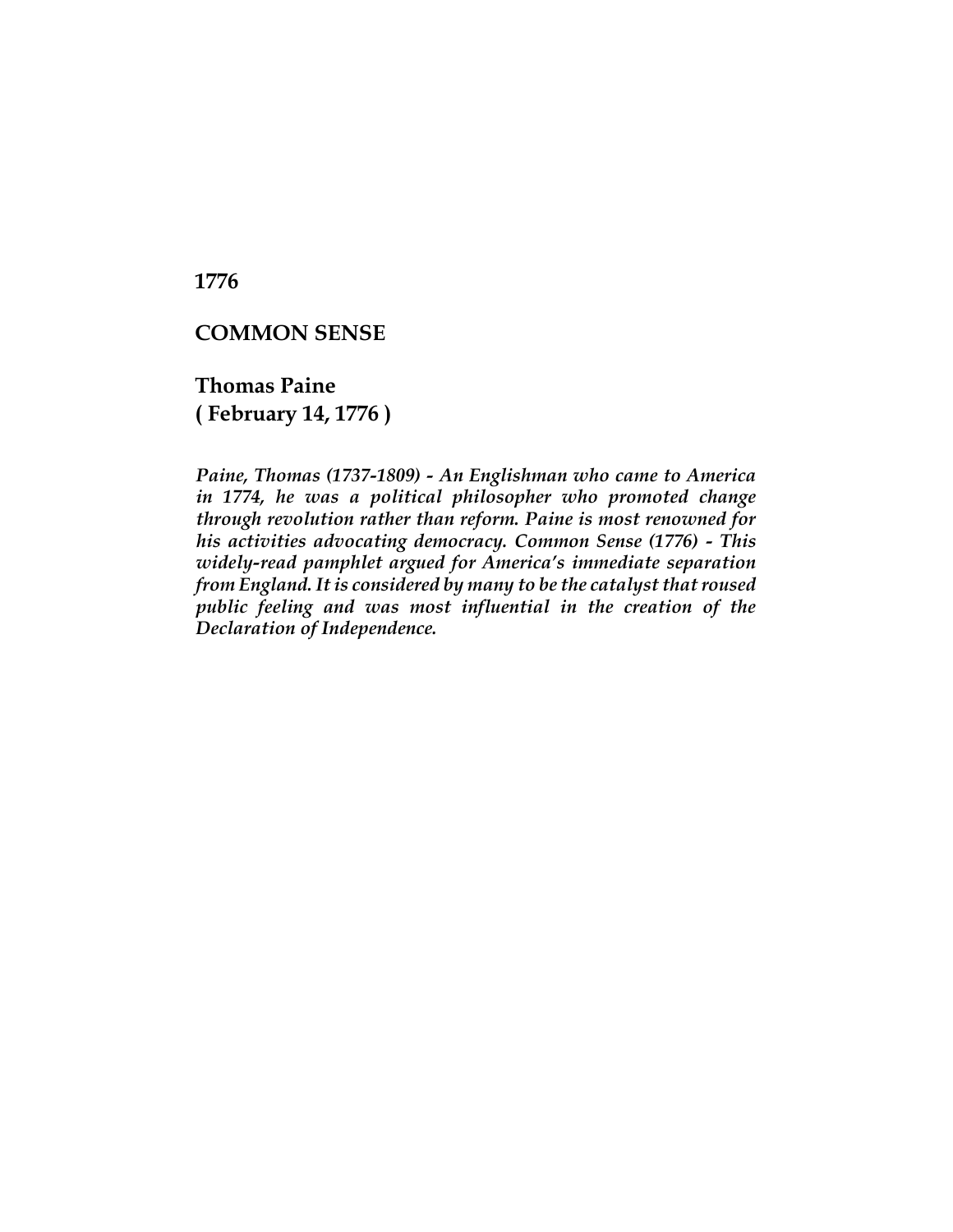# **TABLE OF CONTENTS**

| INTRODUCTION                                       |
|----------------------------------------------------|
| CHAPTER 1                                          |
| OF THE ORIGIN AND DESIGN OF GOVERNMENT IN GENERAL. |
| WITH CONCISE REMARKS ON THE ENGLISH CONSTITUTION.  |
| . 4                                                |
| CHAPTER 2<br>9                                     |
| OF MONARCHY AND HEREDITARY SUCCESSION<br>9         |
| CHAPTER 3<br>17                                    |
| THOUGHTS OF THE PRESENT STATE OF AMERICAN AFFAIRS. |
| 17                                                 |
| CHAPTER 4.<br>31                                   |
| OF THE PRESENT ABILITY OF AMERICA, WITH SOME       |
| MISCELLANEOUS REFLECTIONS<br>31                    |
| APPENDIX<br>40                                     |
| EPISTLE TO QUAKERS 47                              |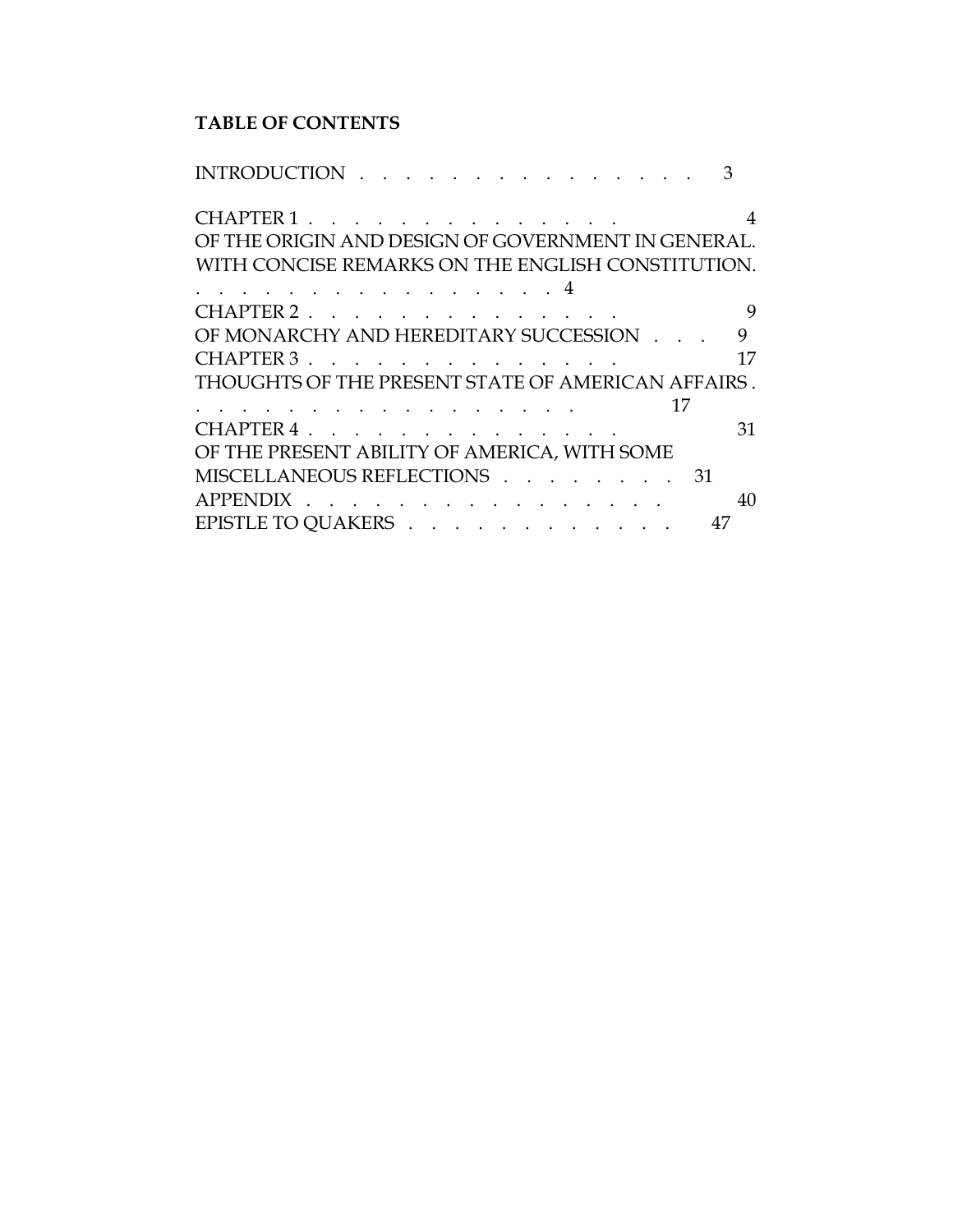## **INTRODUCTION**

PERHAPS the sentiments contained in the following pages, are not yet sufficiently fashionable to procure them general favor; a long habit of not thinking a thing wrong, gives it a superficial appearance of being right, and raises at first a formidable outcry in defence of custom. But tumult soon subsides. Time makes more converts than reason.

As a long and violent abuse of power is generally the means of calling the right of it in question, (and in matters too which might never have been thought of, had not the sufferers been aggravated into the inquiry,) and as the king of England hath undertaken in his own right, to support the parliament in what he calls theirs, and as the good people of this country are grievously oppressed by the combination, they have an undoubted privilege to inquire into the pretensions of both, and equally to reject the usurpations of either. In the following sheets, the author hath studiously avoided every thing which is personal among ourselves. Compliments as well as censure to individuals make no part thereof. The wise and the worthy need not the triumph of a pamphlet; and those whose sentiments are injudicious or unfriendly, will cease of themselves, unless too much pains is bestowed upon their conversion.

The cause of America is, in a great measure, the cause of all mankind. Many circumstances have, and will arise, which are not local, but universal, and through which the principles of all lovers of mankind are affected, and in the event of which, their affections are interested. The laying a country desolate with fire and sword, declaring war against the natural rights of all mankind, and extirpating the defenders thereof from the face of the earth, is the concern of every man to whom nature hath given the power of feeling; of which class, regardless of party censure, is THE AUTHOR. - Philadelphia, Feb. 14, 1776.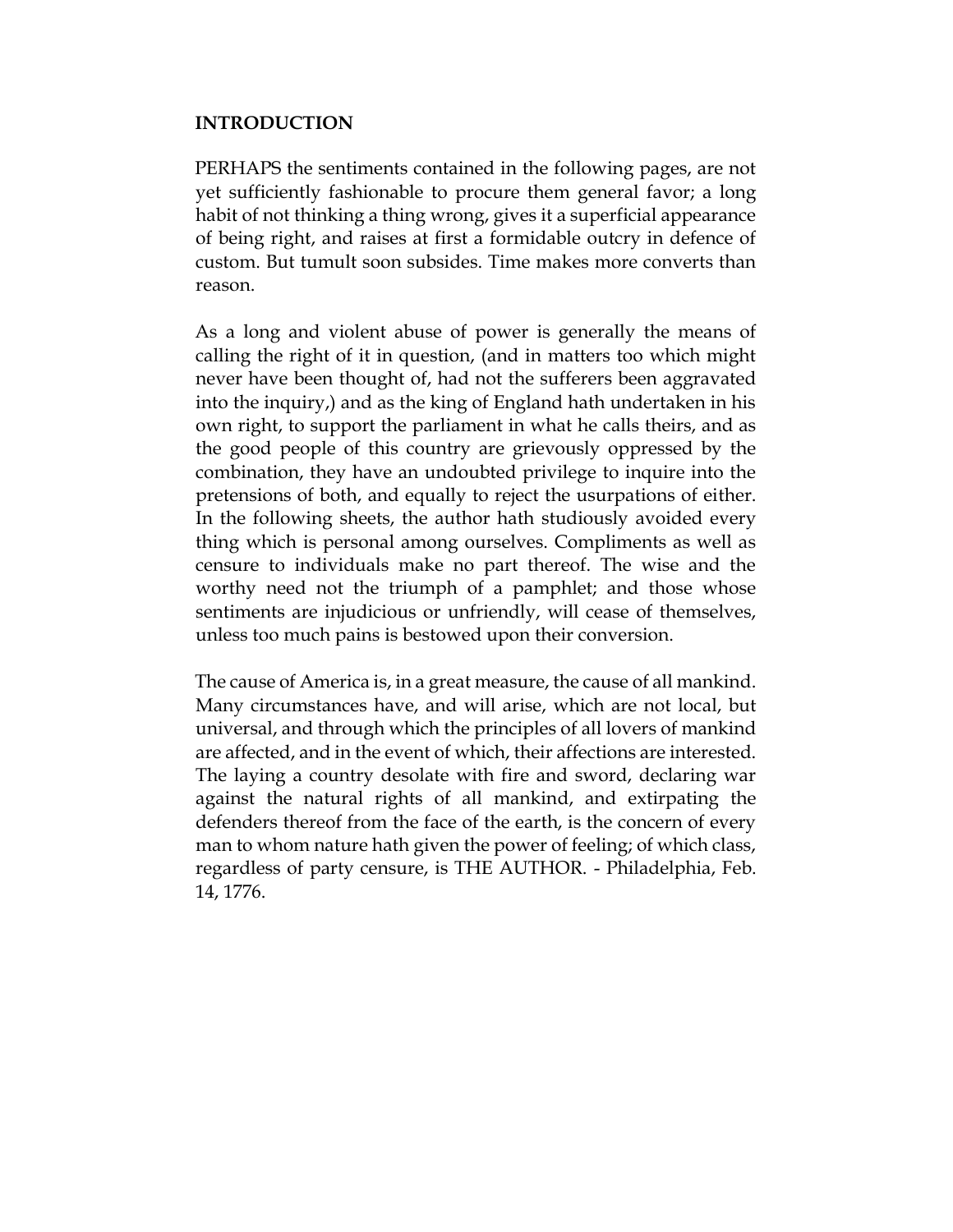## **CHAPTER 1**

## **OF THE ORIGIN AND DESIGN OF GOVERNMENT IN GENERAL. WITH CONCISE REMARKS ON THE ENGLISH CONSTITUTION.**

SOME writers have so confounded society with government, as to leave little or no distinction between them; whereas they are not only different, but have different origins. Society is produced by our wants, and government by our wickedness; the former promotes our happiness positively by uniting our affections, the latter negatively by restraining our vices. The one encourages intercourse, the other creates distinctions. The first is a patron, the last a punisher.

Society in every state is a blessing, but government even in its best state is but a necessary evil in its worst state an intolerable one; for when we suffer, or are exposed to the same miseries by a government, which we might expect in a country without government, our calamities is heightened by reflecting that we furnish the means by which we suffer! Government, like dress, is the badge of lost innocence; the palaces of kings are built on the ruins of the bowers of paradise. For were the impulses of conscience clear, uniform, and irresistibly obeyed, man would need no other lawgiver; but that not being the case, he finds it necessary to surrender up a part of his property to furnish means for the protection of the rest; and this he is induced to do by the same prudence which in every other case advises him out of two evils to choose the least. Wherefore, security being the true design and end of government, it unanswerably follows that whatever form thereof appears most likely to ensure it to us, with the least expense and greatest benefit, is preferable to all others.

In order to gain a clear and just idea of the design and end of government, let us suppose a small number of persons settled in some sequestered part of the earth, unconnected with the rest, they will then represent the first peopling of any country, or of the world. In this state of natural liberty, society will be their first thought. A thousand motives will excite them thereto, the strength of one man is so unequal to his wants, and his mind so unfitted for perpetual solitude, that he is soon obliged to seek assistance and relief of another, who in his turn requires the same. Four or five united would be able to raise a tolerable dwelling in the midst of a wilderness, but one man might labor out the common period of life without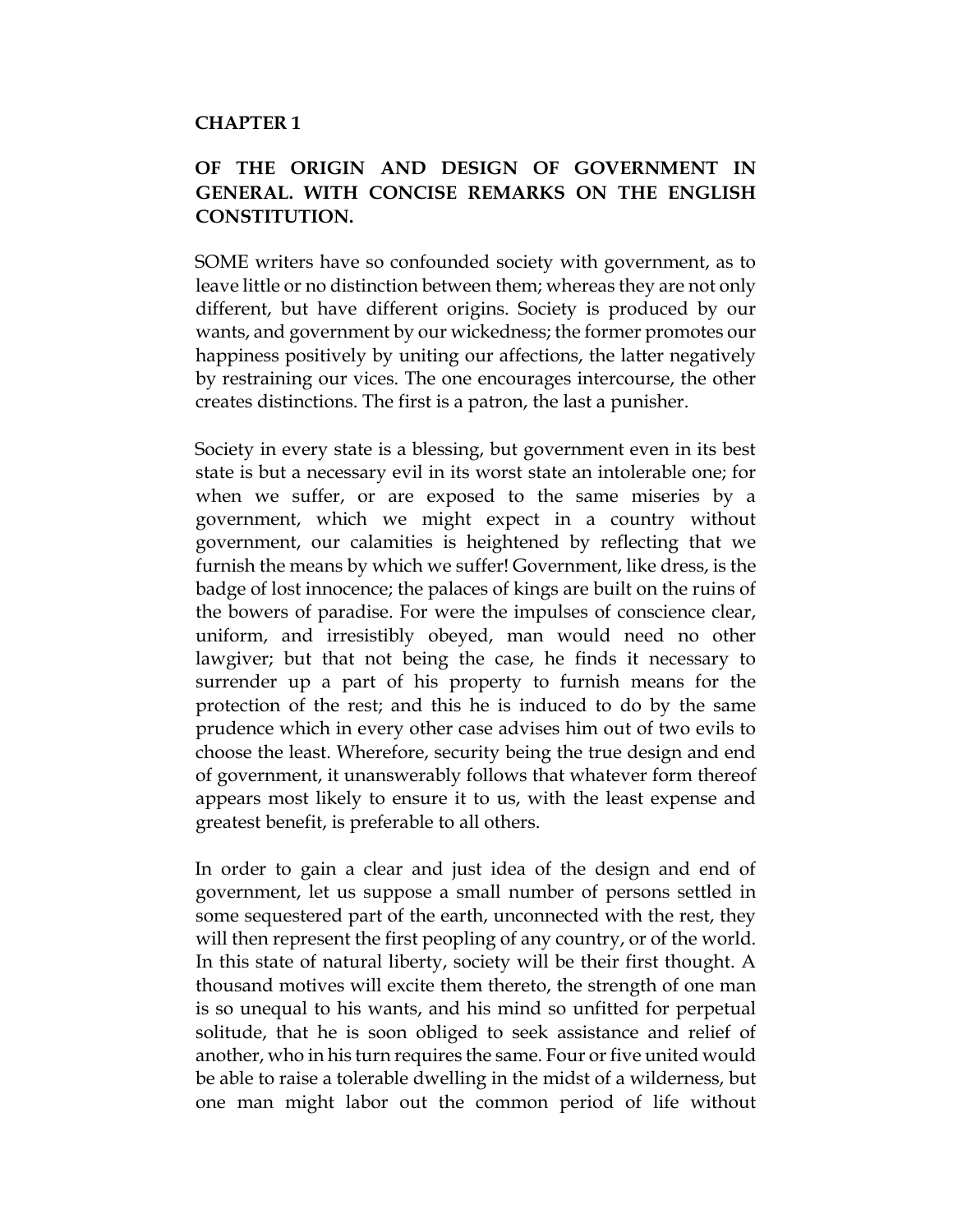accomplishing any thing; when he had felled his timber he could not remove it, nor erect it after it was removed; hunger in the mean time would urge him from his work, and every different want call him a different way. Disease, nay even misfortune would be death, for though neither might be mortal, yet either would disable him from living, and reduce him to a state in which he might rather be said to perish than to die.

Thus necessity, like a gravitating power, would soon form our newly arrived emigrants into society, the reciprocal blessings of which, would supersede, and render the obligations of law and government unnecessary while they remained perfectly just to each other; but as nothing but heaven is impregnable to vice, it will unavoidably happen, that in proportion as they surmount the first difficulties of emigration, which bound them together in a common cause, they will begin to relax in their duty and attachment to each other; and this remissness, will point out the necessity, of establishing some form of government to supply the defect of moral virtue.

Some convenient tree will afford them a State-House, under the branches of which, the whole colony may assemble to deliberate on public matters. It is more than probable that their first laws will have the title only of Regulations, and be enforced by no other penalty than public disesteem. In this first parliament every man, by natural right will have a seat.

But as the colony increases, the public concerns will increase likewise, and the distance at which the members may be separated, will render it too inconvenient for all of them to meet on every occasion as at first, when their number was small, their habitations near, and the public concerns few and trifling. This will point out the convenience of their consenting to leave the legislative part to be managed by a select number chosen from the whole body, who are supposed to have the same concerns at stake which those have who appointed them, and who will act in the same manner as the whole body would act were they present. If the colony continue increasing, it will become necessary to augment the number of the representatives, and that the interest of every part of the colony may be attended to, it will be found best to divide the whole into convenient parts, each part sending its proper number; and that the elected might never form to themselves an interest separate from the electors, prudence will point out the propriety of having elections often; because as the elected might by that means return and mix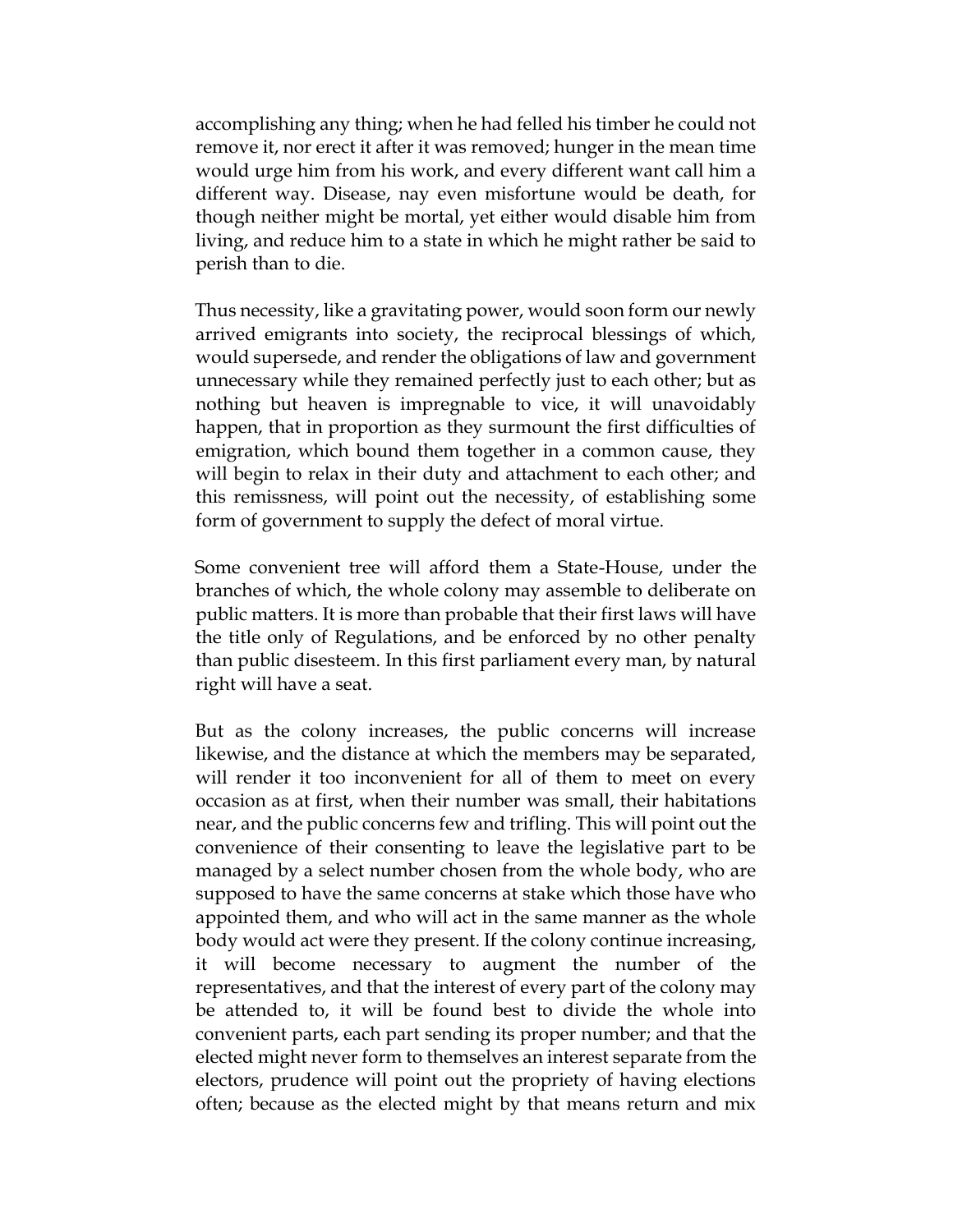again with the general body of the electors in a few months, their fidelity to the public will be secured by the prudent reflection of not making a rod for themselves. And as this frequent interchange will establish a common interest with every part of the community, they will mutually and naturally support each other, and on this (not on the unmeaning name of king) depends the strength of government, and the happiness of the governed.

Here then is the origin and rise of government; namely, a mode rendered necessary by the inability of moral virtue to govern the world; here too is the design and end of government, viz., freedom and security. And however our eyes may be dazzled with snow, or our ears deceived by sound; however prejudice may warp our wills, or interest darken our understanding, the simple voice of nature and of reason will say, it is right.

I draw my idea of the form of government from a principle in nature, which no art can overturn, viz., that the more simple any thing is, the less liable it is to be disordered, and the easier repaired when disordered; and with this maxim in view, I offer a few remarks on the so much boasted constitution of England. That it was noble for the dark and slavish times in which it was erected is granted.

When the world was overrun with tyranny the least therefrom was a glorious rescue. But that it is imperfect, subject to convulsions, and incapable of producing what it seems to promise, is easily demonstrated.

Absolute governments (though the disgrace of human nature) have this advantage with them, that they are simple; if the people suffer, they know the head from which their suffering springs, know likewise the remedy, and are not bewildered by a variety of causes and cures. But the constitution of England is so exceedingly complex, that the nation may suffer for years together without being able to discover in which part the fault lies, some will say in one and some in another, and every political physician will advise a different medicine.

I know it is difficult to get over local or long standing prejudices, yet if we will suffer ourselves to examine the component parts of the English constitution, we shall find them to be the base remains of two ancient tyrannies, compounded with some new republican materials.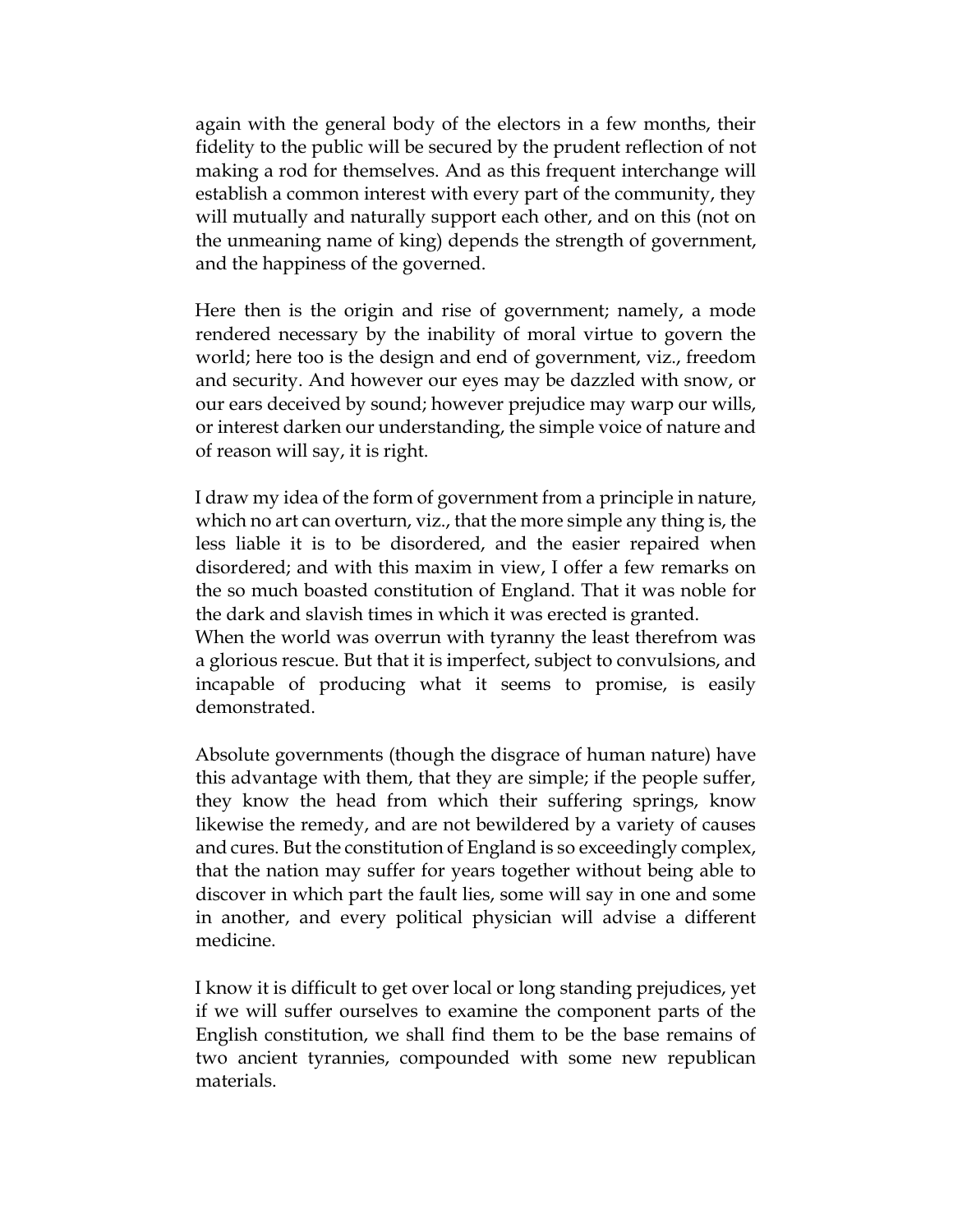First.- The remains of monarchical tyranny in the person of the king. Secondly.- The remains of aristocratical tyranny in the persons of the peers.

Thirdly.- The new republican materials, in the persons of the commons, on whose virtue depends the freedom of England.

The two first, by being hereditary, are independent of the people; wherefore in a constitutional sense they contribute nothing towards the freedom of the state.

To say that the constitution of England is a union of three powers reciprocally checking each other, is farcical, either the words have no meaning, or they are flat contradictions.

To say that the commons is a check upon the king, presupposes two things.

First.- That the king is not to be trusted without being looked after, or in other words, that a thirst for absolute power is the natural disease of monarchy.

Secondly.- That the commons, by being appointed for that purpose, are either wiser or more worthy of confidence than the crown. But as the same constitution which gives the commons a power to check the king by withholding the supplies, gives afterwards the king a power to check the commons, by empowering him to reject their other bills; it again supposes that the king is wiser than those whom it has already supposed to be wiser than him. A mere absurdity!

There is something exceedingly ridiculous in the composition of monarchy; it first excludes a man from the means of information, yet empowers him to act in cases where the highest judgment is required. The state of a king shuts him from the world, yet the business of a king requires him to know it thoroughly; wherefore the different parts, unnaturally opposing and destroying each other, prove the whole character to be absurd and useless.

Some writers have explained the English constitution thus; the king, say they, is one, the people another; the peers are an house in behalf of the king; the commons in behalf of the people; but this hath all the distinctions of an house divided against itself; and though the expressions be pleasantly arranged, yet when examined they appear idle and ambiguous; and it will always happen, that the nicest construction that words are capable of, when applied to the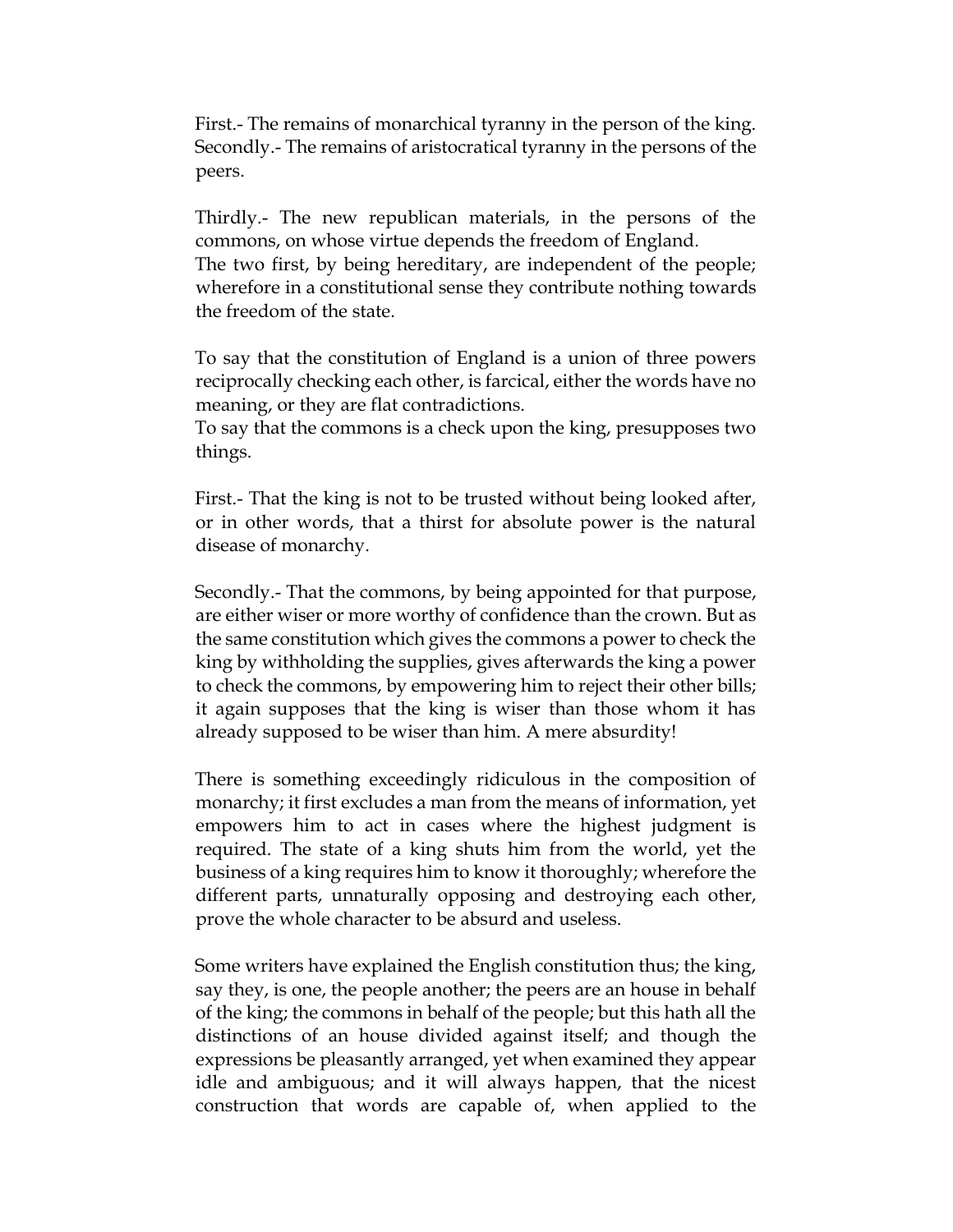description of something which either cannot exist, or is too incomprehensible to be within the compass of description, will be words of sound only, and though they may amuse the ear, they cannot inform the mind, for this explanation includes a previous question, viz. How came the king by a power which the people are afraid to trust, and always obliged to check? Such a power could not be the gift of a wise people, neither can any power, which needs checking, be from God; yet the provision, which the constitution makes, supposes such a power to exist.

But the provision is unequal to the task; the means either cannot or will not accomplish the end, and the whole affair is a felo de se; for as the greater weight will always carry up the less, and as all the wheels of a machine are put in motion by one, it only remains to know which power in the constitution has the most weight, for that will govern; and though the others, or a part of them, may clog, or, as the phrase is, check the rapidity of its motion, yet so long as they cannot stop it, their endeavors will be ineffectual; the first moving power will at last have its way, and what it wants in speed is supplied by time.

That the crown is this overbearing part in the English constitution needs not be mentioned, and that it derives its whole consequence merely from being the giver of places pensions is self evident, wherefore, though we have and wise enough to shut and lock a door against absolute monarchy, we at the same time have been foolish enough to put the crown in possession of the key.

The prejudice of Englishmen, in favor of their own government by king, lords, and commons, arises as much or more from national pride than reason. Individuals are undoubtedly safer in England than in some other countries, but the will of the king is as much the law of the land in Britain as in France, with this difference, that instead of proceeding directly from his mouth, it is handed to the people under the most formidable shape of an act of parliament. For the fate of Charles the First, hath only made kings more subtle notmore just.

Wherefore, laying aside all national pride and prejudice in favor of modes and forms, the plain truth is, that it is wholly owing to the constitution of the people, and not to the constitution of the government that the crown is not as oppressive in England as in Turkey.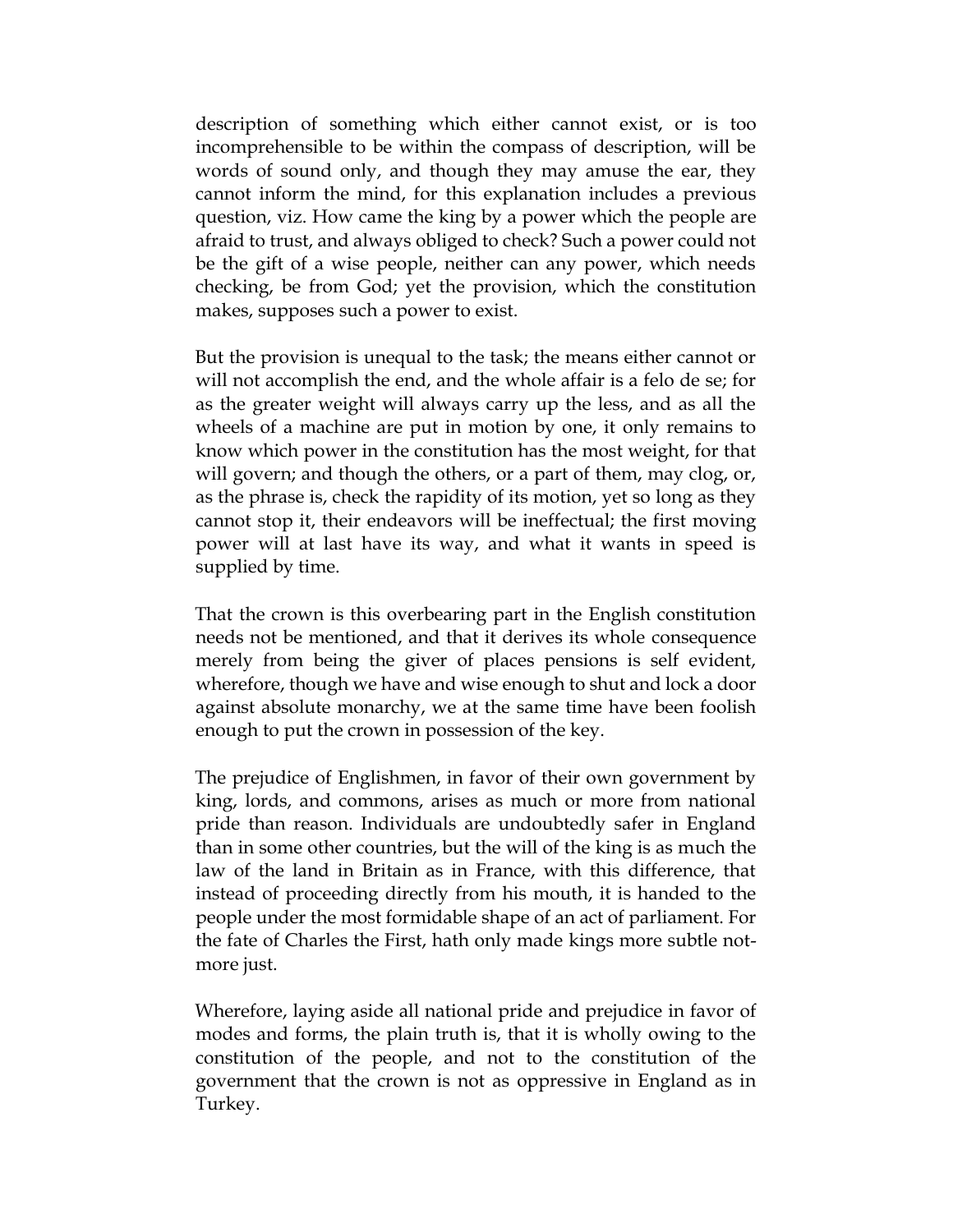An inquiry into the constitutional errors in the English form of government is at this time highly necessary; for as we are never in a proper condition of doing justice to others, while we continue under the influence of some leading partiality, so neither are we capable of doing it to ourselves while we remain fettered by any obstinate prejudice. And as a man, who is attached to a prostitute, is unfitted to choose or judge of a wife, so any prepossession in favor of a rotten constitution of government will disable us from discerning a good one.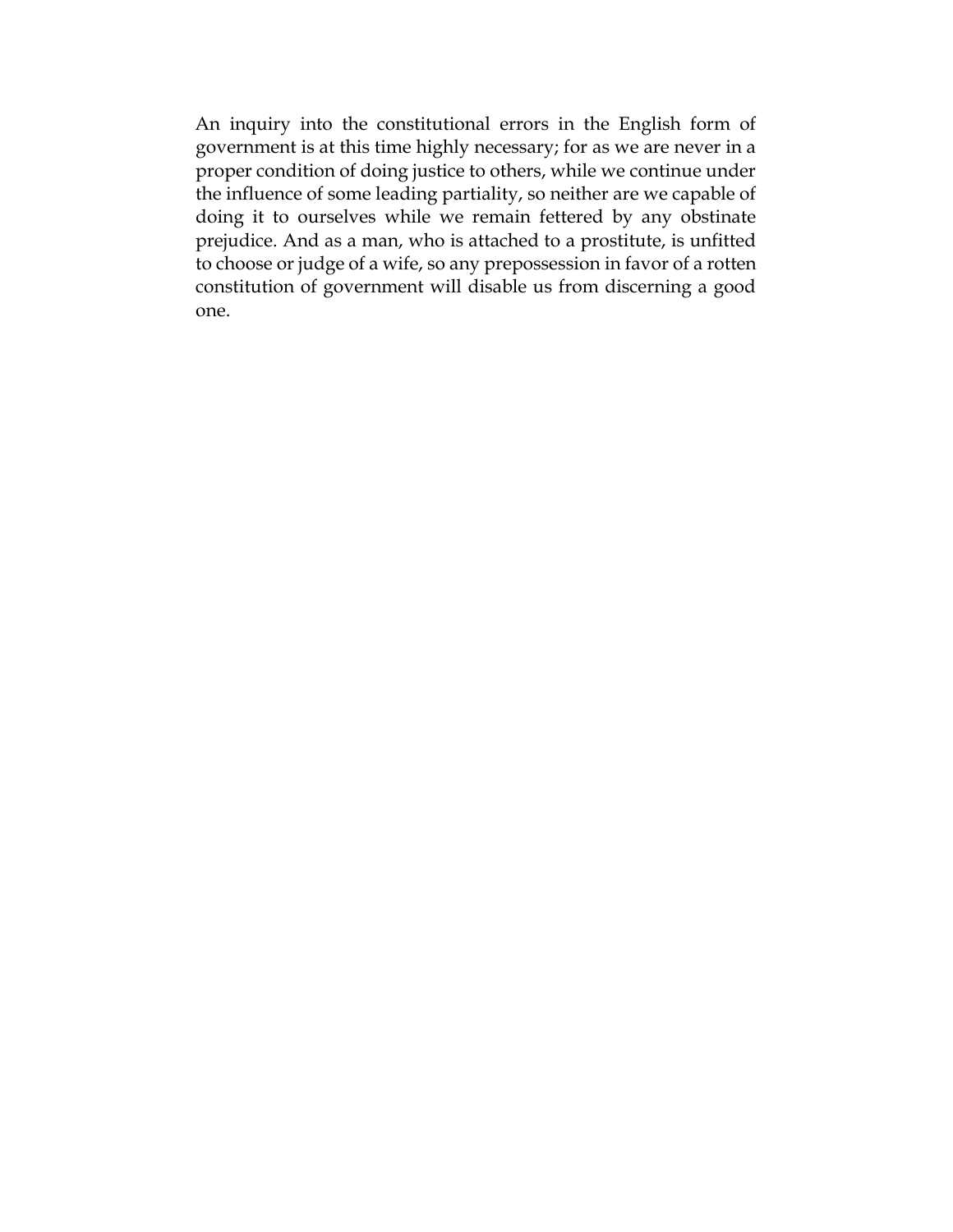### **CHAPTER 2**

### **OF MONARCHY AND HEREDITARY SUCCESSION**

MANKIND being originally equals in the order of creation, the equality could only be destroyed by some subsequent circumstance; the distinctions of rich, and poor, may in a great measure be accounted for, and that without having recourse to the harsh, illsounding names of oppression and avarice. Oppression is often the consequence, but seldom or never the means of riches; and though avarice will preserve a man from being necessitously poor, it generally makes him too timorous to be wealthy.

But there is another and greater distinction for which no truly natural or religious reason can be assigned, and that is, the distinction of men into KINGS and SUBJECTS. Male and female are the distinctions of nature, good and bad the distinctions of heaven; but how a race of men came into the world so exalted above the rest, and distinguished like some new species, is worth enquiring into, and whether they are the means of happiness or of misery to mankind.

In the early ages of the world, according to the scripture chronology, there were no kings; the consequence of which was there were no wars; it is the pride of kings which throw mankind into confusion. Holland without a king hath enjoyed more peace for this last century than any of the monarchial governments in Europe. Antiquity favors the same remark; for the quiet and rural lives of the first patriarchs hath a happy something in them, which vanishes away when we come to the history of Jewish royalty. Government by kings was first introduced into the world by the Heathens, from whom the children of Israel copied the custom. It was the most prosperous invention the Devil ever set on foot for the promotion of idolatry. The Heathens paid divine honors to their deceased kings, and the Christian world hath improved on the plan by doing the same to their living ones. How impious is the title of sacred majesty applied to a worm, who in the midst of his splendor is crumbling into dust!

As the exalting one man so greatly above the rest cannot be justified on the equal rights of nature, so neither can it be defended on the authority of scripture; for the will of the Almighty, as declared by Gideon and the prophet Samuel, expressly disapproves of government by kings. All anti-monarchial parts of scripture have been very smoothly glossed over in monarchial governments, but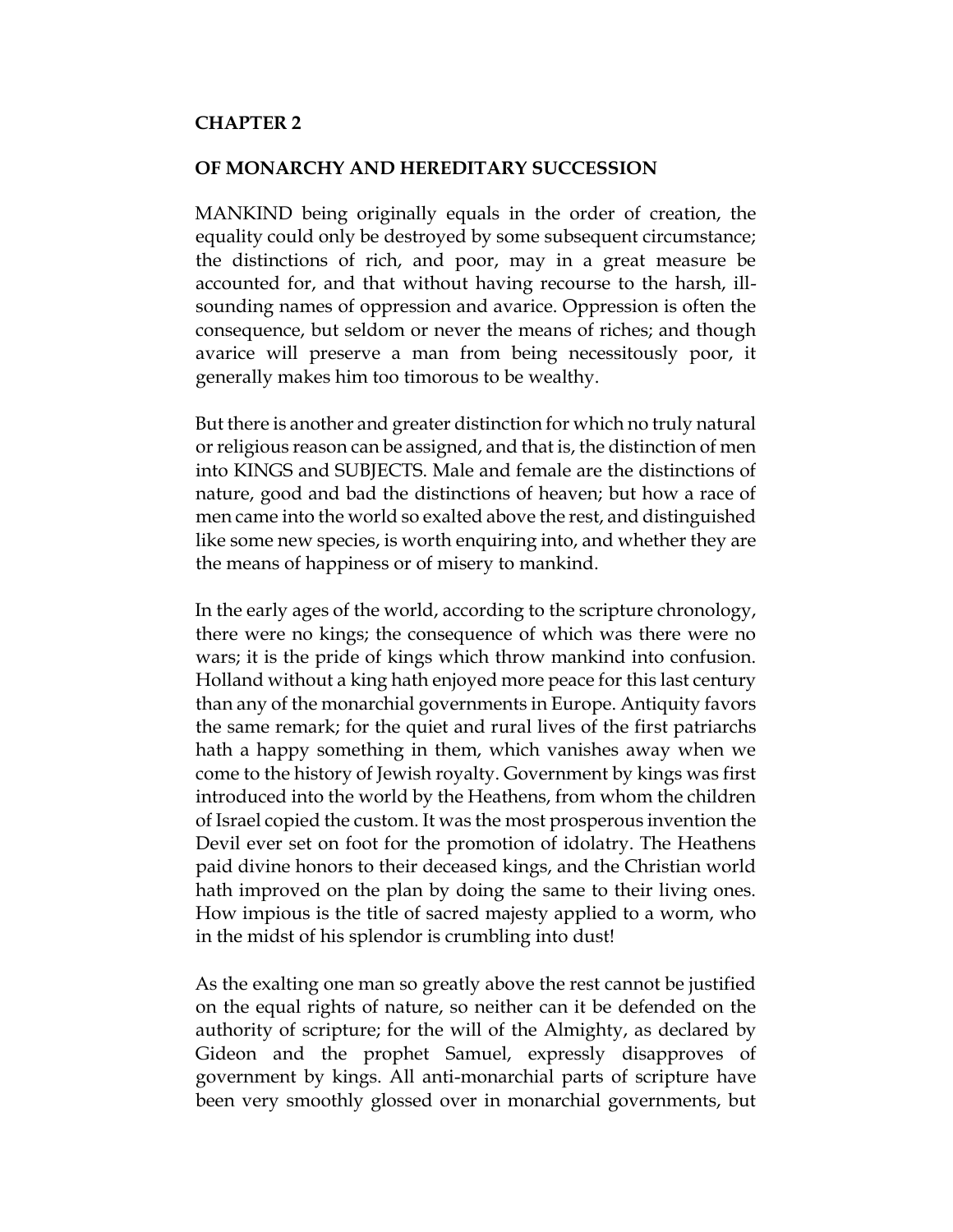they undoubtedly merit the attention of countries which have their governments yet to form. Render unto Caesar the things which are Caesar's is the scriptural doctrine of courts, yet it is no support of monarchial government, for the Jews at that time were without a king, and in a state of vassalage to the Romans. Near three thousand years passed away from the Mosaic account of the creation, till the Jews under a national delusion requested a king. Till then their form of government (except in extraordinary cases, where the Almighty interposed) was a kind of republic administered by a judge and the elders of the tribes. Kings they had none, and it was held sinful to acknowledge any being under that title but the Lords of Hosts. And when a man seriously reflects on the idolatrous homage which is paid to the persons of kings he need not wonder, that the Almighty, ever jealous of his honor, should disapprove of a form of government which so impiously invades the prerogative of heaven.

Monarchy is ranked in scripture as one of the sins of the Jews, for which a curse in reserve is denounced against them. The history of that transaction is worth attending to.

The children of Israel being oppressed by the Midianites, Gideon marched against them with a small army, and victory, through the divine interposition, decided in his favor. The Jews elate with success, and attributing it to the generalship of Gideon, proposed making him a king, saying, Rule thou over us, thou and thy son and thy son's son. Here was temptation in its fullest extent; not a kingdom only, but an hereditary one, but Gideon in the piety of his soul replied, I will not rule over you, neither shall my son rule over you, THE LORD SHALL RULE OVER YOU. Words need not be more explicit; Gideon doth not decline the honor but denieth their right to give it; neither doth be compliment them with invented declarations of his thanks, but in the positive stile of a prophet charges them with disaffection to their proper sovereign, the King of Heaven.

About one hundred and thirty years after this, they fell again into the same error. The hankering which the Jews had for the idolatrous customs of the Heathens, is something exceedingly unaccountable; but so it was, that laying hold of the misconduct of Samuel's two sons, who were entrusted with some secular concerns, they came in an abrupt and clamorous manner to Samuel, saying, Behold thou art old and thy sons walk not in thy ways, now make us a king to judge us like all the other nations. And here we cannot but observe that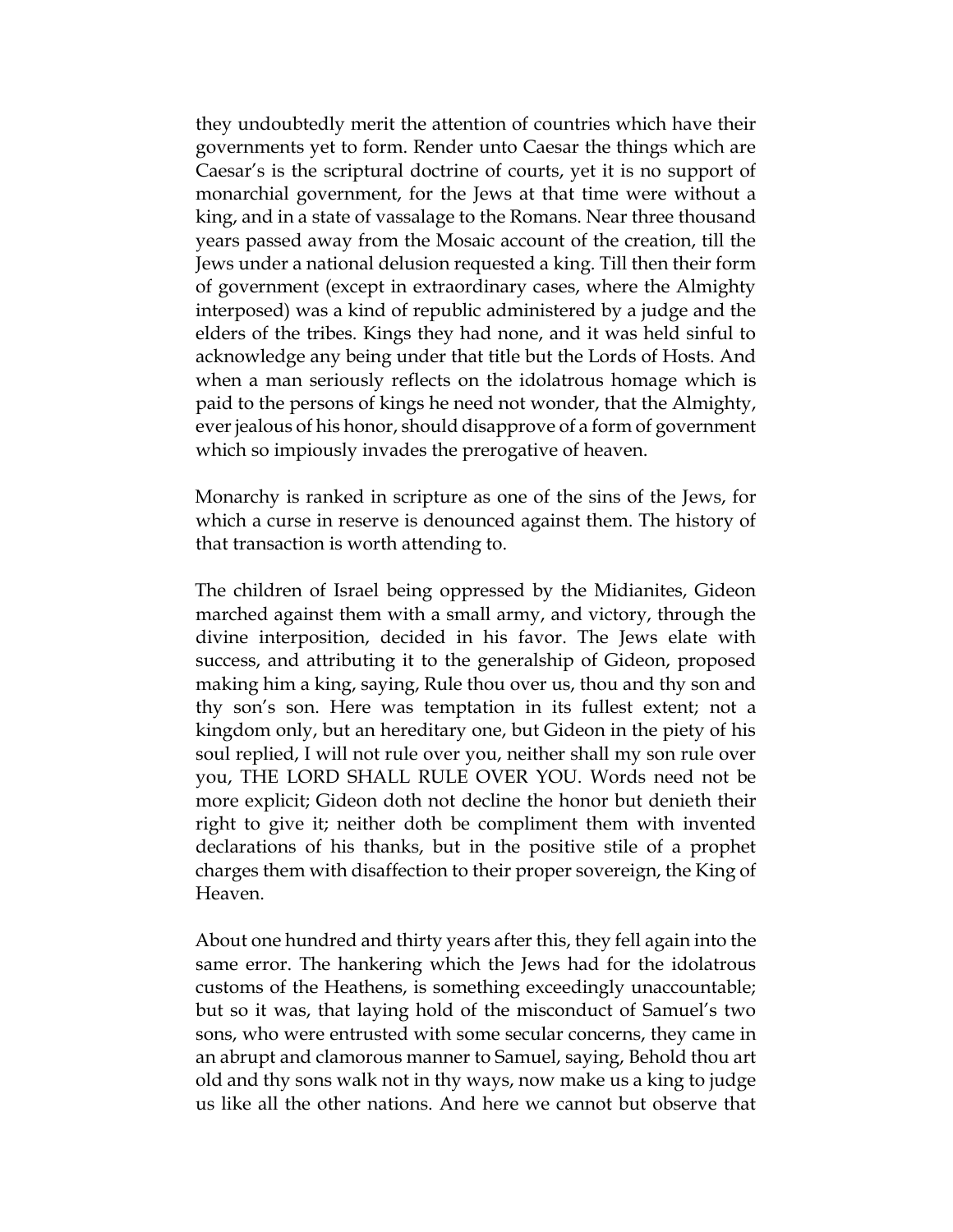their motives were bad, viz., that they might be like unto other nations, i.e., the Heathen, whereas their true glory laid in being as much unlike them as possible. But the thing displeased Samuel when they said, give us a king to judge us; and Samuel prayed unto the Lord, and the Lord said unto Samuel, Hearken unto the voice of the people in all that they say unto thee, for they have not rejected thee, but they have rejected me, THEN I SHOULD NOT REIGN OVER THEM. According to all the works which have done since the day; wherewith they brought them up out of Egypt, even unto this day; wherewith they have forsaken me and served other Gods; so do they also unto thee. Now therefore hearken unto their voice, howbeit, protest solemnly unto them and show them the manner of the king that shall reign over them, i.e., not of any particular king, but the general manner of the kings of the earth, whom Israel was so eagerly copying after. And notwithstanding the great distance of time and difference of manners, the character is still in fashion. And Samuel told all the words of the Lord unto the people, that asked of him a king. And he said, This shall be the manner of the king that shall reign over you; he will take your sons and appoint them for himself for his chariots, and to be his horsemen, and some shall run before his chariots (this description agrees with the present mode of impressing men) and he will appoint him captains over thousands and captains over fifties, and will set them to ear his ground and to read his harvest, and to make his instruments of war, and instruments of his chariots; and he will take your daughters to be confectionaries and to be cooks and to be bakers (this describes the expense and luxury as well as the oppression of kings) and he will take your fields and your olive yards, even the best of them, and give them to his servants; and he will take the tenth of your seed, and of your vineyards, and give them to his officers and to his servants (by which we see that bribery, corruption, and favoritism are the standing vices of kings) and he will take the tenth of your men servants, and your maid servants, and your goodliest young men and your asses, and put them to his work; and he will take the tenth of your sheep, and ye shall be his servants, and ye shall cry out in that day because of your king which ye shall have chosen, AND THE LORD WILL NOT HEAR YOU IN THAT DAY. This accounts for the continuation of monarchy; neither do the characters of the few good kings which have lived since, either sanctify the title, or blot out the sinfulness of the origin; the high encomium given of David takes no notice of him officially as a king, but only as a man after God's own heart. Nevertheless the People refused to obey the voice of Samuel, and they said, Nay, but we will have a king over us, that we may be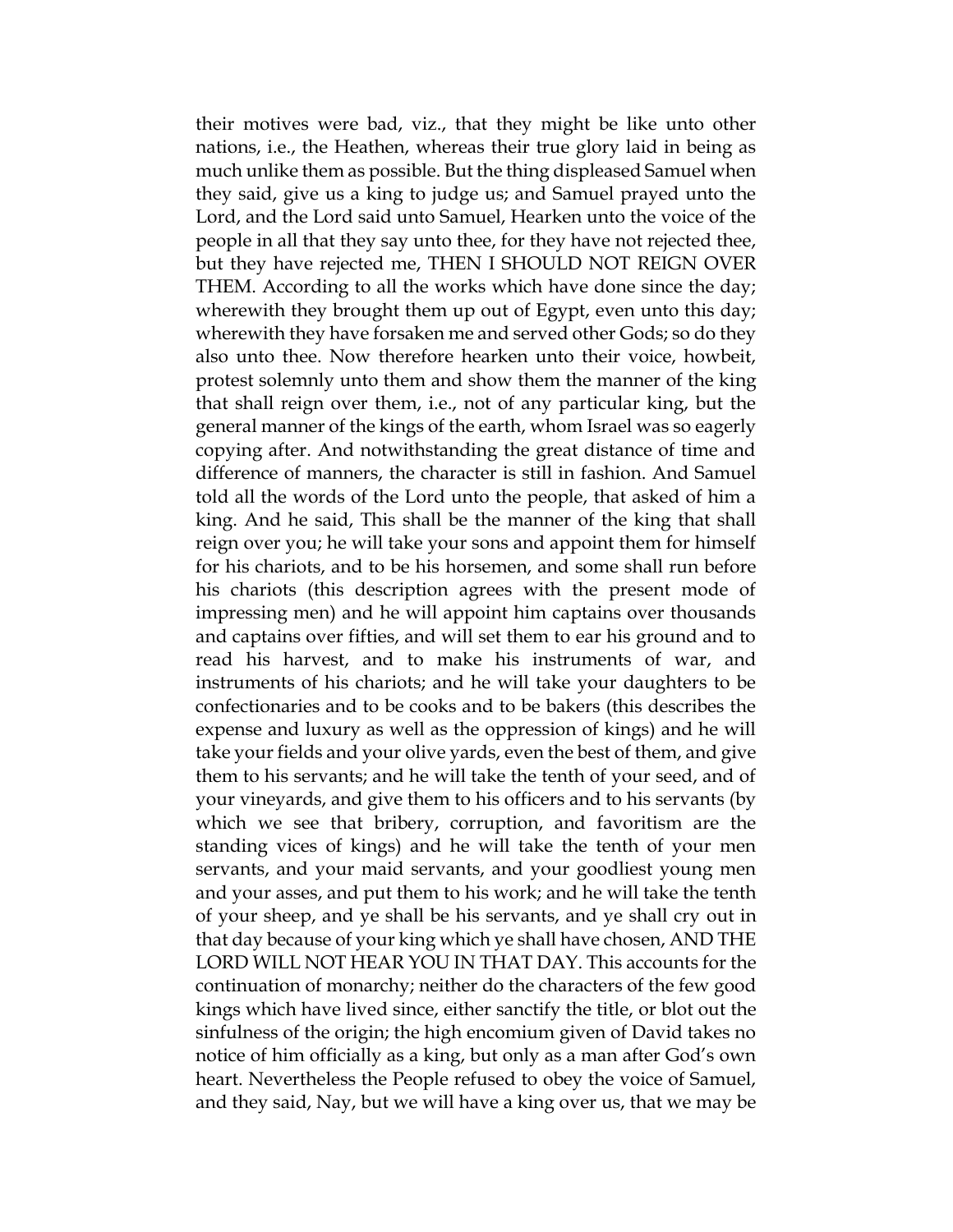like all the nations, and that our king may judge us, and go out before us and fight our battles. Samuel continued to reason with them, but to no purpose; he set before them their ingratitude, but all would not avail; and seeing them fully bent on their folly, he cried out, I will call unto the Lord, and he shall sent thunder and rain (which then was a punishment, being the time of wheat harvest) that ye may perceive and see that your wickedness is great which ye have done in the sight of the Lord, IN ASKING YOU A KING. So Samuel called unto the Lord, and the Lord sent thunder and rain that day, and all the people greatly feared the Lord and Samuel And all the people said unto Samuel, Pray for thy servants unto the Lord thy God that we die not, for WE HAVE ADDED UNTO OUR SINS THIS EVIL, TO ASK A KING. These portions of scripture are direct and positive. They admit of no equivocal construction.

That the Almighty hath here entered his protest against monarchial government is true, or the scripture is false. And a man hath good reason to believe that there is as much of kingcraft, as priestcraft in withholding the scripture from the public in Popish countries. For monarchy in every instance is the Popery of government.

To the evil of monarchy we have added that of hereditary succession; and as the first is a degradation and lessening of ourselves, so the second, claimed as a matter of right, is an insult and an imposition on posterity. For all men being originally equals, no one by birth could have a right to set up his own family in perpetual preference to all others for ever, and though himself might deserve some decent degree of honors of his contemporaries, yet his descendants might be far too unworthy to inherit them. One of the strongest natural proofs of the folly of hereditary right in kings, is, that nature disapproves it, otherwise she would not so frequently turn it into ridicule by giving mankind an ass for a lion. Secondly, as no man at first could possess any other public honors than were bestowed upon him, so the givers of those honors could have no power to give away the right of posterity, and though they might say, "We choose you for our head," they could not, without manifest injustice to their children, say, "that your children and your children's children shall reign over ours for ever." Because such an unwise, unjust, unnatural compact might (perhaps) in the next succession put them under the government of a rogue or a fool. Most wise men, in their private sentiments, have ever treated hereditary right with contempt; yet it is one of those evils, which when once established is not easily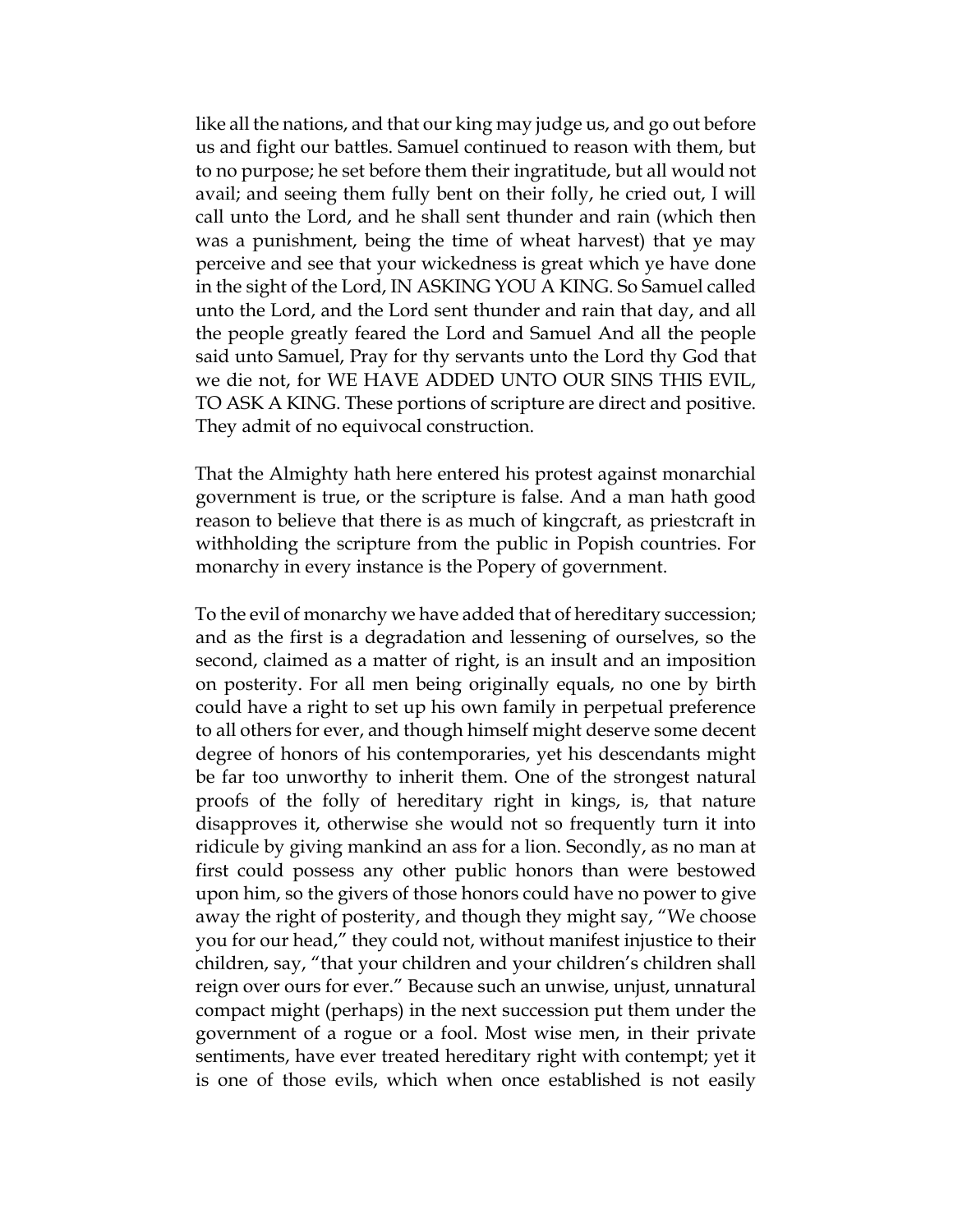removed; many submit from fear, others from superstition, and the more powerful part shares with the king the plunder of the rest.

This is supposing the present race of kings in the world to have had an honorable origin; whereas it is more than probable, that could we take off the dark covering of antiquity, and trace them to their first rise, that we should find the first of them nothing better than the principal ruffian of some restless gang, whose savage manners of preeminence in subtlety obtained him the title of chief among plunderers; and who by increasing in power, and extending his depredations, overawed the quiet and defenseless to purchase their safety by frequent contributions. Yet his electors could have no idea of giving hereditary right to his descendants, because such a perpetual exclusion of themselves was incompatible with the free and unrestrained principles they professed to live by. Wherefore, hereditary succession in the early ages of monarchy could not take place as a matter of claim, but as something casual or complemental; but as few or no records were extant in those days, and traditionary history stuffed with fables, it was very easy, after the lapse of a few generations, to trump up some superstitious tale, conveniently timed, Mahomet like, to cram hereditary right down the throats of the vulgar. Perhaps the disorders which threatened, or seemed to threaten on the decease of a leader and the choice of a new one (for elections among ruffians could not be very orderly) induced many at first to favor hereditary pretensions; by which means it happened, as it hath happened since, that what at first was submitted to as a convenience, was afterwards claimed as a right.

England, since the conquest, hath known some few good monarchs, but groaned beneath a much larger number of bad ones, yet no man in his senses can say that their claim under William the Conqueror is a very honorable one. A French bastard landing with an armed banditti, and establishing himself king of England against the consent of the natives, is in plain terms a very paltry rascally original. It certainly hath no divinity in it. However, it is needless to spend much time in exposing the folly of hereditary right, if there are any so weak as to believe it, let them promiscuously worship the ass and lion, and welcome. I shall neither copy their humility, nor disturb their devotion. Yet I should be glad to ask how they suppose kings came at first? The question admits but of three answers, viz., either by lot, by election, or by usurpation.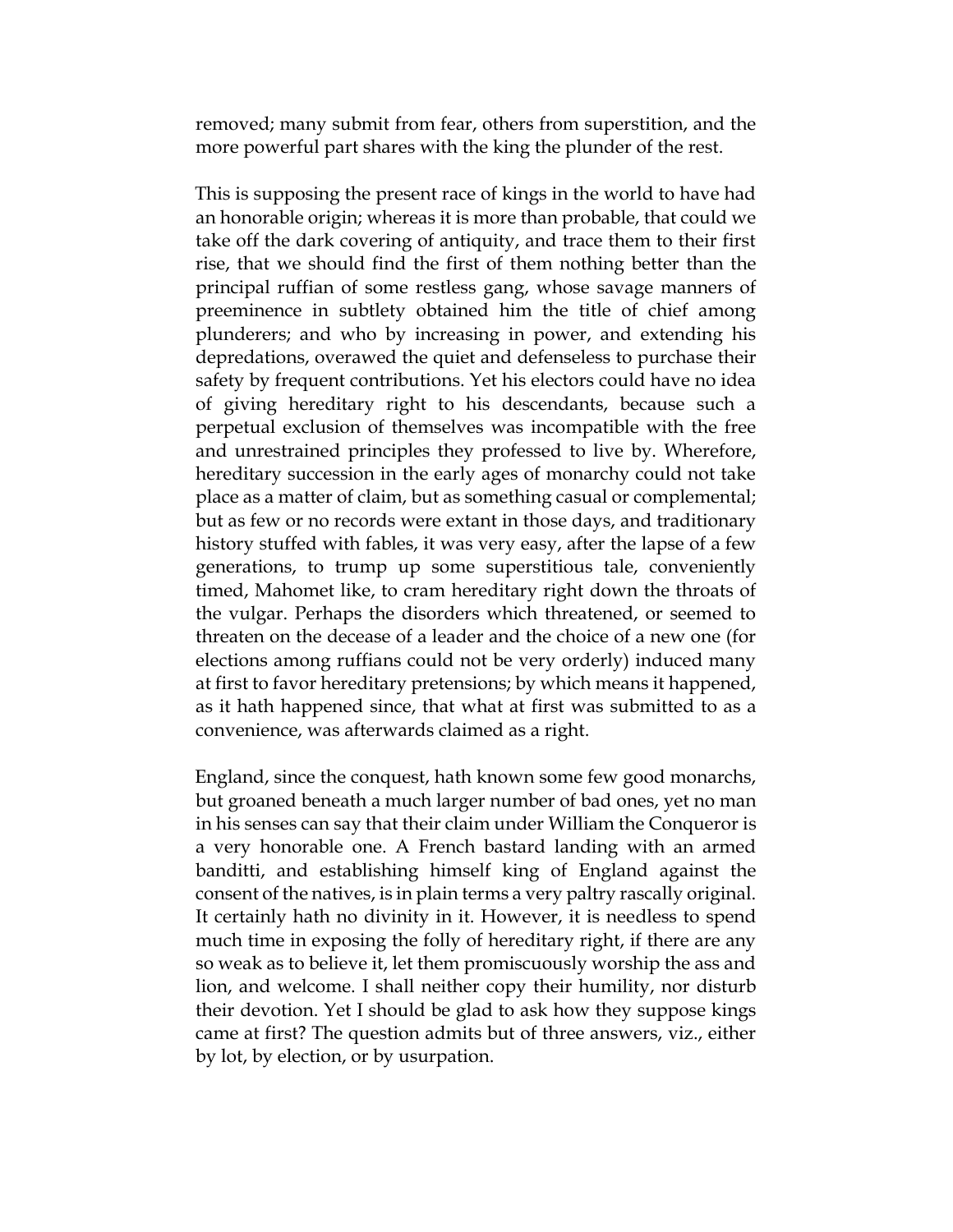If the first king was taken by lot, it establishes a precedent for the next, which excludes hereditary succession. Saul was by lot, yet the succession was not hereditary, neither does it appear from that transaction there was any intention it ever should. If the first king of any country was by election, that likewise establishes a precedent for the next; for to say, that the right of all future generations is taken away, by the act of the first electors, in their choice not only of a king, but of a family of kings for ever, hath no parallel in or out of scripture but the doctrine of original sin, which supposes the free will of all men lost in Adam; and from such comparison, and it will admit of no other, hereditary succession can derive no glory. For as in Adam all sinned, and as in the first electors all men obeyed; as in the one all mankind were subjected to Satan, and in the other to Sovereignty; as our innocence was lost in the first, and our authority in the last; and as both disable us from reassuming some former state and privilege, it unanswerably follows that original sin and hereditary succession are parallels. Dishonorable rank! Inglorious connection! Yet the most subtle sophist cannot produce a juster simile.

As to usurpation, no man will be so hardy as to defend it; and that William the Conqueror was an usurper is a fact not to be contradicted. The plain truth is, that the antiquity of English monarchy will not bear looking into.

But it is not so much the absurdity as the evil of hereditary succession which concerns mankind. Did it ensure a race of good and wise men it would have the seal of divine authority, but as it opens a door to the foolish, the wicked; and the improper, it hath in it the nature of oppression. Men who look upon themselves born to reign, and others to obey, soon grow insolent; selected from the rest of mankind their minds are early poisoned by importance; and the world they act in differs so materially from the world at large, that they have but little opportunity of knowing its true interests, and when they succeed to the government are frequently the most ignorant and unfit of any throughout the dominions.

Another evil which attends hereditary succession is, that the throne is subject to be possessed by a minor at any age; all which time the regency, acting under the cover of a king, have every opportunity and inducement to betray their trust.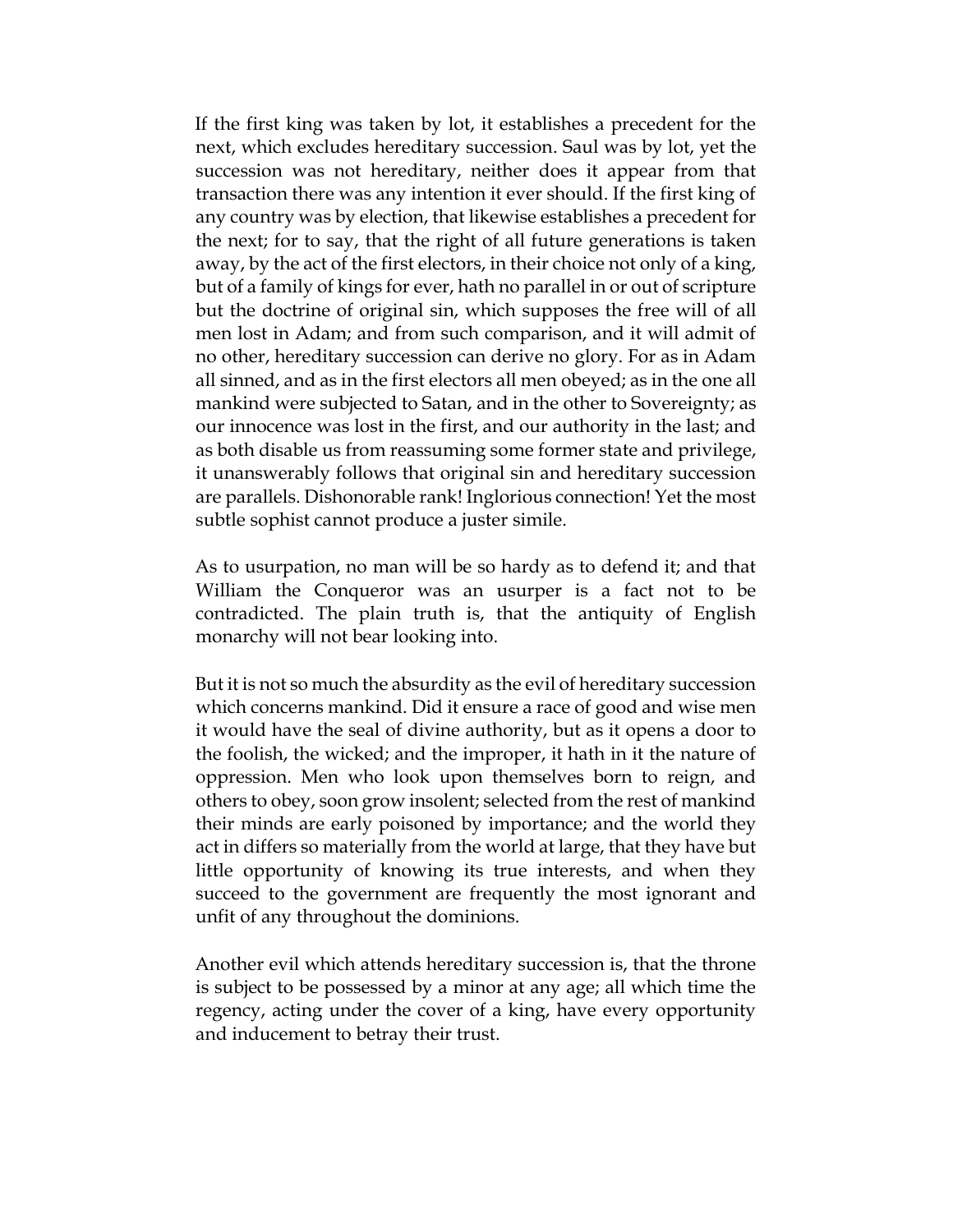The same national misfortune happens, when a king worn out with age and infirmity, enters the last stage of human weakness. In both these cases the public becomes a prey to every miscreant, who can tamper successfully with the follies either of age or infancy.

The most plausible plea, which hath ever been offered in favor of hereditary succession, is, that it preserves a nation from civil wars; and were this true, it would be weighty; whereas, it is the most barefaced falsity ever imposed upon mankind. The whole history of England disowns the fact. Thirty kings and two minors have reigned in that distracted kingdom since the conquest, in which time there have been (including the Revolution) no less than eight civil wars and nineteen rebellions. Wherefore instead of making for peace, it makes against it, and destroys the very foundation it seems to stand on.

The contest for monarchy and succession, between the houses of York and Lancaster, laid England in a scene of blood for many years. Twelve pitched battles, besides skirmishes and sieges, were fought between Henry and Edward.

Twice was Henry prisoner to Edward, who in his turn was prisoner to Henry. And so uncertain is the fate of war and the temper of a nation, when nothing but personal matters are the ground of a quarrel, that Henry was taken in triumph from a prison to a palace, and Edward obliged to fly from a palace to a foreign land; yet, as sudden transitions of temper are seldom lasting, Henry in his turn was driven from the throne, and Edward recalled to succeed him. The parliament always following the strongest side.

This contest began in the reign of Henry the Sixth, and was not entirely extinguished till Henry the Seventh, in whom the families were united. Including a period of 67 years, viz., from 1422 to 1489. In short, monarchy and succession have laid (not this or that kingdom only) but the world in blood and ashes. 'Tis a form of government which the word of God bears testimony against, and blood will attend it.

If we inquire into the business of a king, we shall find that (in some countries they have none) and after sauntering away their lives without pleasure to themselves or advantage to the nation, withdraw from the scene, and leave their successors to tread the same idle round. In absolute monarchies the whole weight of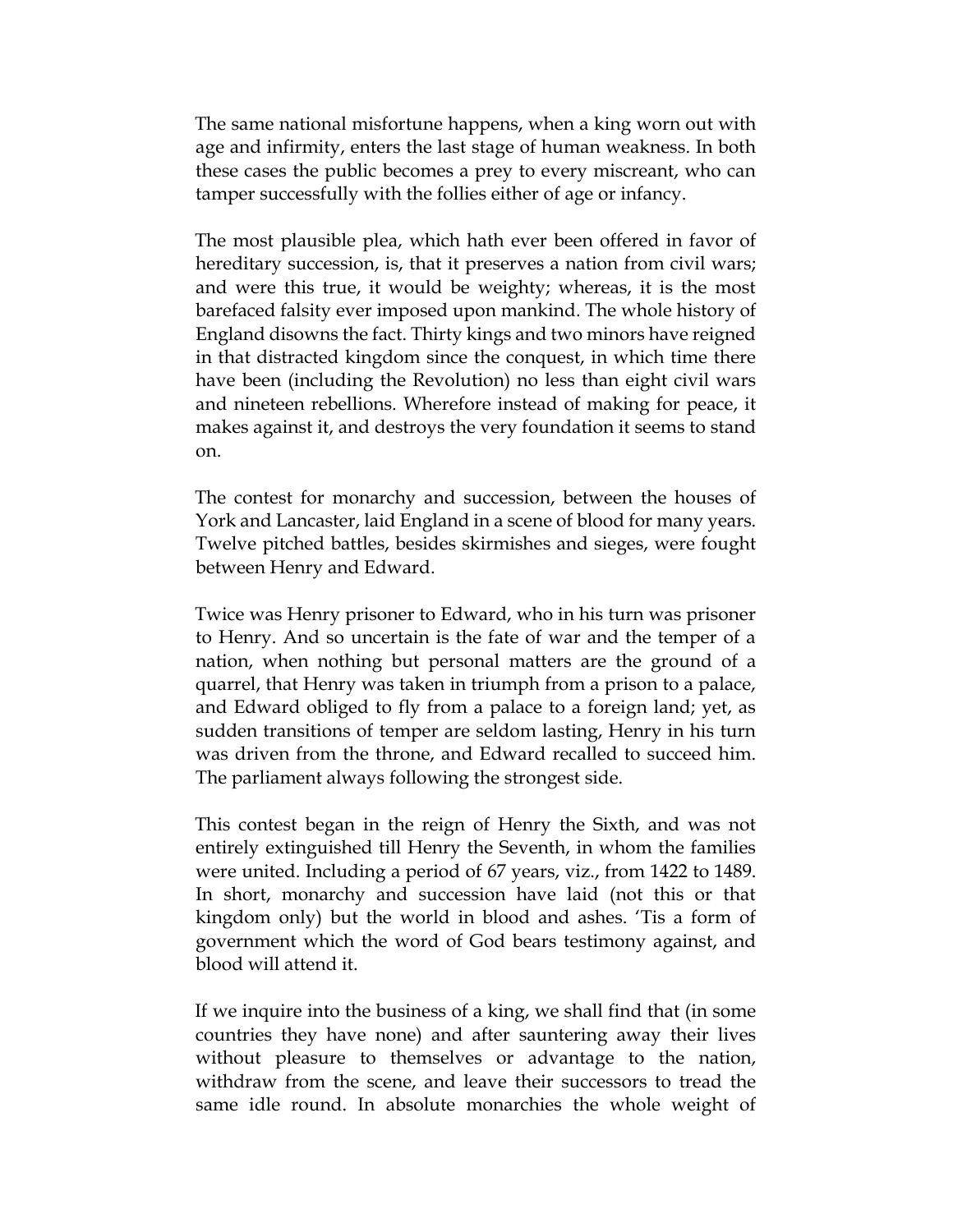business civil and military, lies on the king; the children of Israel in their request for a king, urged this plea "that he may judge us, and go out before us and fight our battles." But in countries where he is neither a judge nor a general, as in England, a man would be puzzled to know what is his business.

The nearer any government approaches to a republic, the less business there is for a king. It is somewhat difficult to find a proper name for the government of England. Sir William Meredith calls it a republic; but in its present state it is unworthy of the name, because the corrupt influence If the crown, by having all the places in its disposal, hath so effectually swallowed up the power, and eaten out the virtue of the house of commons (the republican part in the constitution) that the government of England is nearly as monarchical as that of France or Spain.

Men fall out with names without understanding them. For it is the republican and not the monarchical part of the constitution of England which Englishmen glory in, viz., the liberty of choosing a house of commons from out of their own bodyand it is easy to see that when the republican virtue fails, slavery ensues. My is the constitution of England sickly, but because monarchy hath poisoned the republic, the crown hath engrossed the commons? In England a king hath little more to do than to make war and give away places; which in plain terms, is to impoverish the nation and set it together by the ears. A pretty business indeed for a man to be allowed eight hundred thousand sterling a year for, and worshipped into the bargain! Of more worth is one honest man to society, and in the sight of God, than all the crowned ruffians that ever lived.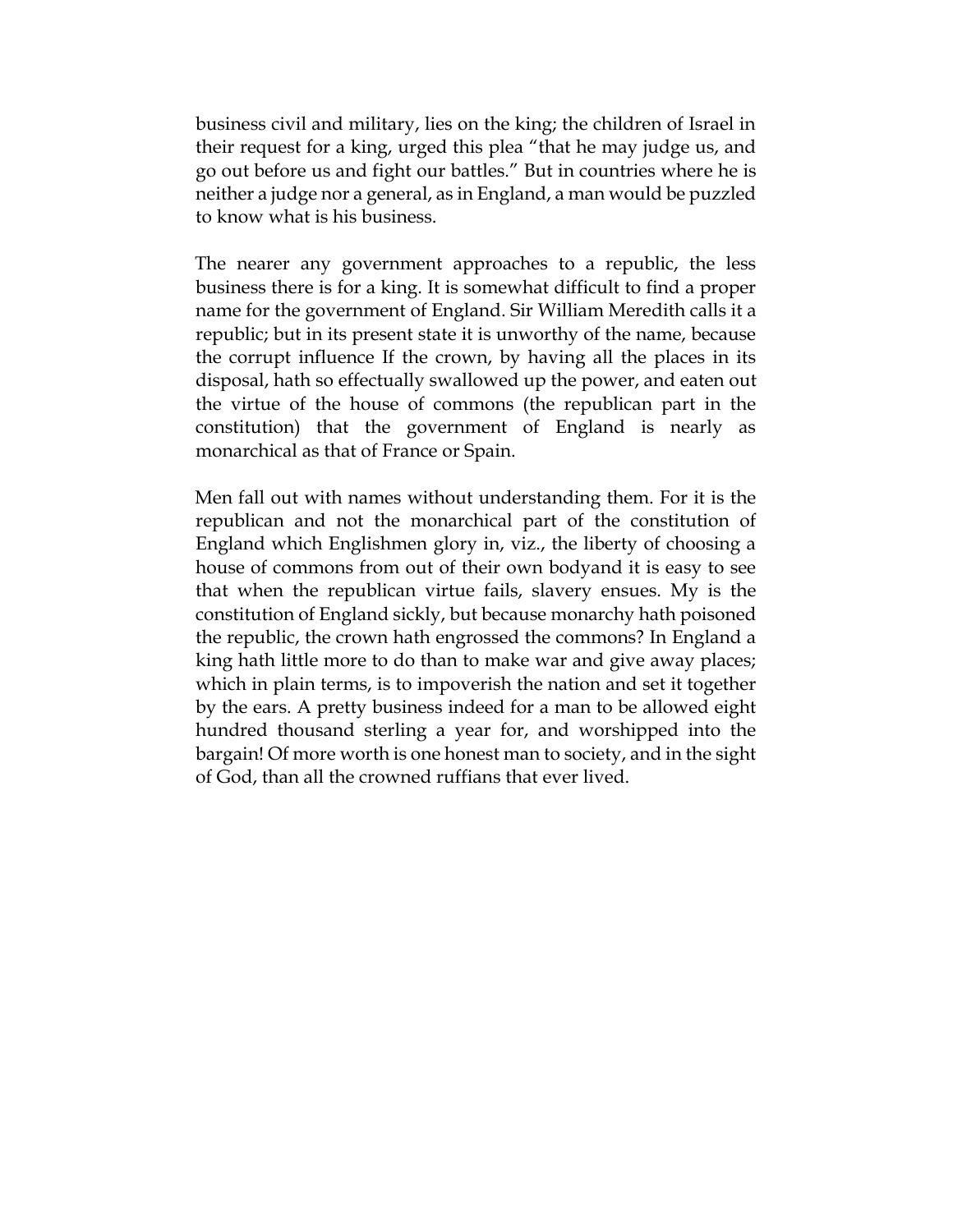## **CHAPTER 3 THOUGHTS OF THE PRESENT STATE OF AMERICAN AFFAIRS**

IN the following pages I offer nothing more than simple facts, plain arguments, and common sense; and have no other preliminaries to settle with the reader, than that he will divest himself of prejudice and prepossession, and suffer his reason and his feelings to determine for themselves; that he will put on, or rather that he will not put off the true character of a man, and generously enlarge his views beyond the present day.

Volumes have been written on the subject of the struggle between England and America. Men of all ranks have embarked in the controversy, from different motives, and with various designs; but all have been ineffectual, and the period of debate is closed. Arms, as the last resource, decide the contest; the appeal was the choice of the king, and the continent hath accepted the challenge.

It hath been reported of the late Mr. Pelham (who tho' an able minister was not without his faults) that on his being attacked in the house of commons, on the score, that his measures were only of a temporary kind, replied, "they will fast my time." Should a thought so fatal and unmanly possess the colonies in the present contest, the name of ancestors will be remembered by future generations with detestation.

The sun never shined on a cause of greater worth. 'Tis not the affair of a city, a country, a province, or a kingdom, but of a continent- of at least one eighth part of the habitable globe. 'Tis not the concern of a day, a year, or an age; posterity are virtually involved in the contest, and will be more or less affected, even to the end of time, by the proceedings now. Now is the seed time of continental union, faith and honor. The least fracture now will be like a name engraved with the point of a pin on the tender rind of a young oak; The wound will enlarge with the tree, and posterity read it in full grown characters.

By referring the matter from argument to arms, a new area for politics is struck; a new method of thinking hath arisen. All plans, proposals, &c. prior to the nineteenth of April, i.e., to the commencement of hostilities, are like the almanacs of the last year; which, though proper then, are superseded and useless now.

Whatever was advanced by the advocates on either side of the question then, terminated in one and the same point, viz., a union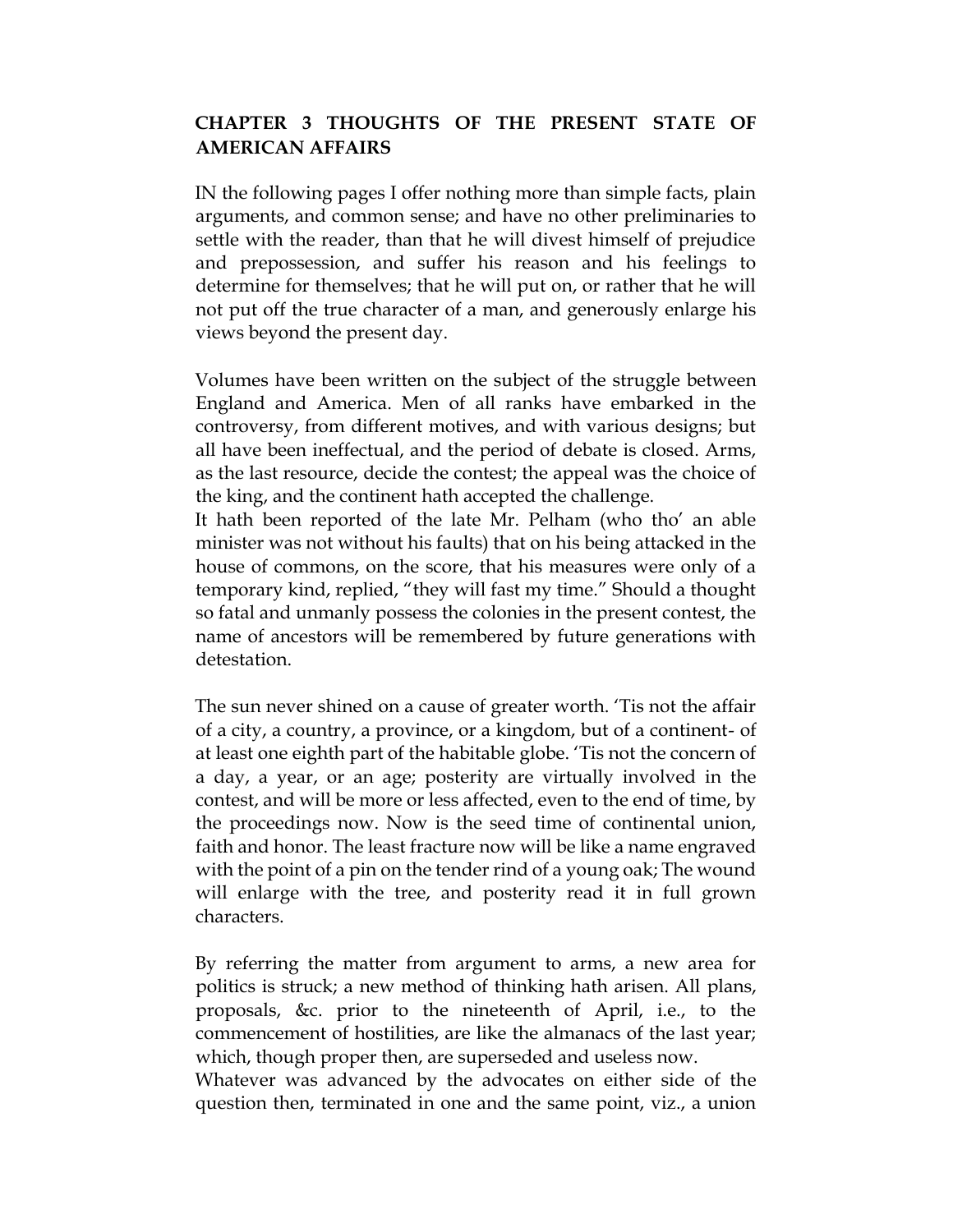with Great Britain; the only difference between the parties was the method of effecting it; the one proposing force, the other friendship; but it hath so far happened that the first hath failed, and the second hath withdrawn her influence.

As much hath been said of the advantages of reconciliation, which, like an agreeable dream, hath passed away and left us as we were, it is but right, that we should examine the contrary side of the argument, and inquire into some of the many material injuries which these colonies sustain, and always will sustain, by being connected with, and dependant on Great Britain. To examine that connection and dependance, on the principles of nature and common sense, to see what we have to trust to, if separated, and what we are to expect, if dependant.

I have heard it asserted by some, that as America hath flourished under her former connection with Great Britain, that the same connection is necessary towards her future happiness, and will always have the same effect. Nothing can be more fallacious than this kind of argument. We may as well assert, that because a child has thrived upon milk, that it is never to have meat; or that the first twenty years of our lives is to become a precedent for the next twenty. But even this is admitting more than is true, for I answer roundly, that America would have flourished as much, and probably much more, had no European power had any thing to do with her. The commerce by which she hath enriched herself are the necessaries of life, and will always have a market while eating is the custom of Europe.

But she has protected us, say some. That she hath engrossed us is true, and defended the continent at our expense as well as her own is admitted, and she would have defended Turkey from the same motive, viz., the sake of trade and dominion.

Alas! we have been long led away by ancient prejudices and made large sacrifices to superstition. We have boasted the protection of Great Britain, without considering, that her motive was interest not attachment; that she did not protect us from our enemies on our account, but from her enemies on her own account, from those who had no quarrel with us on any other account, and who will always be our enemies on the same account. Let Britain wave her pretensions to the continent, or the continent throw off the dependance, and we should be at peace with France and Spain were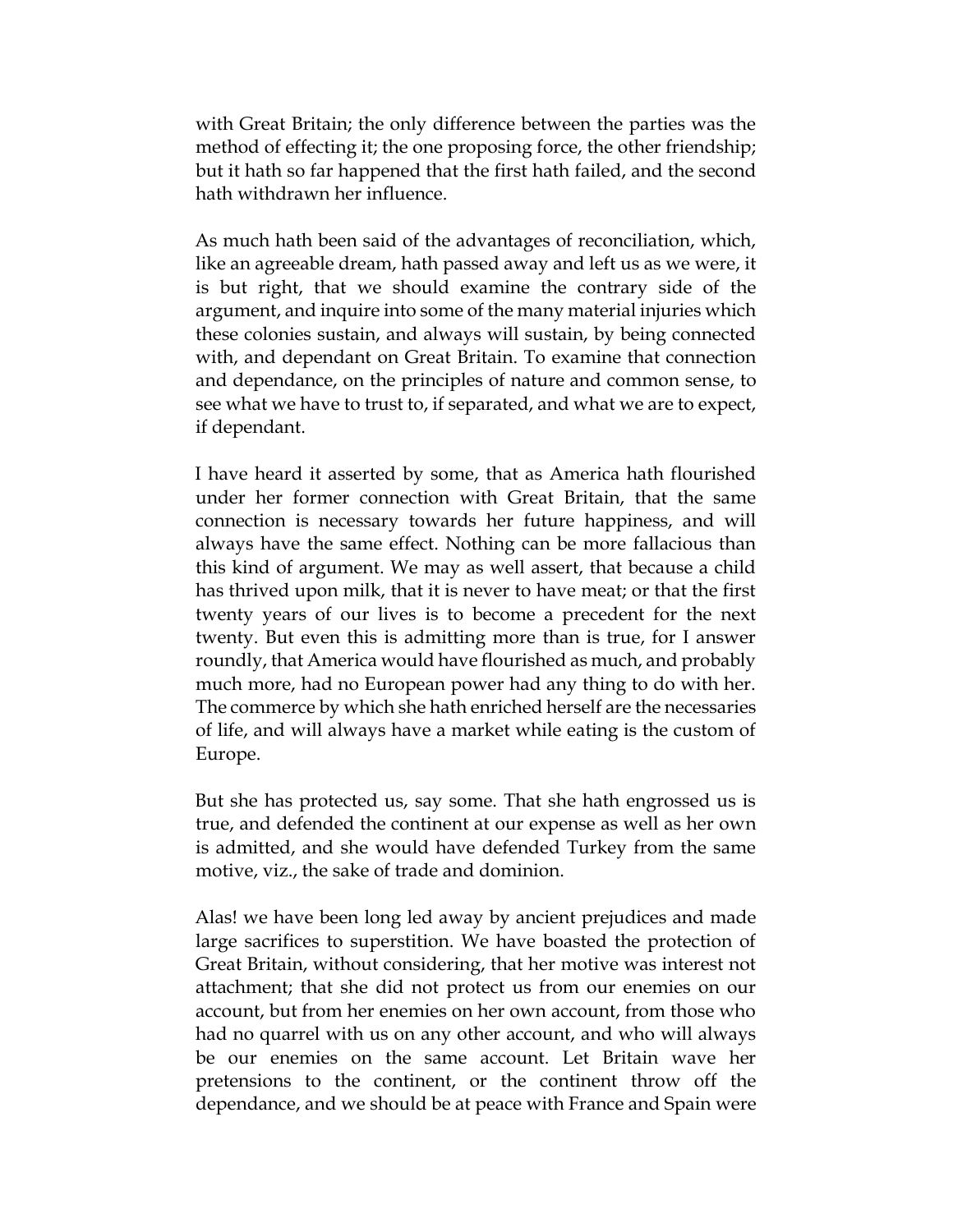they at war with Britain. The miseries of Hanover last war, ought to warn us against connections.

It hath lately been asserted in parliament, that the colonies have no relation to each other but through the parent country, i.e., that Pennsylvania and the Jerseys, and so on for the rest, are sister colonies by the way of England; this is certainly a very roundabout way of proving relation ship, but it is the nearest and only true way of proving enemyship, if I may so call it. France and Spain never were, nor perhaps ever will be our enemies as Americans, but as our being the subjects of Great Britain.

But Britain is the parent country, say some. Then the more shame upon her conduct. Even brutes do not devour their young; nor savages make war upon their families; wherefore the assertion, if true, turns to her reproach; but it happens not to be true, or only partly so, and the phrase parent or mother country hath been jesuitically adopted by the king and his parasites, with a low papistical design of gaining an unfair bias on the credulous weakness of our minds. Europe, and not England, is the parent country of America. This new world hath been the asylum for the persecuted lovers off civil and religious liberty from every Part of Europe.

Hither have they fled, not from the tender embraces of the mother, but from the cruelty of the monster; and it is so far true of England, that the same tyranny which drove the first emigrants from home pursues their descendants still.

In this extensive quarter of the globe, we forget the narrow limits of three hundred and sixty miles (the extent of England) and carry our friendship on a larger scale; we claim brotherhood with every European Christian, and triumph in the generosity of the sentiment. It is pleasant to observe by what regular gradations we surmount the force of local prejudice, as we enlarge our acquaintance with the world. A man born in any town in England divided into parishes, will naturally associate most with his fellow parishioners (because their interests in many cases will be common) and distinguish him by the name of neighbor; if he meet him but a few miles from home, he drops the narrow idea of a street, and salutes him by the name of townsman; if he travels out of the county, and meet him in any other, he forgets the minor divisions of street and town, and calls him countryman; i.e., countyman; but if in their foreign excursions they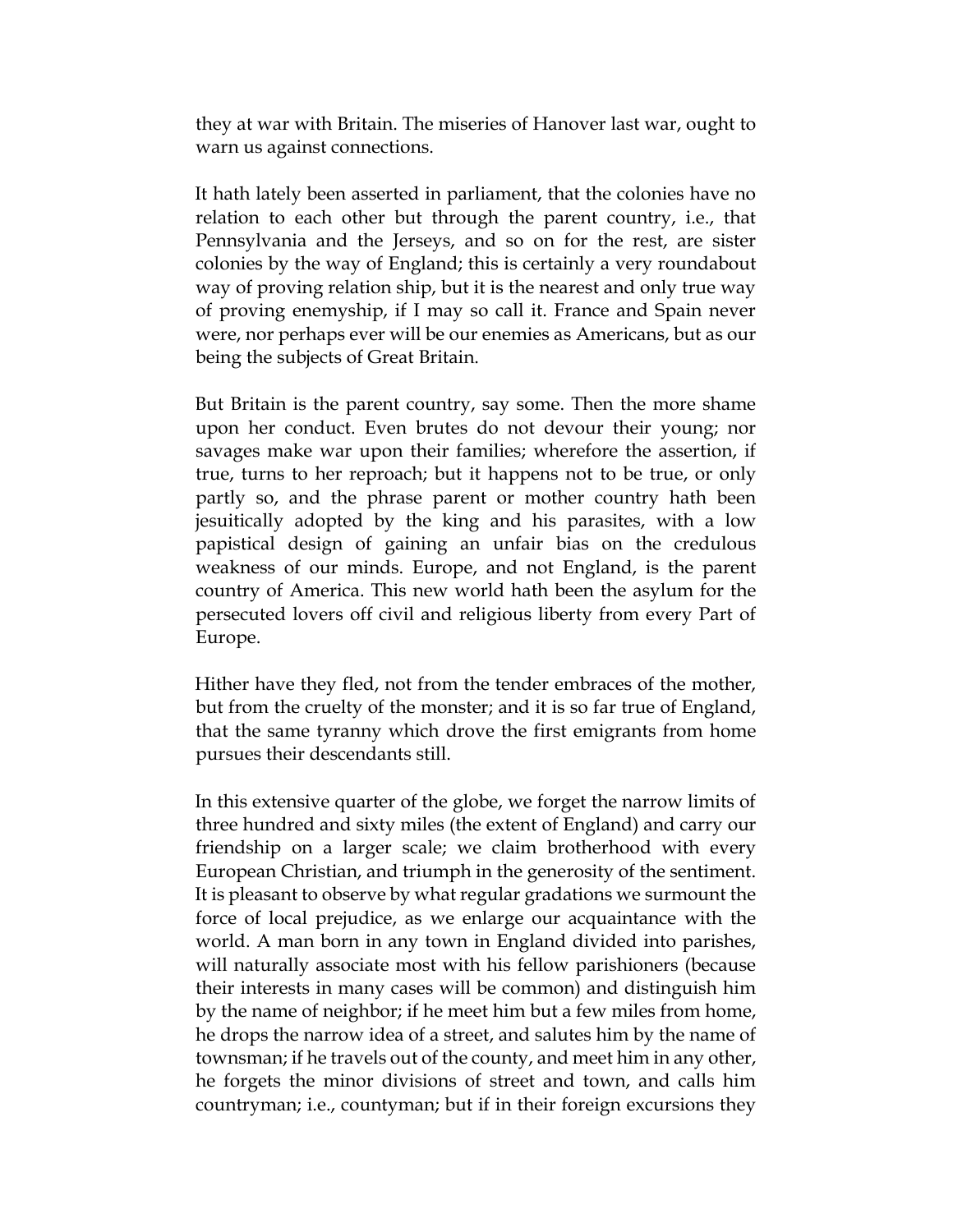should associate in France or any other part of Europe, their local remembrance would be enlarged into that of Englishmen. And by a just parity of reasoning, all Europeans meeting in America, or any other quarter of the globe, are countrymen; for England, Holland, Germany, or Sweden, when compared with the whole, stand in the same places on the larger scale, which the divisions of street, town, and county do on the smaller ones; distinctions too limited for continental minds. Not one third of the inhabitants, even of this province, are of English descent. Wherefore, I reprobate the phrase of parent or mother country applied to England only, as being false, selfish, narrow and ungenerous.

But admitting that we were all of English descent, what does it amount to? Nothing. Britain, being now an open enemy, extinguishes every other name and title: And to say that reconciliation is our duty, is truly farcical. The first king of England, of the present line (William the Conqueror) was a Frenchman, and half the peers of England are descendants from the same country; wherefore by the same method of reasoning, England ought to be governed by France.

Much hath been said of the united strength of Britain and the colonies, that in conjunction they might bid defiance to the world. But this is mere presumption; the fate of war is uncertain, neither do the expressions mean anything; for this continent would never suffer itself to be drained of inhabitants to support the British arms in either Asia, Africa, or Europe.

Besides, what have we to do with setting the world at defiance? Our plan is commerce, and that, well attended to,will secure us the peace and friendship of all Europe; because it is the interest of all Europe to have America a free port. Her trade will always be a protection, and her barrenness of gold and silver secure her from invaders.

I challenge the warmest advocate for reconciliation, to show, a single advantage that this continent can reap, by being connected with Great Britain. I repeat the challenge, not a single advantage is derived. Our corn will fetch its price in any market in Europe, and our imported goods must be paid for buy them where we will. But the injuries and disadvantages we sustain by that connection, are without number; and our duty to mankind I at large, as well as to ourselves, instruct us to renounce the alliance: Because, any submission to, or dependance on Great Britain, tends directly to involve this continent in European wars and quarrels; and sets us at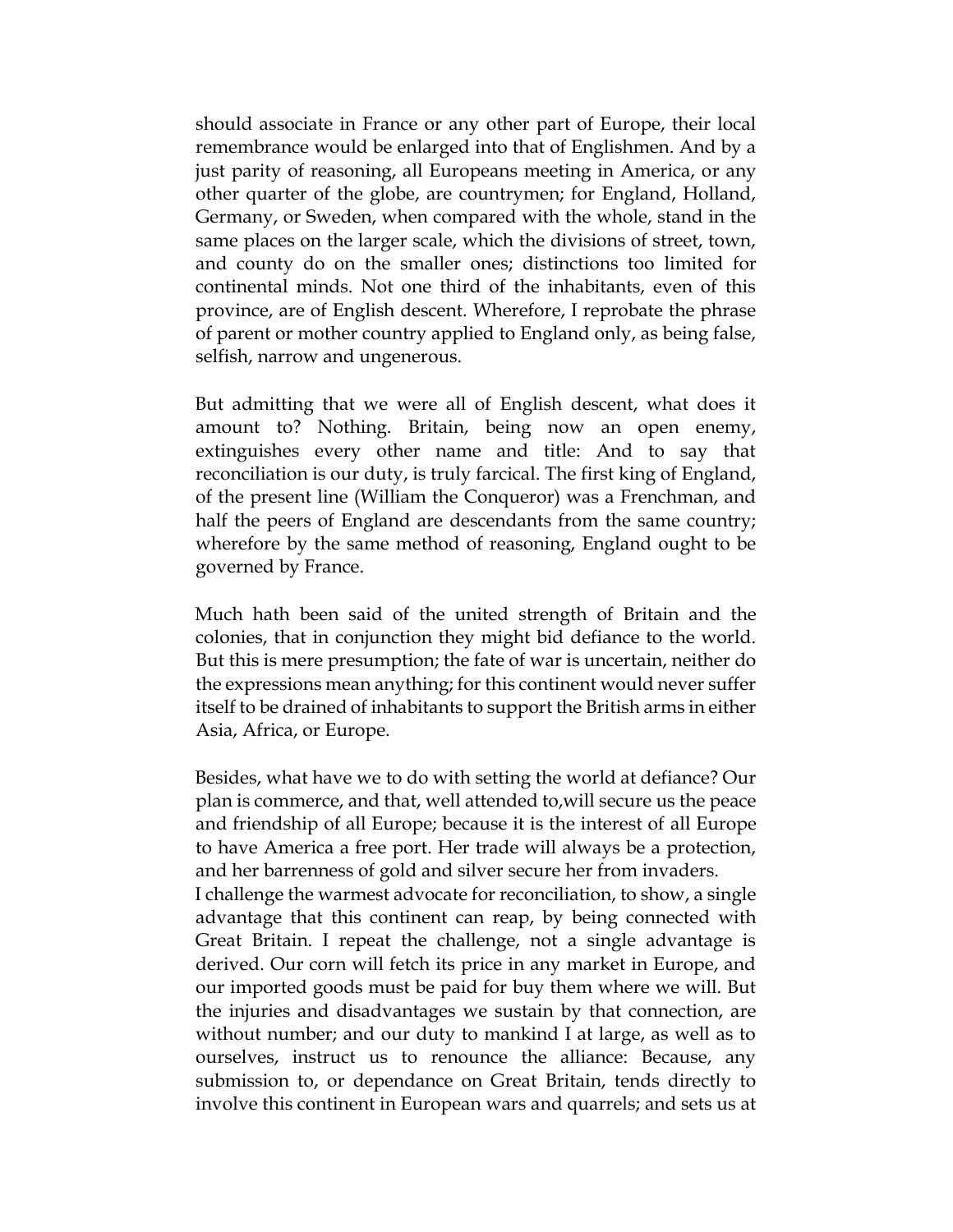variance with nations, who would otherwise seek our friendship, and against whom, we have neither anger nor complaint. As Europe is our market for trade, we ought to form no partial connection with any part of it. It is the true interest of America to steer clear of European contentions, which she never can do, while by her dependance on Britain, she is made the makeweight in the scale of British politics.

Europe is too thickly planted with kingdoms to be long at peace, and whenever a war breaks out between England and any foreign power, the trade of America goes to ruin, because of her connection with Britain. The next war may not turn out like the Past, and should it not, the advocates for reconciliation now will be wishing for separation then, because, neutrality in that case, would be a safer convoy than a man of war. Every thing that is right or natural pleads for separation. The blood of the slain, the weeping voice of nature cries, 'tis time to part.

Even the distance at which the Almighty hath placed England and America, is a strong and natural proof, that the authority of the one, over the other, was never the design of Heaven. The time likewise at which the continent was discovered, adds weight to the argument, and the manner in which it was peopled increases the force of it. The reformation was preceded by the discovery of America, as if the Almighty graciously meant to open a sanctuary to the persecuted in future years, when home should afford neither friendship nor safety. The authority of Great Britain over this continent, is a form of government, which sooner or later must have an end: And a serious mind can draw no true pleasure by looking forward, under the painful and positive conviction, that what he calls "the present constitution" is merely temporary. As parents, we can have no joy, knowing that this government is not sufficiently lasting to ensure any thing which we may bequeath to posterity: And by a plain method of argument, as we are running the next generation into debt, we ought to do the work of it, otherwise we use them meanly and pitifully. In order to discover the line of our duty rightly, we should take our children in our hand, and fix our station a few years farther into life; that eminence will present a prospect, which a few present fears and prejudices conceal from our sight.

Though I would carefully avoid giving unnecessary offence, yet I am inclined to believe, that all those who espouse the doctrine of reconciliation, may be included within the following descriptions: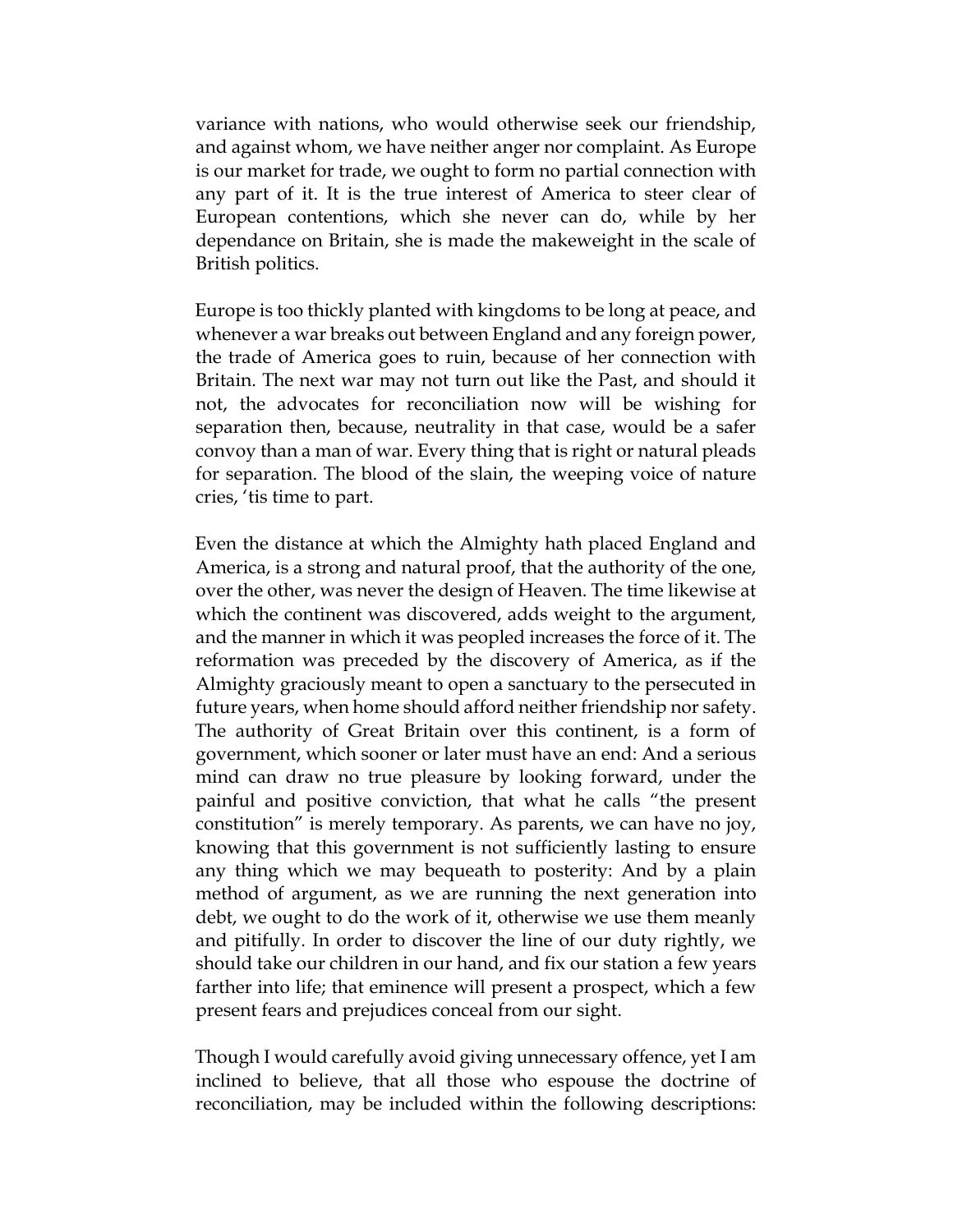Interested men, who are not to be trusted; weak men who cannot see; prejudiced men who will not see; and a certain set of moderate men, who think better of the European world than it deserves; and this last class by an ill-judged deliberation, will be the cause of more calamities to this continent than all the other three.

It is the good fortune of many to live distant from the scene of sorrow; the evil is not sufficiently brought to their doors to make them feel the precariousness with which all American property is possessed. But let our imaginations transport us for a few moments to Boston, that seat of wretchedness will teach us wisdom, and instruct us for ever to renounce a power in whom we can have no trust. The inhabitants of that unfortunate city, who but a few months ago were in ease and affluence, have now no other alternative than to stay and starve, or turn out to beg.

Endangered by the fire of their friends if they continue within the city, and plundered by the soldiery if they leave it. In their present condition they are prisoners without the hope of redemption, and in a general attack for their relief, they would be exposed to the fury of both armies.

Men of passive tempers look somewhat lightly over the offenses of Britain, and, still hoping for the best, are apt to call out, Come we shall be friends again for all this. But examine the passions and feelings of mankind. Bring the doctrine of reconciliation to the touchstone of nature, and then tell me, whether you can hereafter love, honor, and faithfully serve the power that hath carried fire and sword into your land? If you cannot do all these, then are you only deceiving yourselves, and by your delay bringing ruin upon posterity. Your future connection with Britain, whom you can neither love nor honor, will be forced and unnatural, and being formed only on the plan of present convenience, will in a little time fall into a relapse more wretched than the first. But if you say, you can still pass the violations over, then I ask, Hath your house been burnt? Hath you property been destroyed before your face? Are your wife and children destitute of a bed to lie on, or bread to live on? Have you lost a parent or a child by their hands, and yourself the ruined and wretched survivor? If you have not, then are you not a judge of those who have. But if you have, and can still shake hands with the murderers, then are you unworthy the name of husband, father, friend, or lover, and whatever may be your rank or title in life, you have the heart of a coward, and the spirit of a sycophant.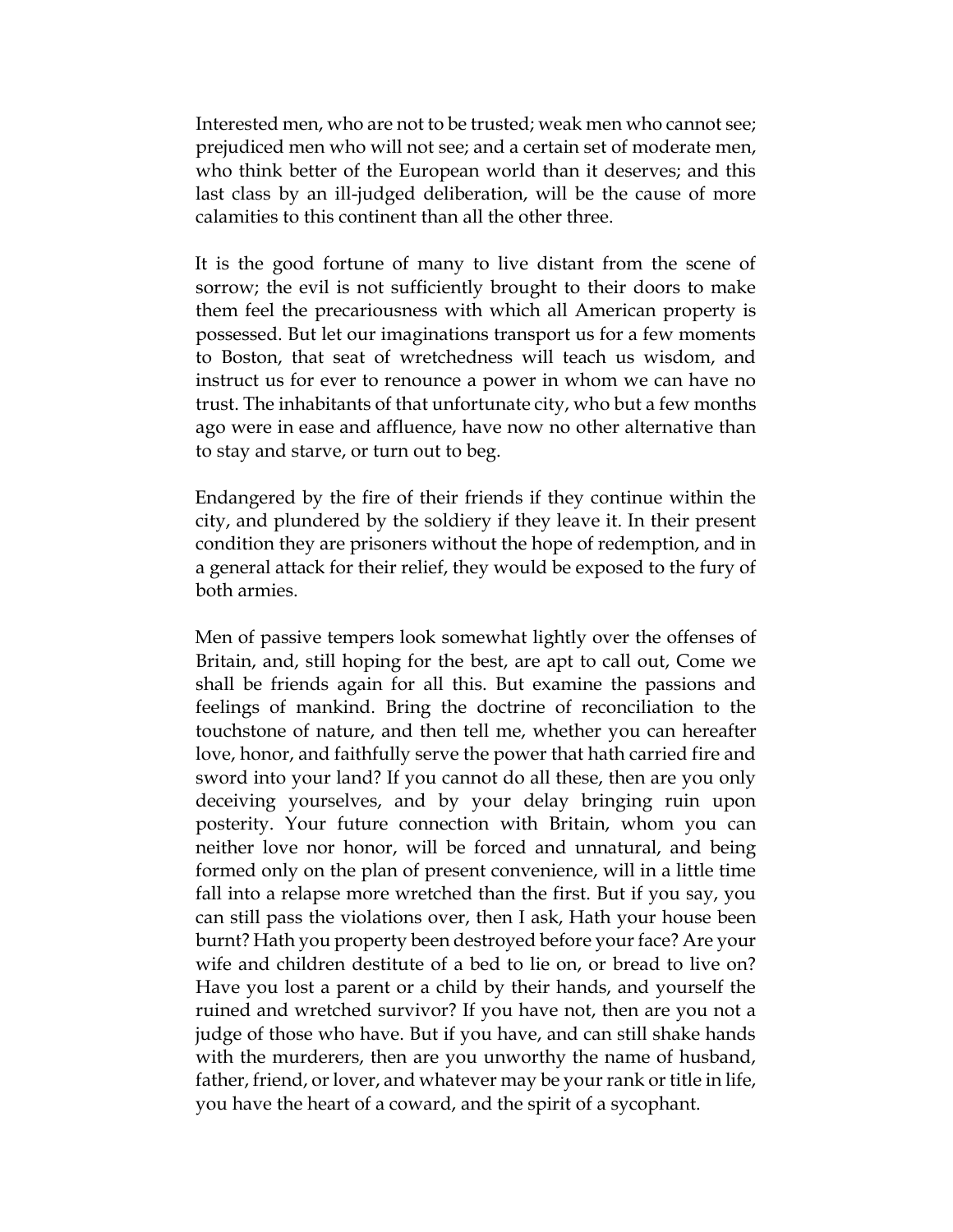This is not inflaming or exaggerating matters, but trying them by those feelings and affections which nature justifies, and without which, we should be incapable of discharging the social duties of life, or enjoying the felicities of it. I mean not to exhibit horror for the purpose of provoking revenge, but to awaken us from fatal and unmanly slumbers, that we may pursue determinately some fixed object.

It is not in the power of Britain or of Europe to conquer America, if she do not conquer herself by delay and timidity. The present winter is worth an age if rightly employed, but if lost or neglected, the whole continent will partake of the misfortune; and there is no punishment which that man will not deserve, be he who, or what, or where he will, that may be the means of sacrificing a season so precious and useful.

It is repugnant to reason, to the universal order of things, to all examples from the former ages, to suppose, that this continent can longer remain subject to any external power. The most sanguine in Britain does not think so. The utmost stretch of human wisdom cannot, at this time compass a plan short of separation, which can promise the continent even a year's security. Reconciliation is was a fallacious dream. Nature hath deserted the connection, and Art cannot supply her place. For, as Milton wisely expresses, "never can true reconcilement grow where wounds of deadly hate have pierced so deep." Every quiet method for peace hath been ineffectual. Our prayers have been rejected with disdain; and only tended to convince us, that nothing flatters vanity, or confirms obstinacy in kings more than repeated petitioning- and nothing hath contributed more than that very measure to make the kings of Europe absolute: Witness Denmark and Sweden. Wherefore since nothing but blows will do, for God's sake, let us come to a final separation, and not leave the next generation to be cutting throats, under the violated unmeaning names of parent and child.

To say, they will never attempt it again is idle and visionary, we thought so at the repeal of the stamp act, yet a year or two undeceived us; as well me we may suppose that nations, which have been once defeated, will never renew the quarrel. As to government matters, it is not in the powers of Britain to do this continent justice: The business of it will soon be too weighty, and intricate, to be managed with any tolerable degree of convenience, by a power, so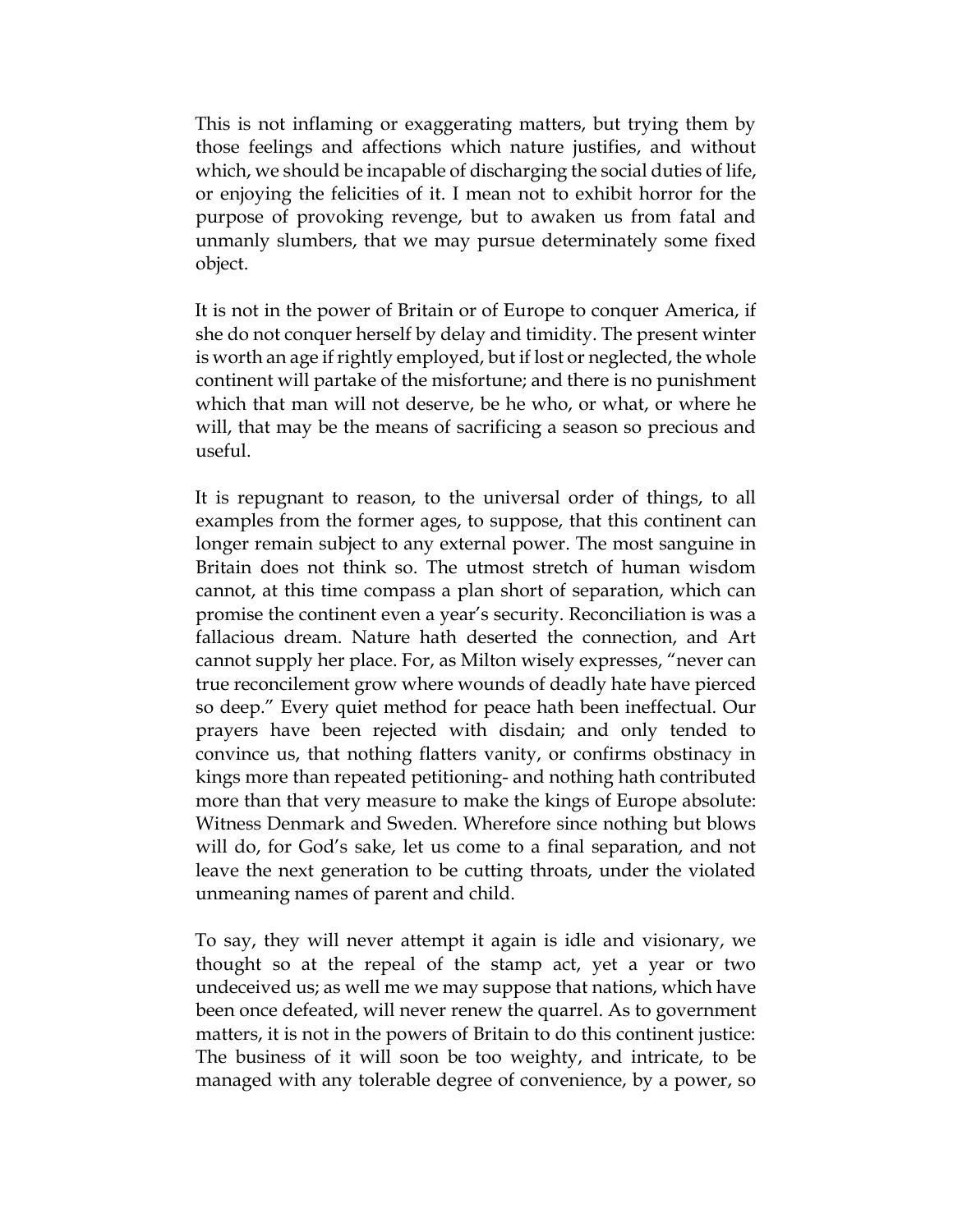distant from us, and so very ignorant of us; for if they cannot conquer us, they cannot govern us.

To be always running three or four thousand miles with a tale or a petition, waiting four or five months for an answer, which when obtained requires five or six more to explain it in, will in a few years be looked upon as folly and childishnessthere was a time when it was proper, and there is a proper time for it to cease.

Small islands not capable of protecting themselves, are the proper objects for kingdoms to take under their care; but there is something very absurd, in supposing a continent to be perpetually governed by an island. In no instance hath nature made the satellite larger than its primary planet, and as England and America, with respect to each Other, reverses the common order of nature, it is evident they belong to different systems: England to Europe- America to itself.

I am not induced by motives of pride, party, or resentment to espouse the doctrine of separation and independence; I am clearly, positively, and conscientiously persuaded that it is the true interest of this continent to be so; that every thing short of that is mere patchwork, that it can afford no lasting felicity,- that it is leaving the sword to our children, and shrinking back at a time, when, a little more, a little farther, would have rendered this continent the glory of the earth.

As Britain hath not manifested the least inclination towards a compromise, we may be assured that no terms can be obtained worthy the acceptance of the continent, or any ways equal to the expense of blood and treasure we have been already put to.

The object contended for, ought always to bear some just proportion to the expense. The removal of the North, or the whole detestable junto, is a matter unworthy the millions we have expended. A temporary stoppage of trade, was an inconvenience, which would have sufficiently balanced the repeal of all the acts complained of, had such repeals been obtained; but if the whole continent must take up arms, if every man must be a soldier, it is scarcely worth our while to fight against a contemptible ministry only. Dearly, dearly, do we pay for the repeal of the acts, if that is all we fight for; for in a just estimation, it is as great a folly to pay a Bunker Hill price for law, as for land. As I have always considered the independency of this continent, as an event, which sooner or later must arrive, so from the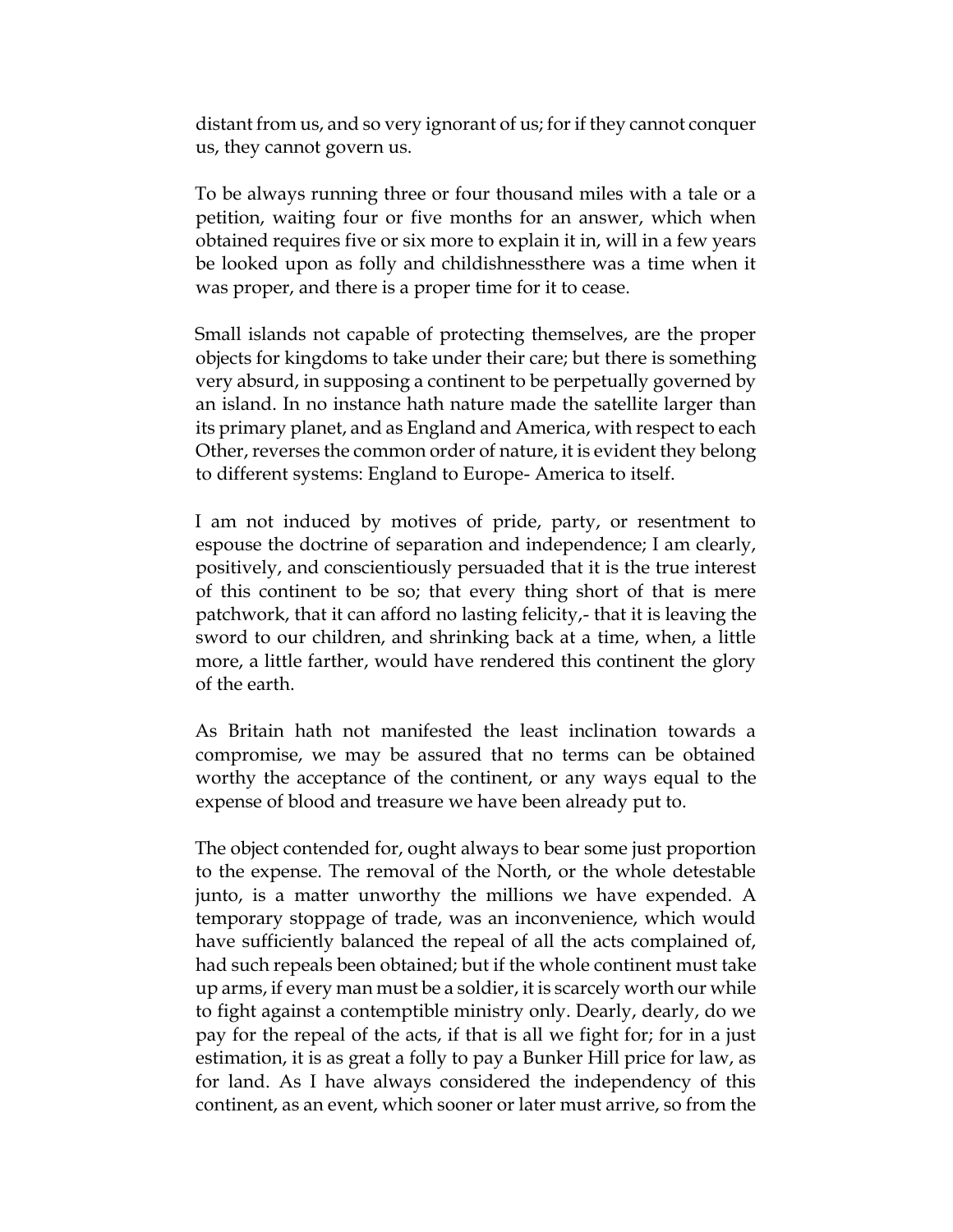late rapid progress of the continent to maturity, the event could not be far off. Wherefore, on the breaking out of hostilities, it was not worth the while to have disputed a matter, which time would have finally redressed, unless we meant to be in earnest; otherwise, it is like wasting an estate of a suit at law, to regulate the trespasses of a tenant, whose lease is just expiring. No man was a warmer wisher for reconciliation than myself, before the fatal nineteenth of April, 1775 (Massacre at Lexington), but the moment the event of that day was made known, I rejected the hardened, sullen tempered Pharaoh of England for ever; and disdain the wretch, that with the pretended title of Father of his people, can unfeelingly hear of their slaughter, and composedly sleep with their blood upon his soul.

But admitting that matters were now made up, what would be the event? I answer, the ruin of the continent. And that for several reasons: First. The powers of governing still remaining in the hands of the king, he will have a negative over the whole legislation of this continent. And as he hath shown himself such an inveterate enemy to liberty, and discovered such a thirst for arbitrary power, is he, or is he not, a proper man to say to these colonies, "You shall make no laws but what I please?" And is there any inhabitants in America so ignorant, as not to know, that according to what is called the present constitution, that this continent can make no laws but what the king gives leave to? and is there any man so unwise, as not to see, that (considering what has happened) he will suffer no Law to be made here, but such as suit his purpose? We may be as effectually enslaved by the want of laws in America, as by submitting to laws made for us in England. After matters are make up (as it is called) can there be any doubt but the whole power of the crown will be exerted, to keep this continent as low and humble as possible? Instead of going forward we shall go backward, or be perpetually quarrelling or ridiculously petitioning. We are already greater than the king wishes us to be, and will he not hereafter endeavor to make us less? To bring the matter to one point. Is the power who is jealous of our prosperity, a proper power to govern us? Whoever says No to this question is an independent, for independency means no more, than, whether we shall make our own laws, or whether the king, the greatest enemy this continent hath, or can have, shall tell us, "there shall be now laws but such as I like." But the king you will say has a negative in England; the people there can make no laws without his consent. in point of right and good order, there is something very ridiculous, that a youth of twenty-one (which hath often happened) shall say to several millions of people, older and wiser than himself, I forbid this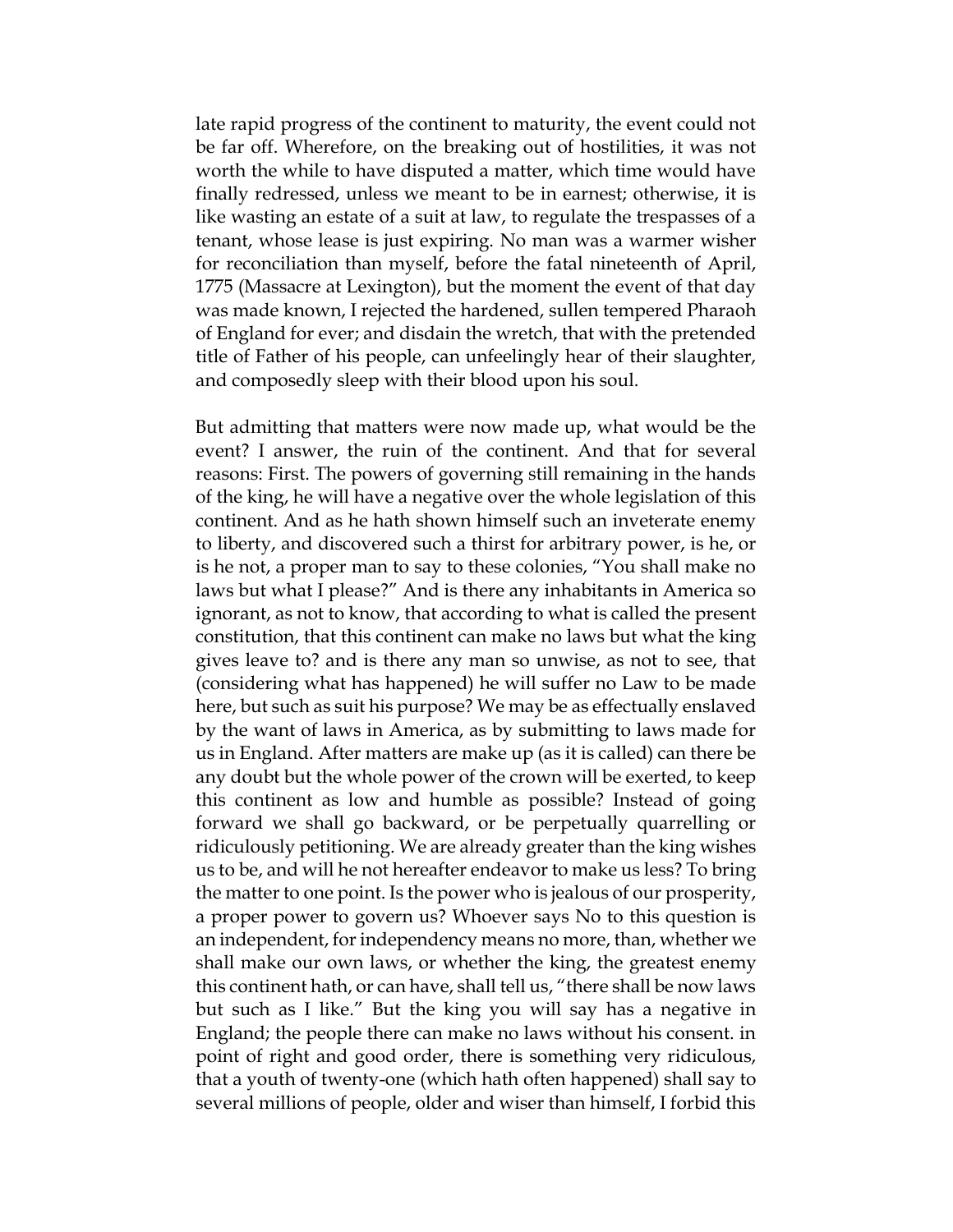or that act of yours to be law. But in this place I decline this sort of reply, though I will never cease to expose the absurdity of it, and only answer, that England being the king's residence, and America not so, make quite another case. The king's negative here is ten times more dangerous and fatal than it can be in England, for there he will scarcely refuse his consent to a bill for putting England into as strong a state of defence as possible, and in America he would never suffer such a bill to be passed.

America is only a secondary object in the system of British politicsEngland consults the good of this country, no farther than it answers her own purpose.

Wherefore, her own interest leads her to suppress the growth of ours in every case which doth not promote her advantage, or in the least interfere with it. A pretty state we should soon be in under such a second-hand government, considering what has happened! Men do not change from enemies to friends by the alteration of a name; and in order to show that reconciliation now is a dangerous doctrine, I affirm, that it would be policy in the kingdom at this time, to repeal the acts for the sake of reinstating himself in the government of the provinces; in order, that he may accomplish by craft and subtlety, in the long run, wha he cannot do by force ans violence in the short one. Reconciliation and ruin are nearly related.

Secondly. That as even the best terms, which we can expect to obtain, can amount to no more than a temporary expedient, or a kind of government by guardianship, which can last no longer than till the colonies come of age, so the general face and state of things, in the interim, will be unsettled and unpromising.

Emigrants of property will not choose to come to a country whose form of government hangs but by a thread, and who is every day tottering on the brink of commotion and disturbance; and numbers of the present inhabitants would lay hold of the interval, to dispose of their effects, and quit the continent.

But the most powerful of all arguments, is, that nothing but independence, i.e., a continental form of government, can keep the peace of the continent and preserve it inviolate from civil wars. I dread the event of a reconciliation with Britain now, as it is more than probable, that it will be followed by a revolt somewhere or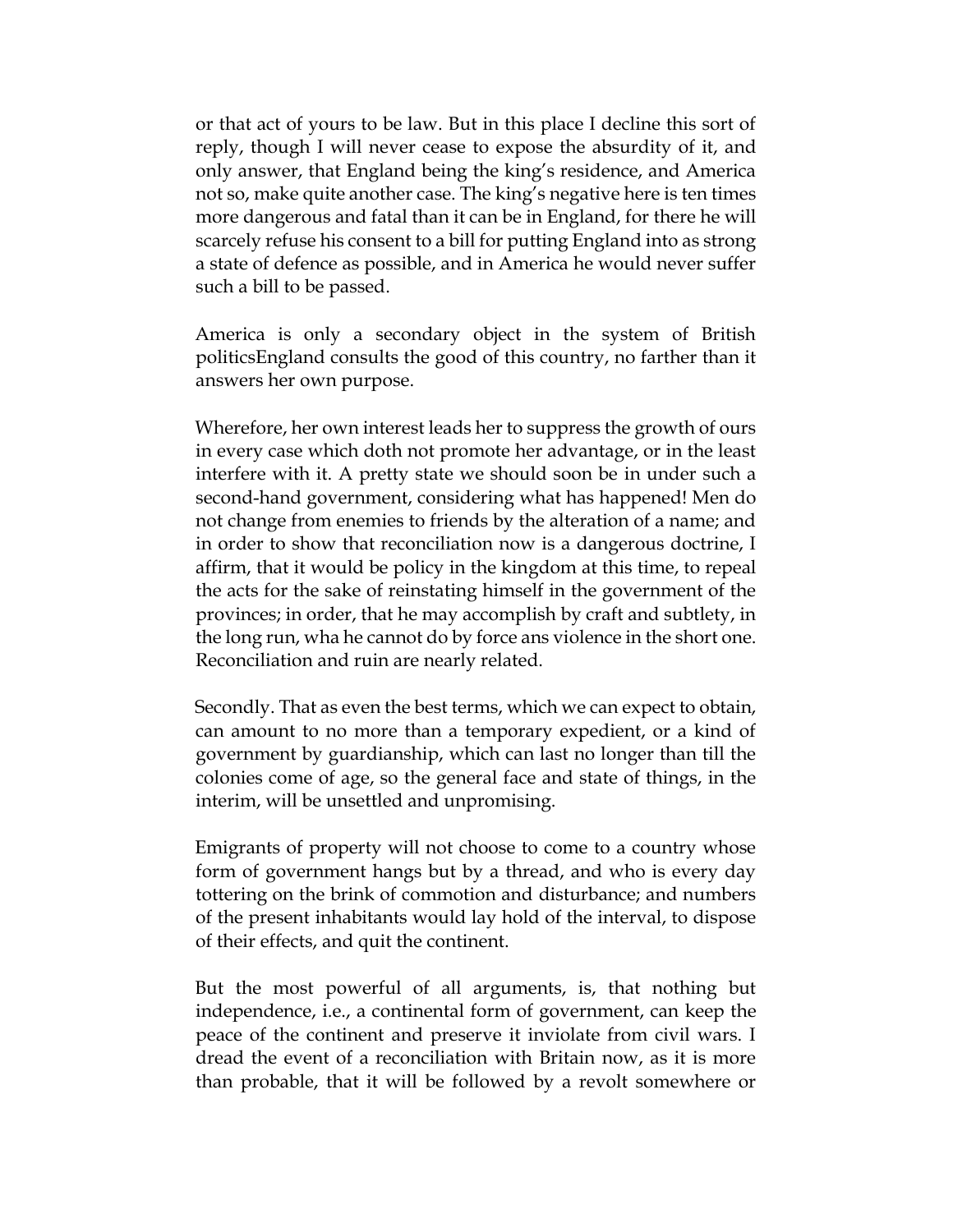other, the consequences of which may be far more fatal than all the malice of Britain.

Thousands are already ruined by British barbarity; (thousands more will probably suffer the same fate.) Those men have other feelings than us who have nothing suffered. All they now possess is liberty, what they before enjoyed is sacrificed to its service, and having nothing more to lose, they disdain submission. Besides, the general temper of the colonies, towards a British government, will be like that of a youth, who is nearly out of his time, they will care very little about her. And a government which cannot preserve the peace, is no government at all, and in that case we pay our money for nothing; and pray what is it that Britain can do, whose power will be wholly on paper, should a civil tumult break out the very day after reconciliation? I have heard some men say, many of whom I believe spoke without thinking, that they dreaded independence, fearing that it would produce civil wars. It is but seldom that our first thoughts are truly correct, and that is the case here; for there are ten times more to dread from a patched up connection than from independence. I make the sufferers case my own, and I protest, that were I driven from house and home, my property destroyed, and my circumstances ruined, that as man, sensible of injuries, I could never relish the doctrine of reconciliation, or consider myself bound thereby.

The colonies have manifested such a spirit of good order and obedience to continental government, as is sufficient to make every reasonable person easy and happy on that head. No man can assign the least pretence for his fears, on any other grounds, that such as are truly childish and ridiculous, viz., that one colony will be striving for superiority over another.

Where there are no distinctions there can be no superiority, perfect equality affords no temptation. The republics of Europe are all (and we may say always) in peace. Holland and Switzerland are without wars, foreign or domestic; monarchical governments, it is true, are never long at rest: the crown itself is a temptation to enterprising ruffians at home; and that degree of pride and insolence ever attendant on regal authority swells into a rupture with foreign powers, in instances where a republican government, by being formed on more natural principles, would negotiate the mistake.

If there is any true cause of fear respecting independence it is because no plan is yet laid down. Men do not see their way out; wherefore,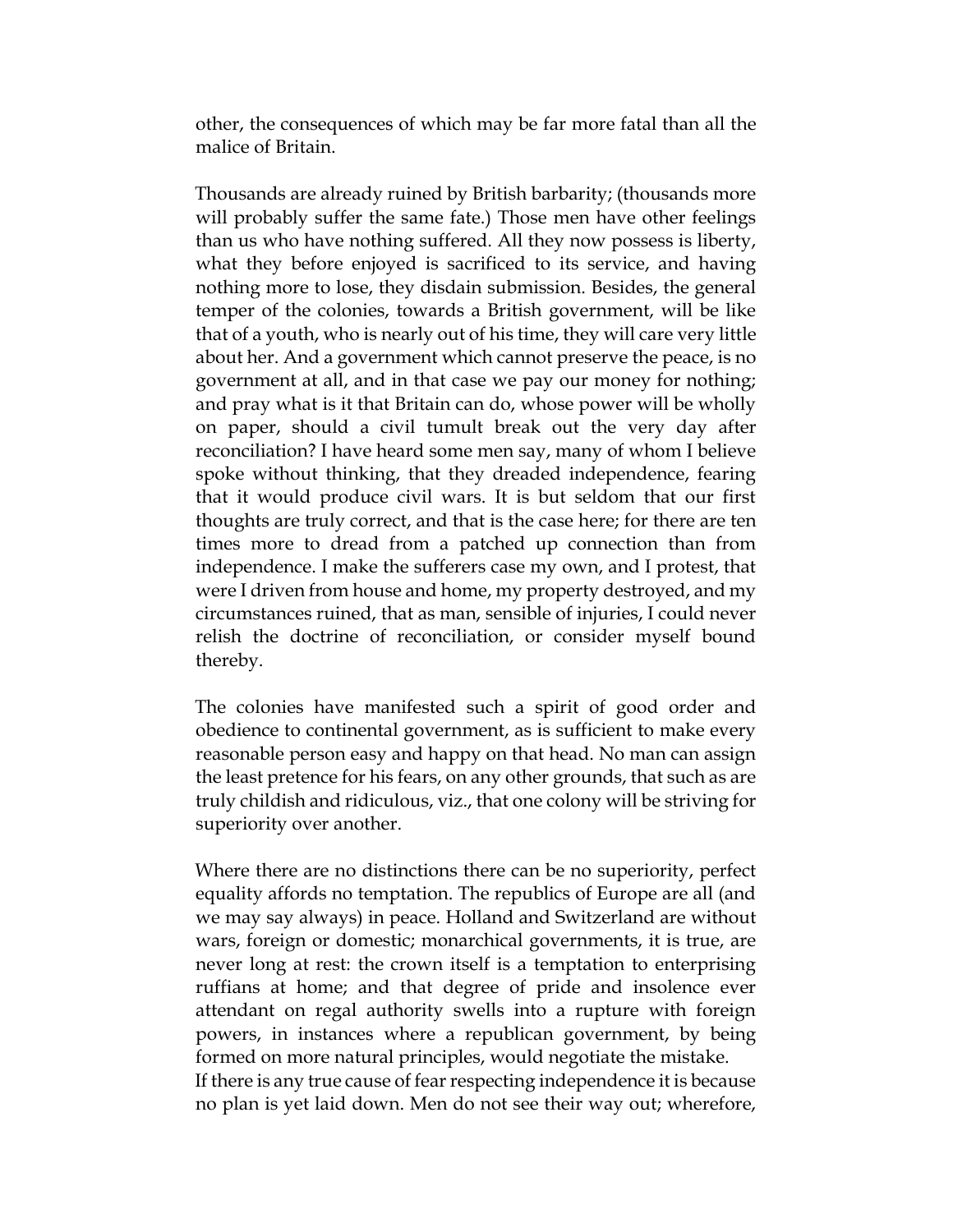as an opening into that business I offer the following hints; at the same time modestly affirming, that I have no other opinion of them myself, than that they may be the means of giving rise to something better. Could the straggling thoughts of individuals be collected, they would frequently form materials for wise and able men to improve to useful matter.

Let the assemblies be annual, with a President only. The representation more equal. Their business wholly domestic, and subject to the authority of a continental congress.

Let each colony be divided into six, eight, or ten, convenient districts, each district to send a proper number of delegates to congress, so that each colony send at least thirty. The whole number in congress will be at least three hundred ninety.

Each congress to sit..... and to choose a president by the following method. When the delegates are met, let a colony be taken from the whole thirteen colonies by lot, after which let the whole congress choose (by ballot) a president from out of the delegates of that province. I the next Congress, let a colony be taken by lot from twelve only, omitting that colony from which the president was taken in the former congress, and so proceeding on till the whole thirteen shall have had their proper rotation. And in order that nothing may pass into a law but what is satisfactorily just, not less than three fifths of the congress to be called a majority. He that will promote discord, under a government so equally formed as this, would join Lucifer in his revolt.

But as there is a peculiar delicacy, from whom, or in what manner, this business must first arise, and as it seems most agreeable and consistent, that it should come from some intermediate body between the governed and the governors, that is between the Congress and the people, let a Continental Conference be held, in the following manner, and for the following purpose: A committee of twenty-six members of Congress, viz., two for each colony.

Two members for each house of assembly, or provincial convention; and five representatives of the people at large, to be chosen in the capital city or town of each province, for, and in behalf of the whole province, by as many qualified voters as shall think proper to attend from all parts of the province for that purpose; or, if more convenient, the representatives may be chosen in two or three of the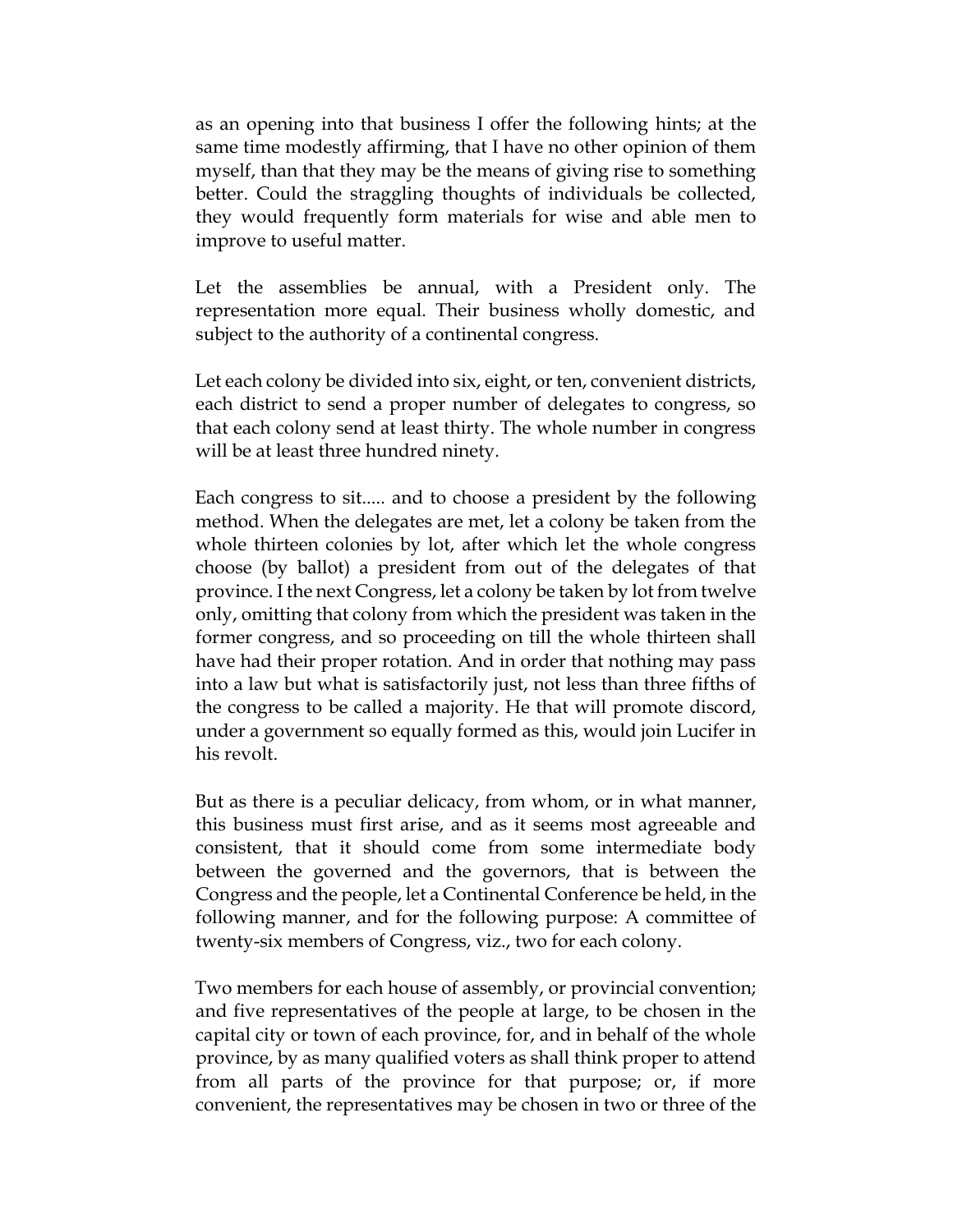most populous parts thereof. In this conference, thus assembled, will be united, the two grand principles of business, knowledge and power. The members of Congress, Assemblies, or Conventions, by having had experience in national concerns, will be able and useful counsellors, and the whole, being empowered by the people will have a truly legal authority.

The conferring members being met, let their business be to frame a Continental Charter, or Charter of the United Colonies; (answering to what is called the Magna Charta of England) fixing the number and manner of choosing members of Congress, members of Assembly, with their date of sitting, and drawing the line of business and jurisdiction between them: always remembering, that our strength is continental, not provincial: Securing freedom and property to all men, and above all things the free exercise of religion, according to the dictates of conscience; with such other matter as is necessary for a charter to contain. Immediately after which, the said conference to dissolve, and the bodies which shall be chosen conformable to the said charter, to be the legislators and governors of this continent for the time being: Whose peace and happiness, may God preserve, Amen.

Should any body of men be hereafter delegated for this or some similar purpose, I offer them the following extracts from that wise observer on governments Dragonetti. "The science" says he, "of the politician consists in fixing the true point of happiness and freedom. Those men would deserve the gratitude of ages, who should discover a mode of government that contained the greatest sum of individual happiness, with the least national expense."Dragonetti on Virtue and Rewards.

But where says some is the king of America? I'll tell you Friend, he reigns above, and doth not make havoc of mankind like the Royal of Britain. Yet that we may not appear to be defective even in earthly honors, let a day be solemnly set apart for proclaiming the charter; let it be brought forth placed on the divine law, the word of God; let a crown be placed thereon, by which the world may know, that so far as we approve of monarchy, that in America the law is king. For as in absolute governments the king is law, so in free countries the law ought to be king; and there ought to be no other. But lest any ill use should afterwards arise, let the crown at the conclusion of the ceremony be demolished, and scattered among the people whose right it is.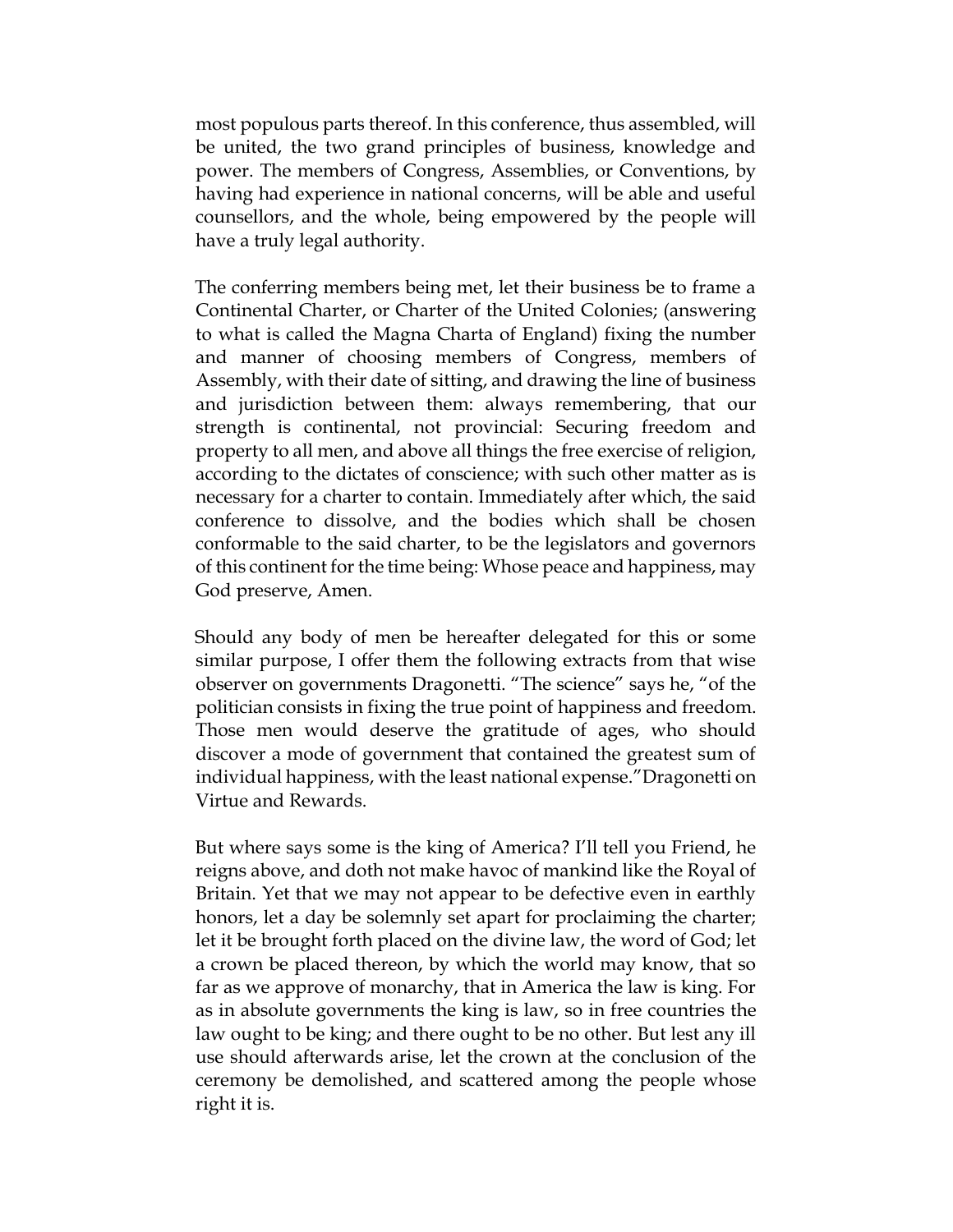A government of our own is our natural right: And when a man seriously reflects on the precariousness of human affairs, he will become convinced, that it is in finitely wiser and safer, to form a constitution of our own in a cool deliberate manner, while we have it in our power, than to trust such an interesting event to time and chance. If we omit it now, some Massenello1 may hereafter arise, who laying hold of popular disquietudes, may collect together the desperate and the discontented, and by assuming to themselves the powers of government, may sweep away the liberties of the continent like a deluge. Should the government of America return again into the hands of Britain, the tottering situation of things, will be a temptation for some desperate adventurer to try his fortune; and in such a case, what relief can Britain give? Ere she could hear the news the fatal business might be done, and ourselves suffering like the wretched Britons under the oppression of the Conqueror. Ye that oppose independence now, ye know not what ye do; ye are opening a door to eternal tyranny, by keeping vacant the seat of government. There are thousands and tens of thousands; who would think it glorious to expel from the continent, that barbarous and hellish power, which hath stirred up the Indians and Negroes to destroy us; the cruelty hath a double guilt, it is dealing brutally by us, and treacherously by them. To talk of friendship with those in whom our reason forbids us to have faith, and our affections, (wounded through a thousand pores) instruct us to detest, is madness and folly. Every day wears out 1 Thomas Anello, otherwise Massenello, a fisherman of Naples, who after spiriting up his countrymen in the public market place, against the oppression of the Spaniards, to whom the place was then subject, prompted them to revolt, and in the space of a day became king.

the little remains of kindred between us and them, and can there be any reason to hope, that as the relationship expires, the affection will increase, or that we shall agree better, when we have ten times more and greater concerns to quarrel over than ever? Ye that tell us of harmony and reconciliation, can ye restore to us the time that is past? Can ye give to prostitution its former innocence? Neither can ye reconcile Britain and America. The last cord now is broken, the people of England are presenting addresses against us. There are injuries which nature cannot forgive; she would cease to be nature if she did. As well can the lover forgive the ravisher of his mistress, as the continent forgive the murders of Britain. The Almighty hath implanted in us these inextinguishable feelings for good and wise purposes. They are the guardians of his image in our hearts. They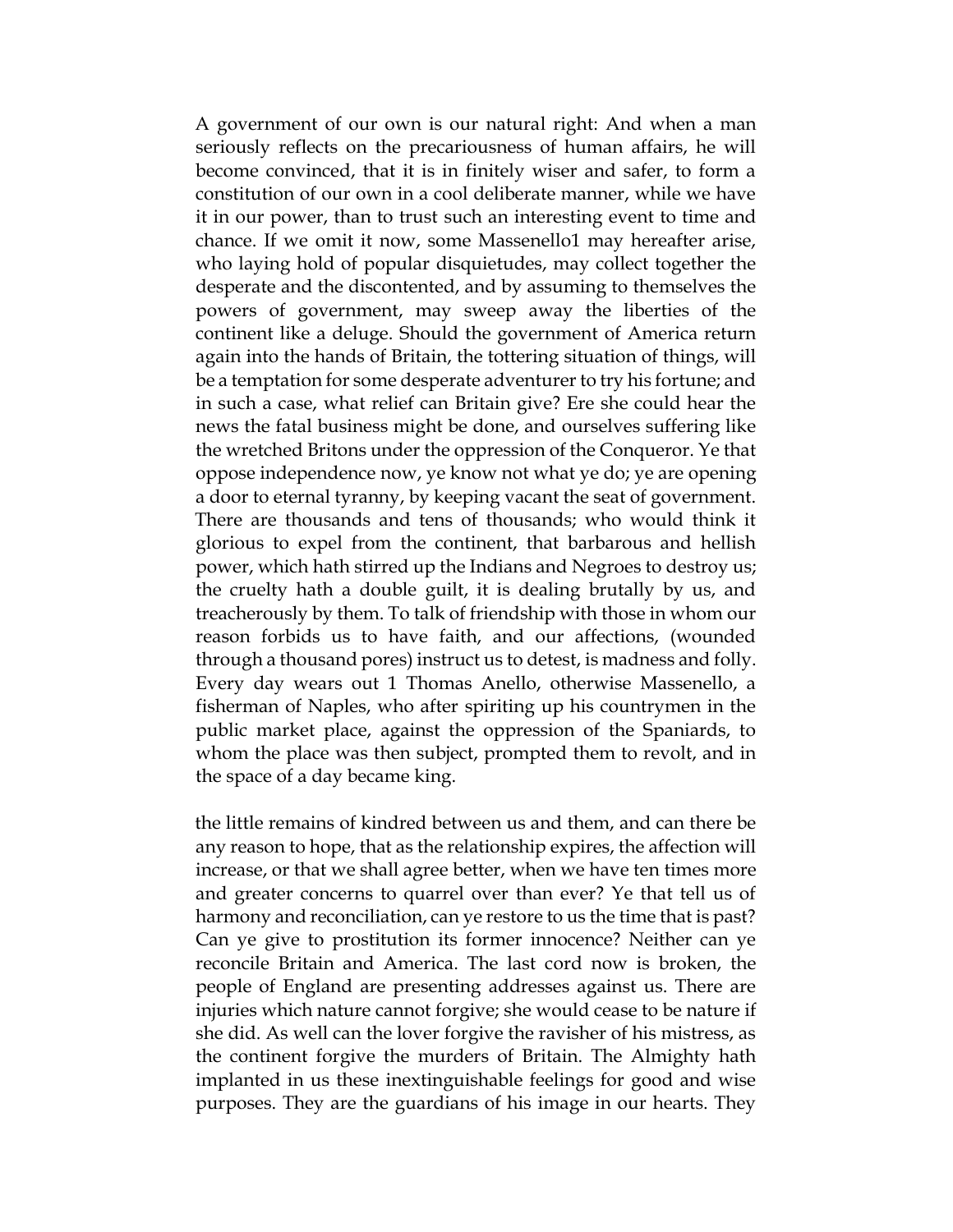distinguish us from the herd of common animals. The social compact would dissolve, and justice be extirpated the earth, of have only a casual existence were we callous to the touches of affection. The robber and the murderer, would often escape unpunished, did not the injuries which our tempers sustain, provoke us into justice. O ye that love mankind! Ye that dare oppose, not only the tyranny, but the tyrant, stand forth! Every spot of the old world is overrun with oppression. Freedom hath been hunted round the globe. Asia, and Africa, have long expelled her.

Europe regards her like a stranger, and England hath given her warning to depart.

O! receive the fugitive, and prepare in time an asylum for mankind.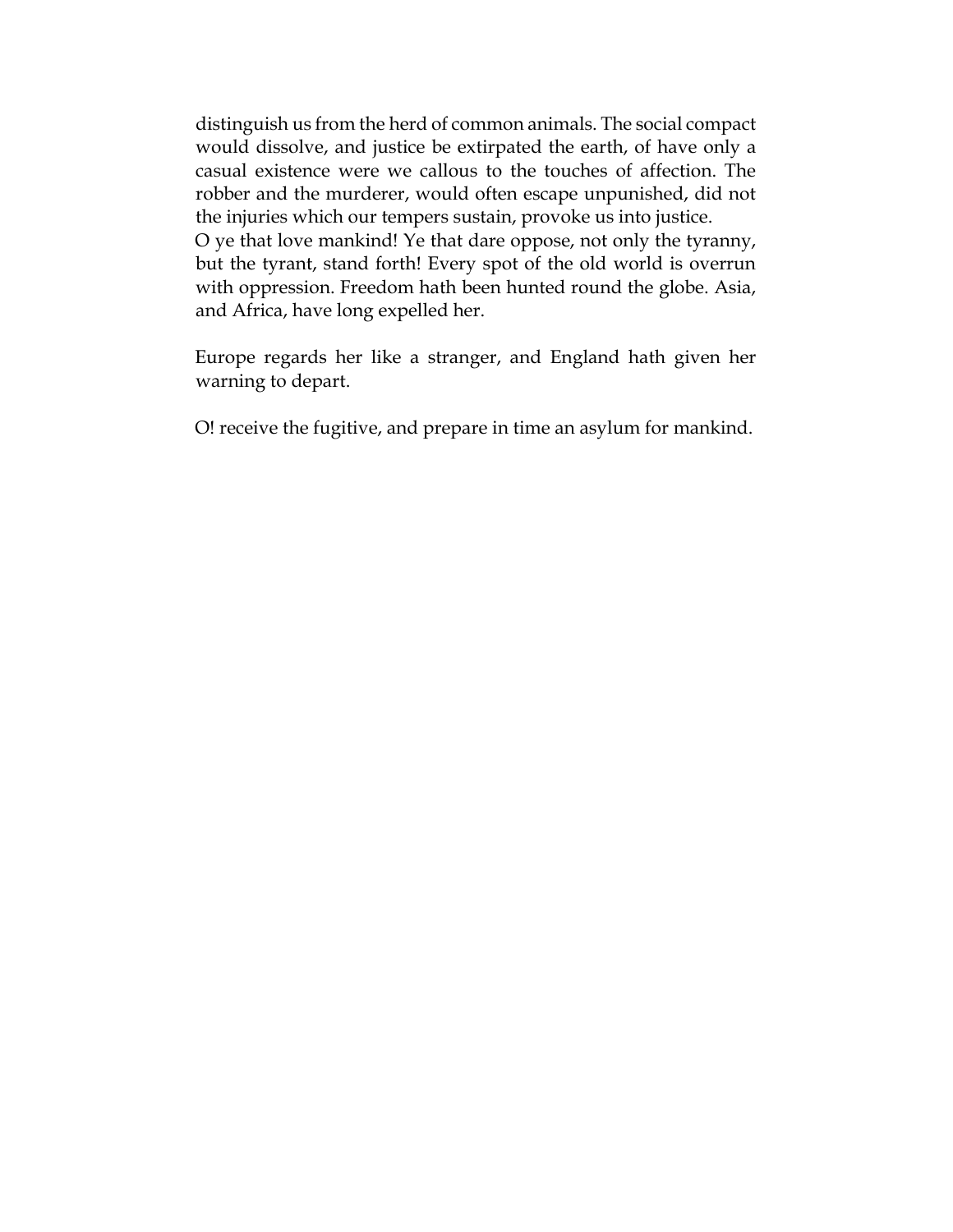### **CHAPTER 4**

#### **OF THE PRESENT ABILITY OF AMERICA, WITH SOME**

#### **MISCELLANEOUS REFLECTIONS**

I HAVE never met with a man, either in England or America, who hath not confessed his opinion, that a separation between the countries, would take place one time or other. And there is no instance in which we have shown less judgment, than in endeavoring to describe, what we call, the ripeness or fitness of the Continent for independence.

As all men allow the measure, and vary only in their opinion of the time, let us, in order to remove mistakes, take a general survey of things and endeavor if possible, to find out the very time. But we need not go far, the inquiry ceases at once, for the time hath found us. The general concurrence, the glorious union of all things prove the fact. It is not in numbers but in unity, that our great strength lies; yet our present numbers are sufficient to repel the force of all the world. The Continent hath, at this time, the largest body of armed and disciplined men of any power under Heaven; and is just arrived at that pitch of strength, in which no single colony is able to support itself, and the whole, who united can accomplish the matter, and either more, or, less than this, might be fatal in its effects. Our land force is already sufficient, and as to naval affairs, we cannot be insensible, that Britain would never suffer an American man of war to be built while the continent remained in her hands. Wherefore we should be no forwarder an hundred years hence in that branch, than we are now; but the truth is, we should be less so, because the timber of the country is every day diminishing, and that which will remain at last, will be far off and difficult to procure.

Were the continent crowded with inhabitants, her sufferings under the present circumstances would be intolerable. The more sea port towns we had, the more should we have both to defend and to loose. Our present numbers are so happily proportioned to our wants, that no man need be idle. The diminution of trade affords an army, and the necessities of an army create a new trade. Debts we have none; and whatever we may contract on this account will serve as a glorious memento of our virtue. Can we but leave posterity with a settled form of government, an independent constitution of its own, the purchase at any price will be cheap. But to expend millions for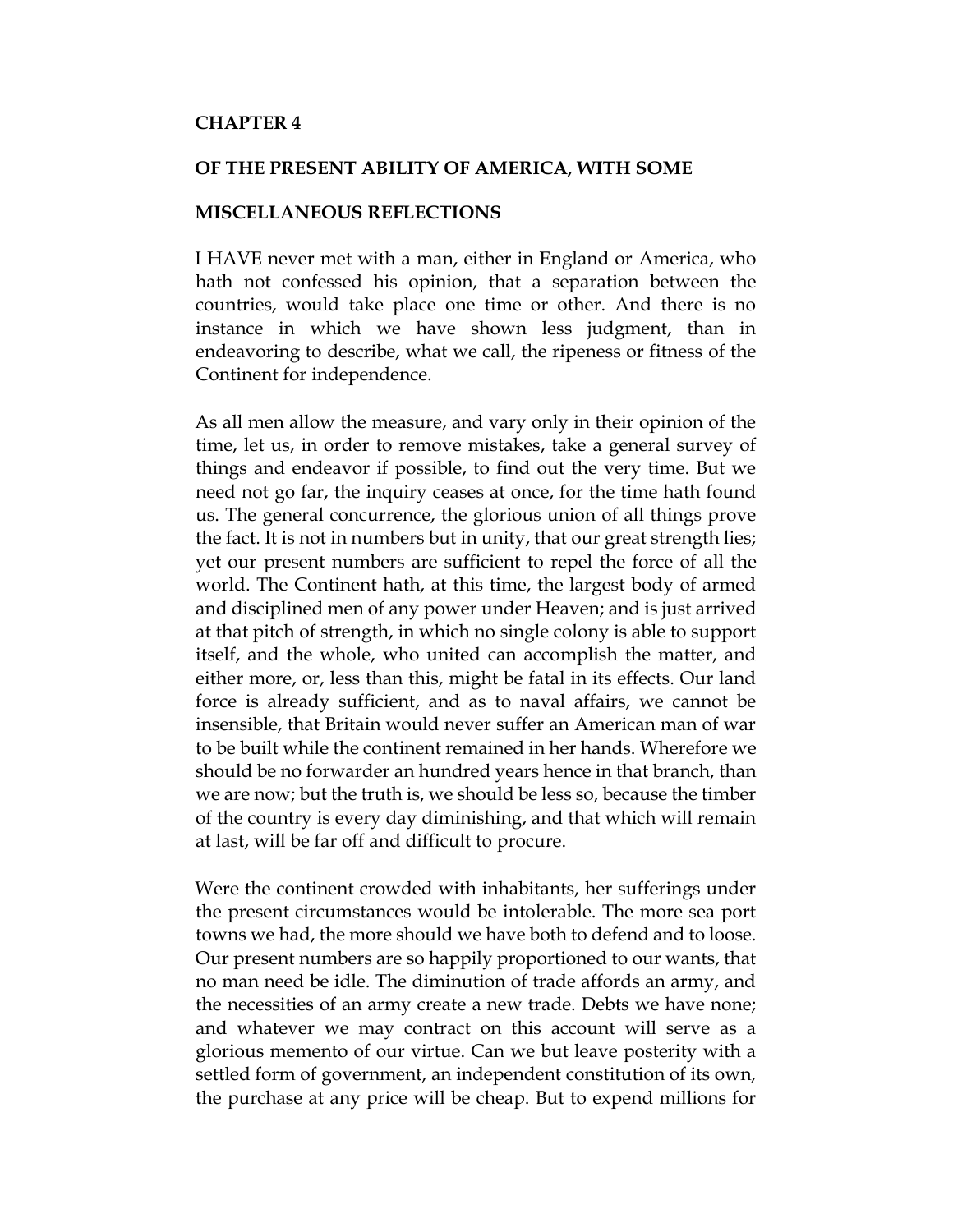the sake of getting a few we acts repealed, and routing the present ministry only, is unworthy the charge, and is using posterity with the utmost cruelty; because it is leaving them the great work to do, and a debt upon their backs, from which they derive no advantage. Such a thought is unworthy a man of honor, and is the true characteristic of a narrow heart and a peddling politician. The debt we may contract doth not deserve our regard if the work be but accomplished. No nation ought to be without a debt. A national debt is a national bond; and when it bears no interest, is in no case a grievance. Britain is oppressed with a debt of upwards of one hundred and forty millions sterling, for which she pays upwards of four millions interest. And as a compensation for her debt, she has a large navy; America is without a debt, and without a navy; yet for the twentieth part of the English national debt, could have a navy as large again. The navy of England is not worth, at this time, more than three millions and a half sterling.

The first and second editions of this pamphlet were published without the following calculations, which are now given as a proof that the above estimation of the navy is a just one. (See Entick's naval history, intro. page 56.) The charge of building a ship of each rate, and furnishing her with masts, yards, sails and rigging, together with a proportion of eight months boatswain's and carpenter's seastores, as calculated by Mr. Burchett, Secretary to the navy, is as follows: For a ship of 100 guns L35,553 90 29,886

80 23,638 70 17,785 60 14,197 50 10,606 40 7,558 30 5,846 20 3,710

And from hence it is easy to sum up the value, or cost rather, of the whole British navy, which in the year 1757, when it was as its greatest glory consisted of the following ships and guns: Ships Guns Cost of one Cost of all

| 6  | 10O | L35,533 | L213,318 |
|----|-----|---------|----------|
| 12 | 90  | 29,886  | 358,632  |
| 12 | 80  | 23,638  | 283,656  |
| 43 | 70  | 17,785  | 746,755  |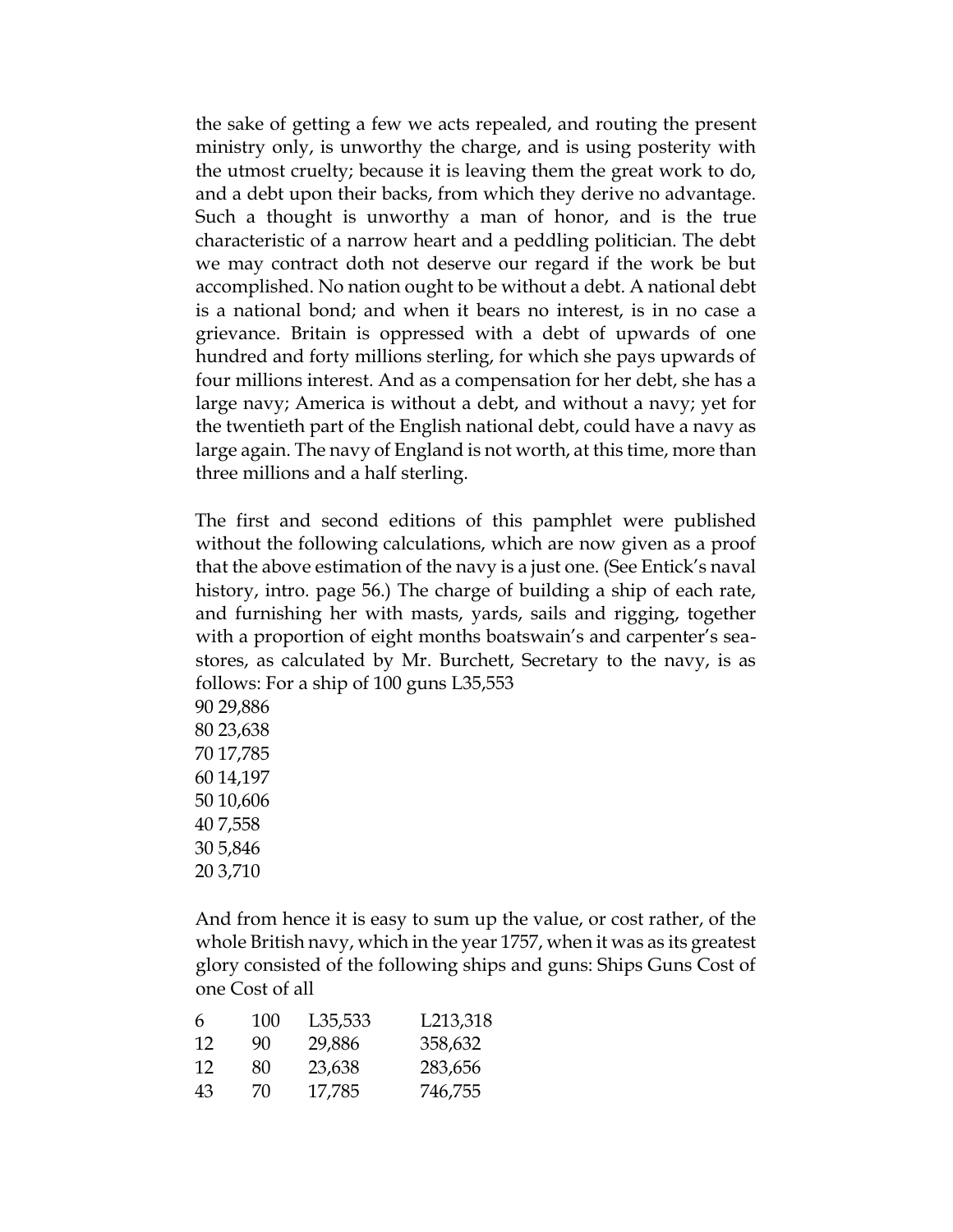| -35 | 60 | 14,197        | 496,895 |
|-----|----|---------------|---------|
| 40  | 50 | 10,606        | 424,240 |
| 45  | 40 | 7,758 344,110 |         |
| 58  | 20 | 3,710 215,180 |         |

85 Sloops, bombs, and and fireships, one another, 2,000 170,000 Cost 3,266,786 Remains for guns 229,214 Total 3,500,000

No country on the globe is so happily situated, so internally capable of raising a fleet as America. Tar, timber, iron, and cordage are her natural produce. We need go abroad for nothing. Whereas the Dutch, who make large profits by hiring out their ships of war to the Spaniards and Portuguese, are obliged to import most of the materials they use. We ought to view the building a fleet as an article of commerce, it being the natural manufactory of this country. It is the best money we can lay out. A navy when finished is worth more than it cost. And is that nice point in national policy, in which commerce and protection are united. Let us build; if we want them not, we can sell; and by that means replace our paper currency with ready gold and silver.

In point of manning a fleet, people in general run into great errors; it is not necessary that one-fourth part should be sailors. The privateer Terrible, Captain Death, stood the hottest engagement of any ship last war, yet had not twenty sailors on board, though her complement of men was upwards of two hundred. A few able and social sailors will soon instruct a sufficient number of active landsmen in the common work of a ship. Wherefore, we never can be more capable to begin on maritime matters than now, while our timber is standing, our fisheries blocked up, and our sailors and shipwrights out of employ. Men of war of seventy and eighty guns were built forty years ago in New England, and why not the same now? Ship building is America's greatest pride, and in which, she will in time excel the whole world. The great empires of the east are mostly inland, and consequently excluded from the possibility of rivalling her. Africa is in a state of barbarism; and no power in Europe, hath either such an extent or coast, or such an internal supply of materials. Where nature hath given the one, she has withheld the other; to America only hath she been liberal of both. The vast empire of Russia is almost shut out from the sea; wherefore,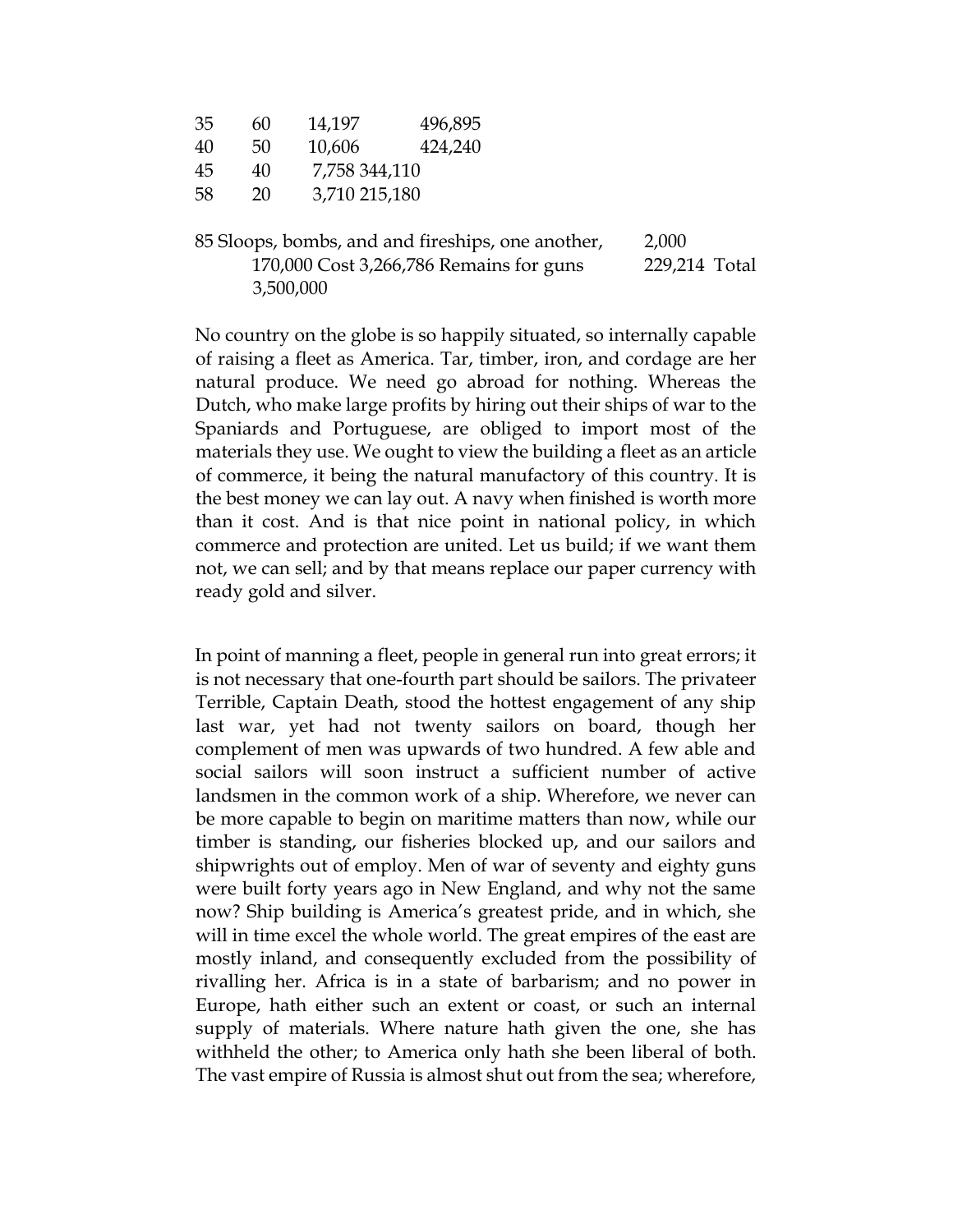her boundless forests, her tar, iron, and cordage are only articles of commerce.

In point of safety, ought we to be without a fleet? We are not the little people now, which we were sixty years ago; at that time we might have trusted our property in the streets, or fields rather; and slept securely without locks or bolts to our doors or windows. The case now is altered, and our methods of defence ought to improve with our increase of property. A common pirate, twelve months ago, might have come up the Delaware, and laid the city of Philadelphia under instant contribution, for what sum he pleased; and the same might have happened to other places. Nay, any daring fellow, in a brig of fourteen or sixteen guns, might have robbed the whole Continent, and carried off half a million of money. These are circumstances which demand our attention, and point out the necessity of naval protection.

Some, perhaps, will say, that after we have made it up with Britain, she will protect us. Can we be so unwise as to mean, that she shall keep a navy in our harbors for that purpose? Common sense will tell us, that the power which hath endeavored to subdue us, is of all others the most improper to defend us. Conquest may be effected under the pretence of friendship; and ourselves, after a long and brave resistance, be at last cheated into slavery. And if her ships are not to be admitted into our harbors, I would ask, how is she to protect us? A navy three or four thousand miles off can be of little use, and on sudden emergencies, none at all. Wherefore, if we must hereafter protect ourselves, why not do it for ourselves? Why do it for another? The English list of ships of war is long and formidable, but not a tenth part of them are at any one time fit for service, numbers of them not in being; yet their names are pompously continued in the list, if only a plank be left of the ship: and not a fifth part, of such as are fit for service, can be spared on any one station at one time. The East, and West Indies, Mediterranean, Africa, and other parts over which Britain extends her claim, make large demands upon her navy. From a mixture of prejudice and inattention, we have contracted a false notion respecting the navy of England, and have talked as if we should have the whole of it to encounter at once, and for that reason, supposed that we must have one as large; which not being instantly practicable, have been made use of by a set of disguised tories to discourage our beginning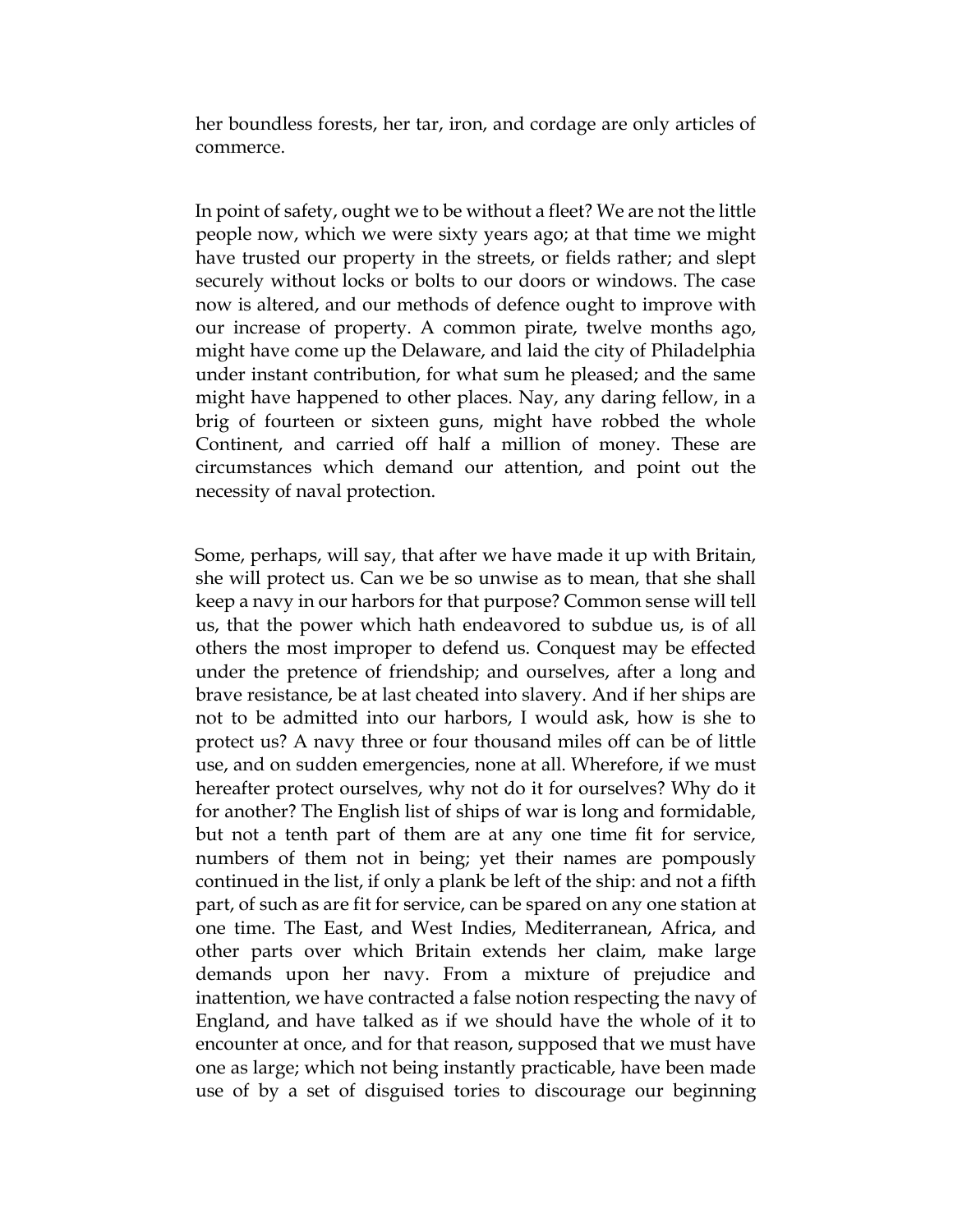thereon. Nothing can be farther from truth than this; for if America had only a twentieth part of the naval force of Britain, she would be by far an over match for her; because, as we neither have, nor claim any foreign dominion, our whole force would be employed on our own coast, where we should, in the long run, have two to one the advantage of those who had three or four thousand miles to sail over, before they could attack us, and the same distance to return in order to refit and recruit. And although Britain by her fleet, hath a check over our trade to Europe, we have as large a one over her trade to the West Indies, which, by laying in the neighborhood of the Continent, is entirely at its mercy.

Some method might be fallen on to keep up a naval force in time of peace, if we should not judge it necessary to support a constant navy. If premiums were to be given to merchants, to build and employ in their service, ships mounted with twenty, thirty, forty, or fifty guns, (the premiums to be in proportion to the loss of bulk to the merchants) fifty or sixty of those ships, with a few guard ships on constant duty, would keep up a sufficient navy, and that without burdening ourselves with the evil so loudly complained of in England, of suffering their fleet, in time of peace to lie rotting in the docks. To unite the sinews of commerce and defence is sound policy; for when our strength and our riches, play into each other's hand, we need fear no external enemy.

In almost every article of defence we abound. Hemp flourishes even to rankness, so that we need not want cordage. Our iron is superior to that of other countries. Our small arms equal to any in the world. Cannon we can cast at pleasure.

Saltpetre and gunpowder we are every day producing. Our knowledge is hourly improving. Resolution is our inherent character, and courage hath never yet forsaken us. Wherefore, what is it that we want? Why is it that we hesitate? From Britain we can expect nothing but ruin. If she is once admitted to the government of America again, this Continent will not be worth living in. Jealousies will be always arising; insurrections will be constantly happening; and who will go forth to quell them? Who will venture his life to reduce his own countrymen to a foreign obedience? The difference between Pennsylvania and Connecticut, respecting some unlocated lands, shows the insignificance of a British government, and fully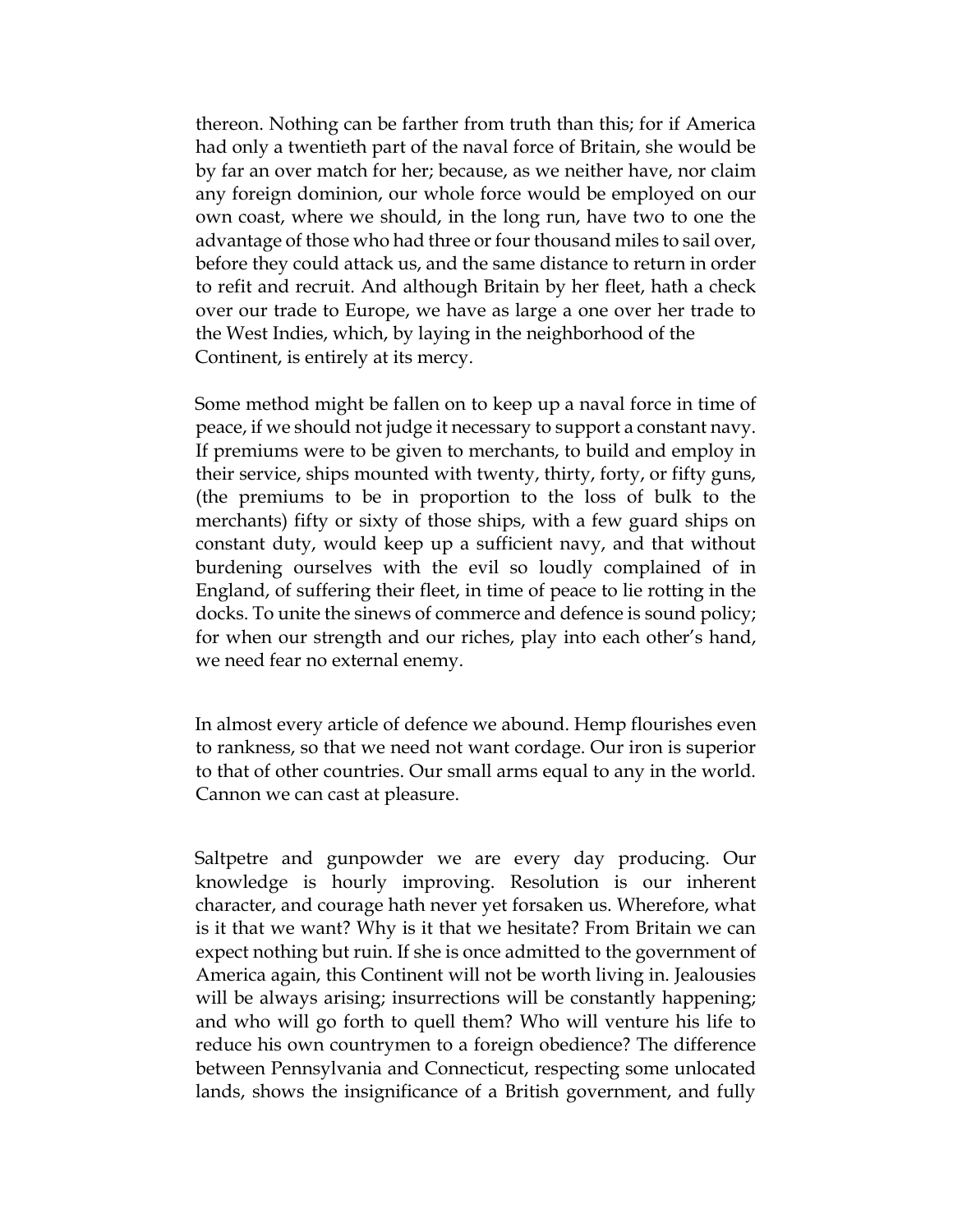proves, that nothing but Continental authority can regulate Continental matters.

Another reason why the present time is preferable to all others, is, that the fewer our numbers are, the more land there is yet unoccupied, which instead of being lavished by the king on his worthless dependents, may be hereafter applied, not only to the discharge of the present debt, but to the constant support of government. No nation under heaven hath such an advantage as this.

The infant state of the Colonies, as it is called, so far from being against, is an argument in favor of independence. We are sufficiently numerous, and were we more so, we might be less united. It is a matter worthy of observation, that the more a country is peopled, the smaller their armies are. In military numbers, the ancients far exceeded the moderns: and the reason is evident, for trade being the consequence of population, men become too much absorbed thereby to attend to anything else. Commerce diminishes the spirit, both of patriotism and military defence. And history sufficiently informs us, that the bravest achievements were always accomplished in the nonage of a nation. With the increase of commerce England hath lost its spirit. The city of London, notwithstanding its numbers, submits to continued insults with the patience of a coward. The more men have to lose, the less willing are they to venture. The rich are in general slaves to fear, and submit to courtly power with the trembling duplicity of a spaniel.

Youth is the seed-time of good habits, as well in nations as in individuals. It might be difficult, if not impossible, to form the Continent into one government half a century hence. The vast variety of interests, occasioned by an increase of trade and population, would create confusion. Colony would be against colony.

Each being able might scorn each other's assistance: and while the proud and foolish gloried in their little distinctions, the wise would lament that the union had not been formed before. Wherefore, the present time is the true time for establishing it. The intimacy which is contracted in infancy, and the friendship which is formed in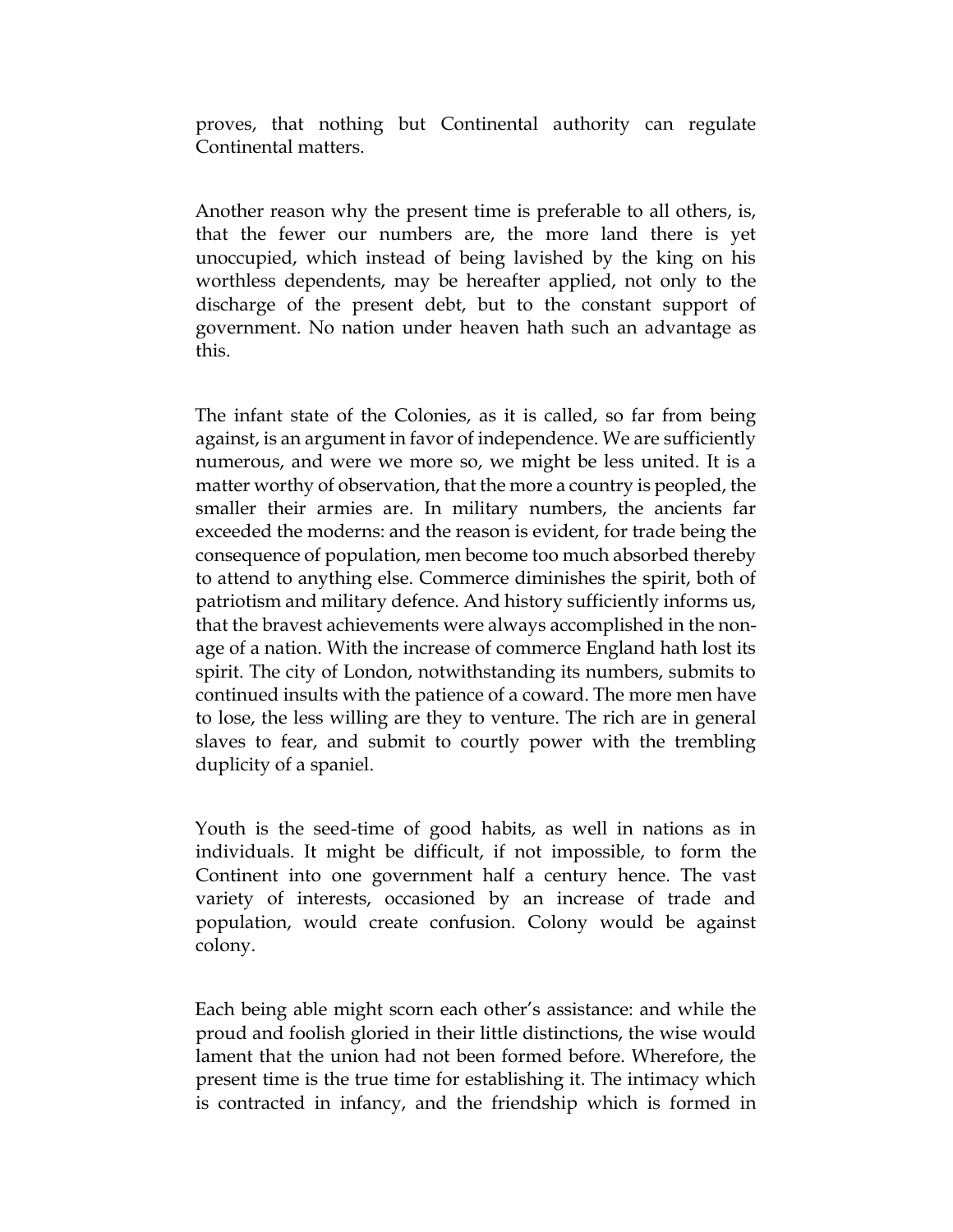misfortune, are, of all others, the most lasting and unalterable. Our present union is marked with both these characters: we are young, and we have been distressed; but our concord hath withstood our troubles, and fixes a memorable area for posterity to glory in.

The present time, likewise, is that peculiar time, which never happens to a nation but once, viz., the time of forming itself into a government. Most nations have let slip the opportunity, and by that means have been compelled to receive laws from their conquerors, instead of making laws for themselves. First, they had a king, and then a form of government; whereas, the articles or charter of government, should be formed first, and men delegated to execute them afterwards: but from the errors of other nations, let us learn wisdom, and lay hold of the present opportunity- to begin government at the right end.

When William the Conqueror subdued England he gave them law at the point of the sword; and until we consent that the seat of government in America, be legally and authoritatively occupied, we shall be in danger of having it filled by some fortunate ruffian, who may treat us in the same manner, and then, where will be our freedom? where our property? As to religion, I hold it to be the indispensable duty of all government, to protect all conscientious professors thereof, and I know of no other business which government hath to do therewith. Let a man throw aside that narrowness of soul, that selfishness of principle, which the niggards of all professions are so unwilling to part with, and he will be at once delivered of his fears on that head. Suspicion is the companion of mean souls, and the bane of all good society. For myself I fully and conscientiously believe, that it is the will of the Almighty, that there should be diversity of religious opinions among us: It affords a larger field for our Christian kindness. Were we all of one way of thinking, our religious dispositions would want matter for probation; and on this liberal principle, I look on the various denominations among us, to be like children of the same family, differing only, in what is called their Christian names.

Earlier in this work, I threw out a few thoughts on the propriety of a Continental Charter, (for I only presume to offer hints, not plans) and in this place, I take the liberty of rementioning the subject, by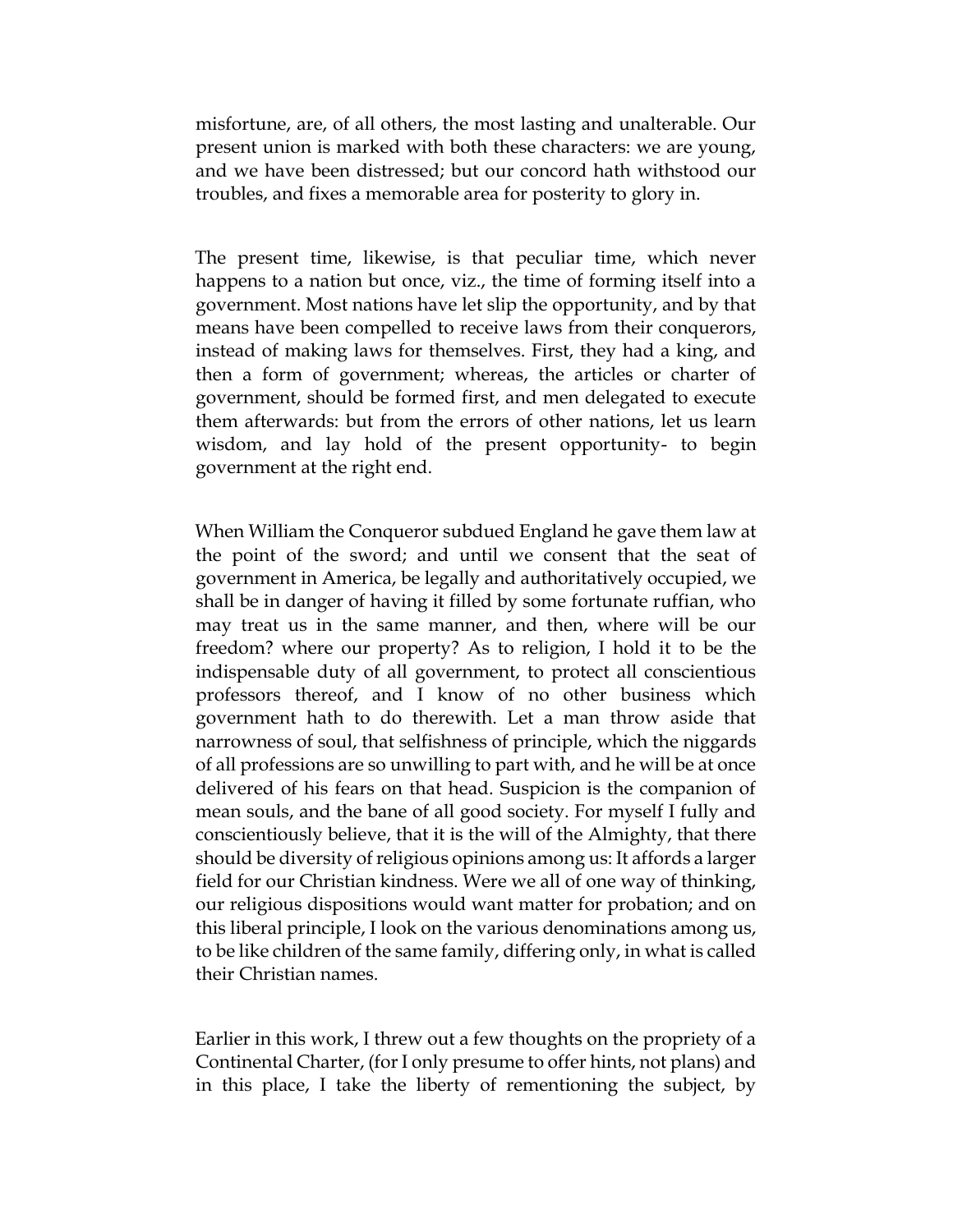observing, that a charter is to be understood as a bond of solemn obligation, which the whole enters into, to support the right of every separate part, whether of religion, personal freedom, or property, A firm bargain and a right reckoning make long friends.

In a former page I likewise mentioned the necessity of a large and equal representation; and there is no political matter which more deserves our attention. A small number of electors, or a small number of representatives, are equally dangerous. But if the number of the representatives be not only small, but unequal, the danger is increased. As an instance of this, I mention the following; when the Associators petition was before the House of Assembly of Pennsylvania; twentyeight members only were present, all the Bucks County members, being eight, voted against it, and had seven of the Chester members done the same, this whole province had been governed by two counties only, and this danger it is always exposed to. The unwarrantable stretch likewise, which that house made in their last sitting, to gain an undue authority over the delegates of that province, ought to warn the people at large, how they trust power out of their own hands. A set of instructions for the Delegates were put together, which in point of sense and business would have dishonored a school-boy, and after being approved by a few, a very few without doors, were carried into the house, and there passed in behalf of the whole colony; whereas, did the whole colony know, with what ill-will that House hath entered on some necessary public measures, they would not hesitate a moment to think them unworthy of such a trust.

Immediate necessity makes many things convenient, which if continued would grow into oppressions. Expedience and right are different things. When the calamities of America required a consultation, there was no method so ready, or at that time so proper, as to appoint persons from the several Houses of Assembly for that purpose and the wisdom with which they have proceeded hath preserved this continent from ruin. But as it is more than probable that we shall never be without a Congress, every wellwisher to good order, must own, that the mode for choosing members of that body, deserves consideration. And I put it as a question to those, who make a study of mankind, whether representation and election is not too great a power for one and the same body of men to possess? When we are planning for posterity, we ought to remember that virtue is not hereditary.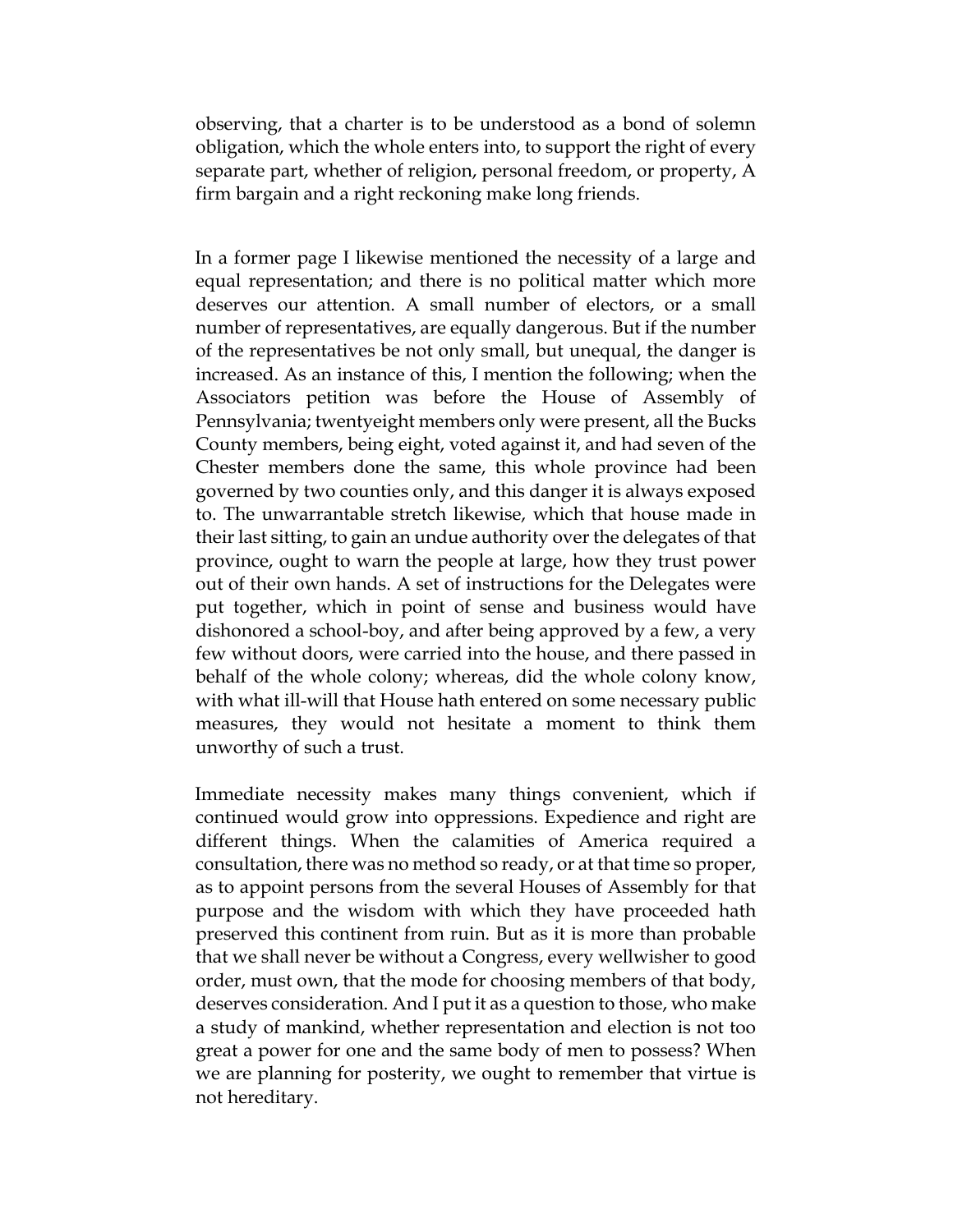It is from our enemies that we often gain excellent maxims, and are frequently surprised into reason by their mistakes. Mr. Cornwall (one of the Lords of the Treasury) treated the petition of the New York Assembly with contempt, because that House, he said, consisted but of twenty-six members, which trifling number, he argued, could not with decency be put for the whole. We thank him for his involuntary honesty.2 To conclude: However strange it may appear to some, or however unwilling they may be to think so, matters not, but many strong and striking reasons may be given, to show, that nothing can settle our affairs so expeditiously as an open and determined declaration for independence. Some of which are: 2 Those who would fully understand of what great consequence a large and equal representation is to a state, should read Burgh's political Disquisitions.

First. It is the custom of nations, when any two are at war, for some other powers, not engaged in the quarrel, to step in as mediators, and bring about the preliminaries of a peace: but while America calls herself the subject of Great Britain, no power, however well disposed she may be, can offer her mediation. Wherefore, in our present state we may quarrel on for ever.

Secondly. It is unreasonable to suppose, that France or Spain will give us any kind of assistance, if we mean only to make use of that assistance for the purpose of repairing the breach, and strengthening the connection between Britain and America; because, those powers would be sufferers by the consequences.

Thirdly. While we profess ourselves the subjects of Britain, we must, in the eye of foreign nations, be considered as rebels. The precedent is somewhat dangerous to their peace, for men to be in arms under the name of subjects; we on the spot, can solve the paradox: but to unite resistance and subjection, requires an idea much too refined for common understanding.

Fourthly. Were a manifesto to be published, and despatched to foreign courts, setting forth the miseries we have endured, and the peaceable methods we have ineffectually used for redress; declaring,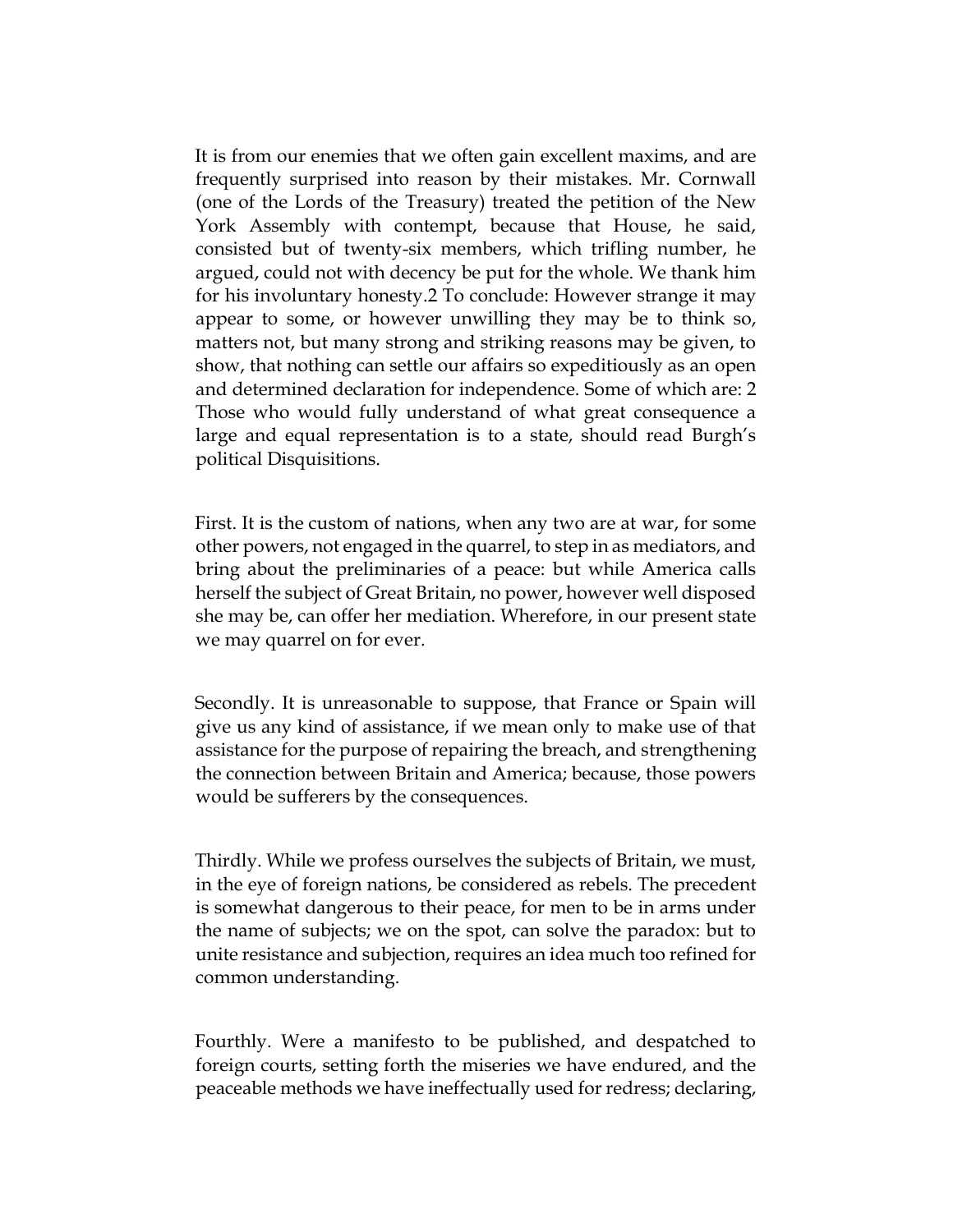at the same time, that not being able, any longer to live happily or safely under the cruel disposition of the British court, we had been driven to the necessity of breaking off all connection with her; at the same time assuring all such courts of our peaceable disposition towards them, and of our desire of entering into trade with them. Such a memorial would produce more good effects to this Continent, than if a ship were freighted with petitions to Britain.

Under our present denomination of British subjects we can neither be received nor heard abroad: The custom of all courts is against us, and will be so, until, by an independence, we take rank with other nations.

These proceedings may at first appear strange and difficult; but, like all other steps which we have already passed over, will in a little time become familiar and agreeable; and, until an independence is declared, the continent will feel itself like a man who continues putting off some unpleasant business from day to day, yet knows it must be done, hates to set about it, wishes it over, and is continually haunted with the thoughts of its necessity.

### **APPENDIX**

SINCE the publication of the first edition of this pamphlet, or rather, on the same day on which it came out, the king's speech made its appearance in this city.

Had the spirit of prophecy directed the birth of this production, it could not have brought it forth, at a more seasonable juncture, or a more necessary time. The bloody-mindedness of the one, show the necessity of pursuing the doctrine of the other. Men read by way of revenge. And the speech instead of terrifying, prepared a way for the manly principles of independence.

Ceremony, and even, silence, from whatever motive they may arise, have a hurtful tendency, when they give the least degree of countenance to base and wicked performances; wherefore, if this maxim be admitted, it naturally follows, that the king's speech, as being a piece of finished villainy, deserved, and still deserves, a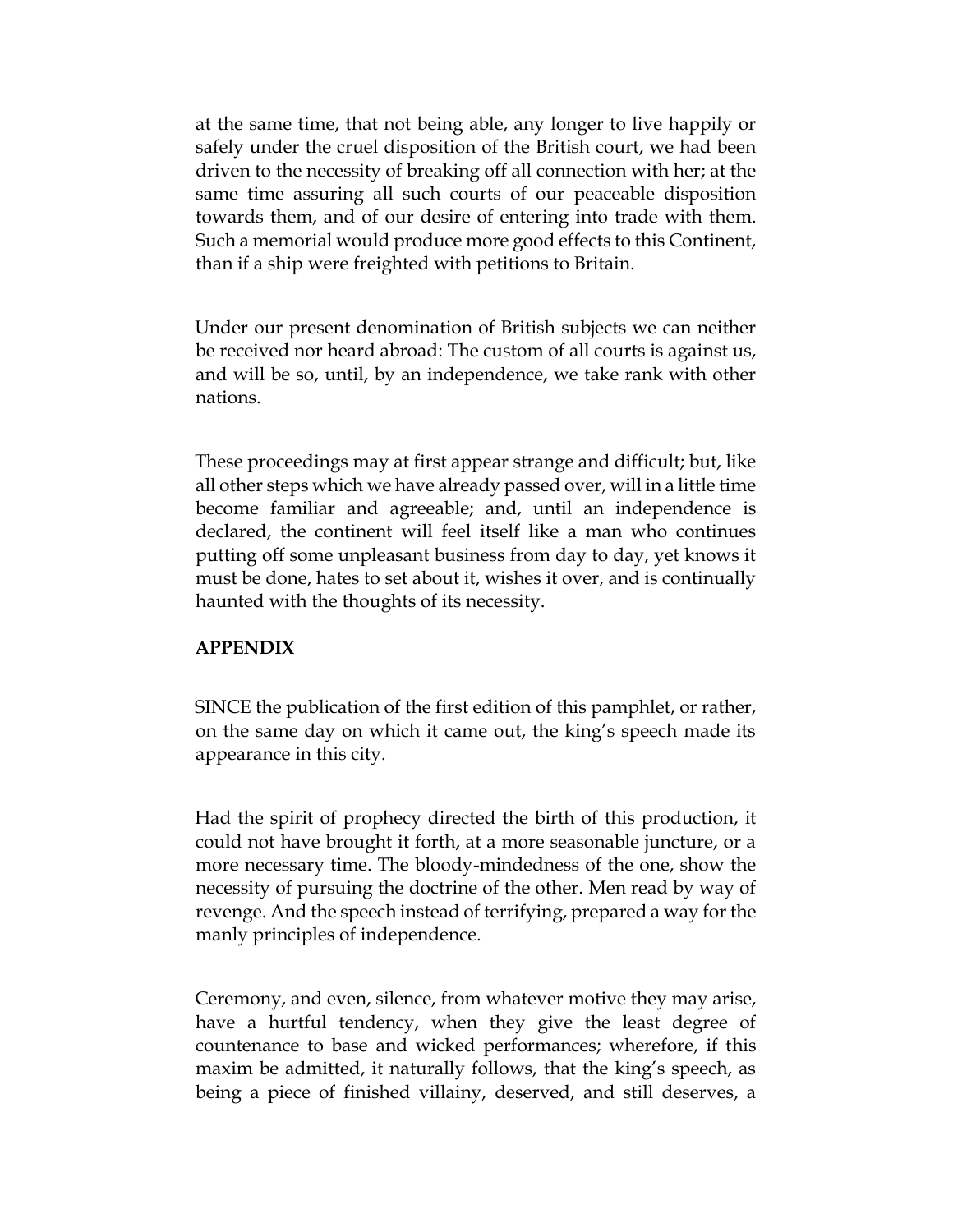general execration both by the congress and the people. Yet as the domestic tranquility of a nation, depends greatly on the chastity of what may properly be called national manners, it is often better, to pass some things over in silent disdain, than to make use of such new methods of dislike, as might introduce the least innovation, on that guardian of our peace and safety. And perhaps, it is chiefly owing to this prudent delicacy, that the king's speech, hath not before now, suffered a public execution. The speech if it may be called one, is nothing better than a wilful audacious libel against the truth, the common good, and the existence of mankind; and is a formal and pompous method of offering up human sacrifices to the pride of tyrants. But this general massacre of mankind, is one of the privileges, and the certain consequences of kings; for as nature knows them not, they know not her, and although they are beings of our own creating, they know not us, and are become the gods of their creators. The speech hath one good quality, which is, that it is not calculated to deceive, neither can we, even if we would, be deceived by it. Brutality and tyranny appear on the face of it. It leaves us at no loss: And every line convinces, even in the moment of reading, that He, who hunts the woods for prey, the naked and untutored Indian, is less a savage than the king of Britain. Sir John Dalrymple, the putative father of a whining jesuitical piece, fallaciously called, The address of the people of ENGLAND to the inhabitants of America, hath, perhaps from a vain supposition, that the people here were to be frightened at the pomp and description of a king, given, (though very unwisely on his part) the real character of the present one: "But," says this writer, "if you are inclined to pay compliments to an administration, which we do not complain of," (meaning the Marquis of Rockingham's at the repeal of the Stamp Act) "it is very unfair in you to withhold them from that prince, by whose NOD ALONE they were permitted to do anything." This is toryism with a witness! Here is idolatry even without a mask: And he who can calmly hear, and digest such doctrine, hath forfeited his claim to rationality an apostate from the order of manhood; and ought to be considered- as one, who hath, not only given up the proper dignity of a man, but sunk himself beneath the rank of animals, and contemptibly crawl through the world like a worm.

However, it matters very little now, what the king of England either says or does; he hath wickedly broken through every moral and human obligation, trampled nature and conscience beneath his feet; and by a steady and constitutional spirit of insolence and cruelty, procured for himself an universal hatred. It is now the interest of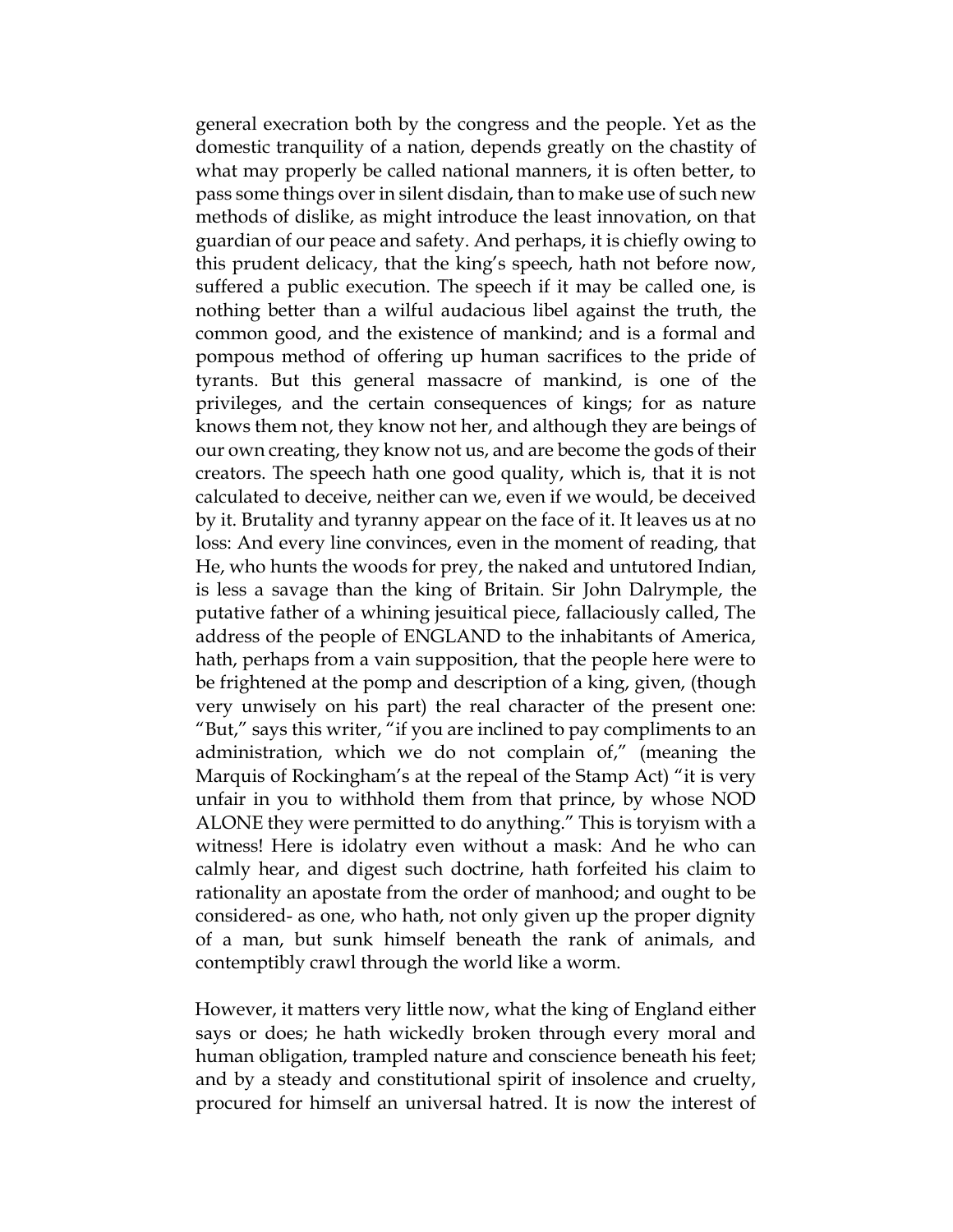America to provide for herself. She hath already a large and young family, whom it is more her duty to take care of, than to be granting away her property, to support a power who is become a reproach to the names of men and Christians. Ye, whose office it is to watch over the morals of a nation, of whatsoever sect or denomination ye are of, as well as ye, who are more immediately the guardians of the public liberty, if ye wish to preserve your native country uncontaminated by European corruption, ye must in secret wish a separation But leaving the moral part to private reflection, I shall chiefly confine my farther remarks to the following heads: First. That it is the interest of America to be separated from Britain.

Secondly. Which is the easiest and most practicable plan, reconciliation or independence? with some occasional remarks.

In support of the first, I could, if I judged it proper, produce the opinion of some of the ablest and most experienced men on this continent; and whose sentiments, on that head, are not yet publicly known. It is in reality a self-evident position: For no nation in a state of foreign dependance, limited in its commerce, and cramped and fettered in its legislative powers, can ever arrive at any material eminence. America doth not yet know what opulence is; and although the progress which she hath made stands unparalleled in the history of other nations, it is but childhood, compared with what she would be capable of arriving at, had she, as she ought to have, the legislative powers in her own hands.

England is, at this time, proudly coveting what would do her no good, were she to accomplish it; and the Continent hesitating on a matter, which will be her final ruin if neglected.

It is the commerce and not the conquest of America, by which England is to be benefited, and that would in a great measure continue, were the countries as independent of each other as France and Spain; because in many articles, neither can go to a better market. But it is the independence of this country on Britain or any other which is now the main and only object worthy of contention, and which, like all other truths discovered by necessity, will appear clearer and stronger every day.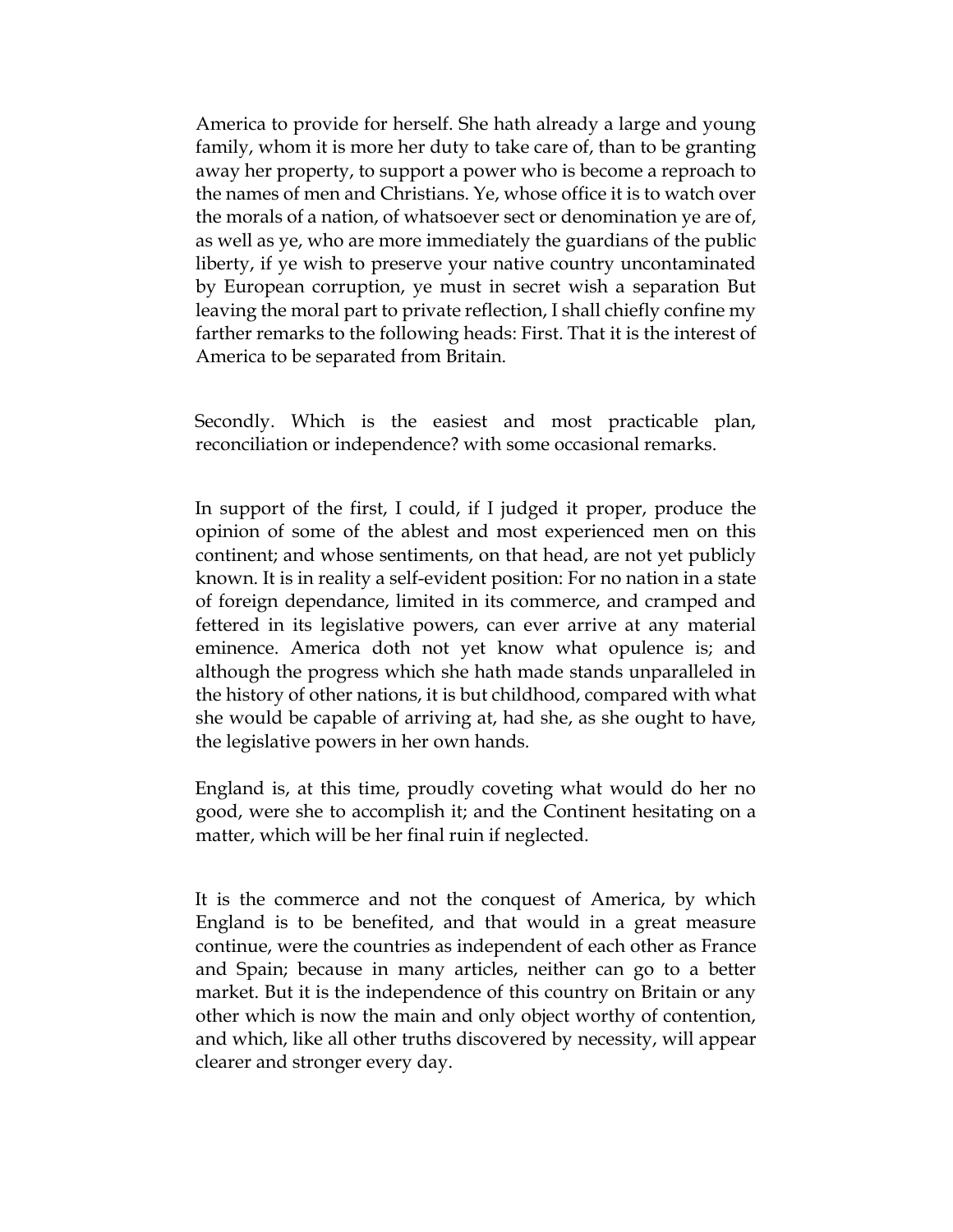First. Because it will come to that one time or other.

Secondly. Because the longer it is delayed the harder it will be to accomplish.

I have frequently amused myself both in public and private companies, with silently remarking the spacious errors of those who speak without reflecting. And among the many which I have heard, the following seems the most general, viz., that had this rupture happened forty or fifty years hence, instead of now, the Continent would have been more able to have shaken off the dependance. To which I reply, that our military ability at this time, arises from the experience gained in the last war, and which in forty or fifty years time, would have been totally extinct. The Continent, would not, by that time, have had a General, or even a military officer left; and we, or those who may succeed us, would have been as ignorant of martial matters as the ancient Indians: And this single position, closely attended to, will unanswerably prove, that the present time is preferable to all others: The argument turns thus- at the conclusion of the last war, we had experience, but wanted numbers; and forty or fifty years hence, we should have numbers, without experience; wherefore, the proper point of time, must be some particular point between the two extremes, in which a sufficiency of the former remains, and a proper increase of the latter is obtained: And that point of time is the present time.

The reader will pardon this digression, as it does not properly come under the head I first set out with, and to which I again return by the following position, viz.: Should affairs be patched up with Britain, and she to remain the governing and sovereign power of America, (which as matters are now circumstanced, is giving up the point entirely) we shall deprive ourselves of the very means of sinking the debt we have or may contract. The value of the back lands which some of the provinces are clandestinely deprived of, by the unjust extension of the limits of Canada, valued only at five pounds sterling per hundred acres, amount to upwards of twentyfive millions, Pennsylvania currency; and the quit-rents at one penny sterling per acre, to two millions yearly.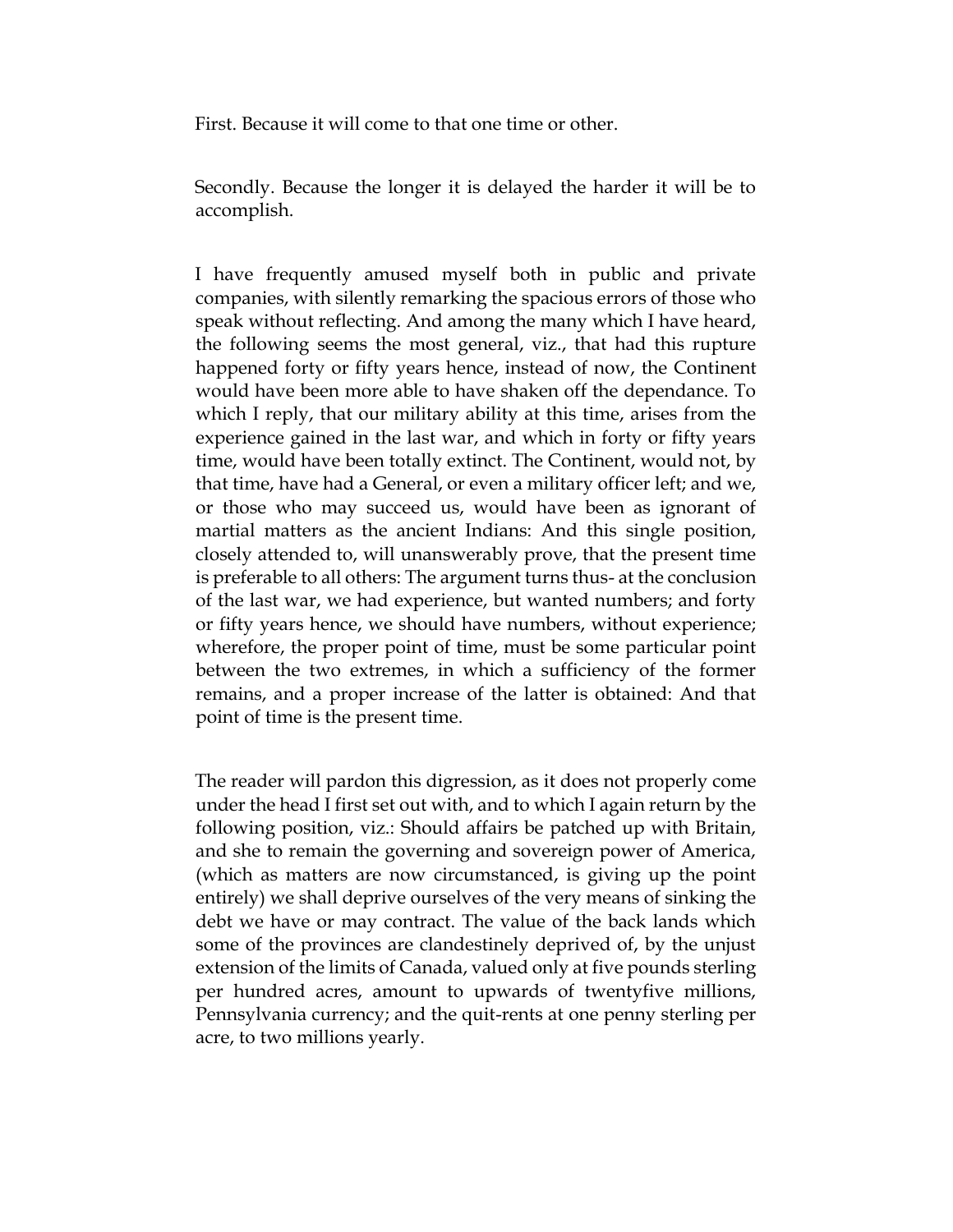It is by the sale of those lands that the debt may be sunk, without burden to any, and the quit-rent reserved thereon, will always lessen, and in time, will wholly support the yearly expense of government. It matters not how long the debt is in paying, so that the lands when sold be applied to the discharge of it, and for the execution of which, the Congress for the time being, will be the continental trustees.

I proceed now to the second head, viz. Which is the earliest and most practicable plan, reconciliation or independence? with some occasional remarks.

He who takes nature for his guide is not easily beaten out of his argument, and on that ground, I answer generally- That INDEPENDENCE being a SINGLE SIMPLE LINE, contained within ourselves; and reconciliation, a matter exceedingly perplexed and complicated, and in which, a treacherous capricious court is to interfere, gives the answer without a doubt.

The present state of America is truly alarming to every man who is capable of reflection. Without law, without government, without any other mode of power than what is founded on, and granted by courtesy. Held together by an unexampled concurrence of sentiment, which is nevertheless subject to change, and which every secret enemy is endeavoring to dissolve. Our present condition, is, legislation without law; wisdom without a plan; a constitution without a name; and, what is strangely astonishing, perfect Independence contending for dependance. The instance is without a precedent; the case never existed before; and who can tell what may be the event? The property of no man is secure in the present unbraced system of things. The mind of the multitude is left at random, and feeling no fixed object before them, they pursue such as fancy or opinion starts.

Nothing is criminal; there is no such thing as treason; wherefore, every one thinks himself at liberty to act as he pleases. The tories dared not to have assembled offensively, had they known that their lives, by that act were forfeited to the laws of the state. A line of distinction should be drawn, between English soldiers taken in battle, and inhabitants of America taken in arms. The first are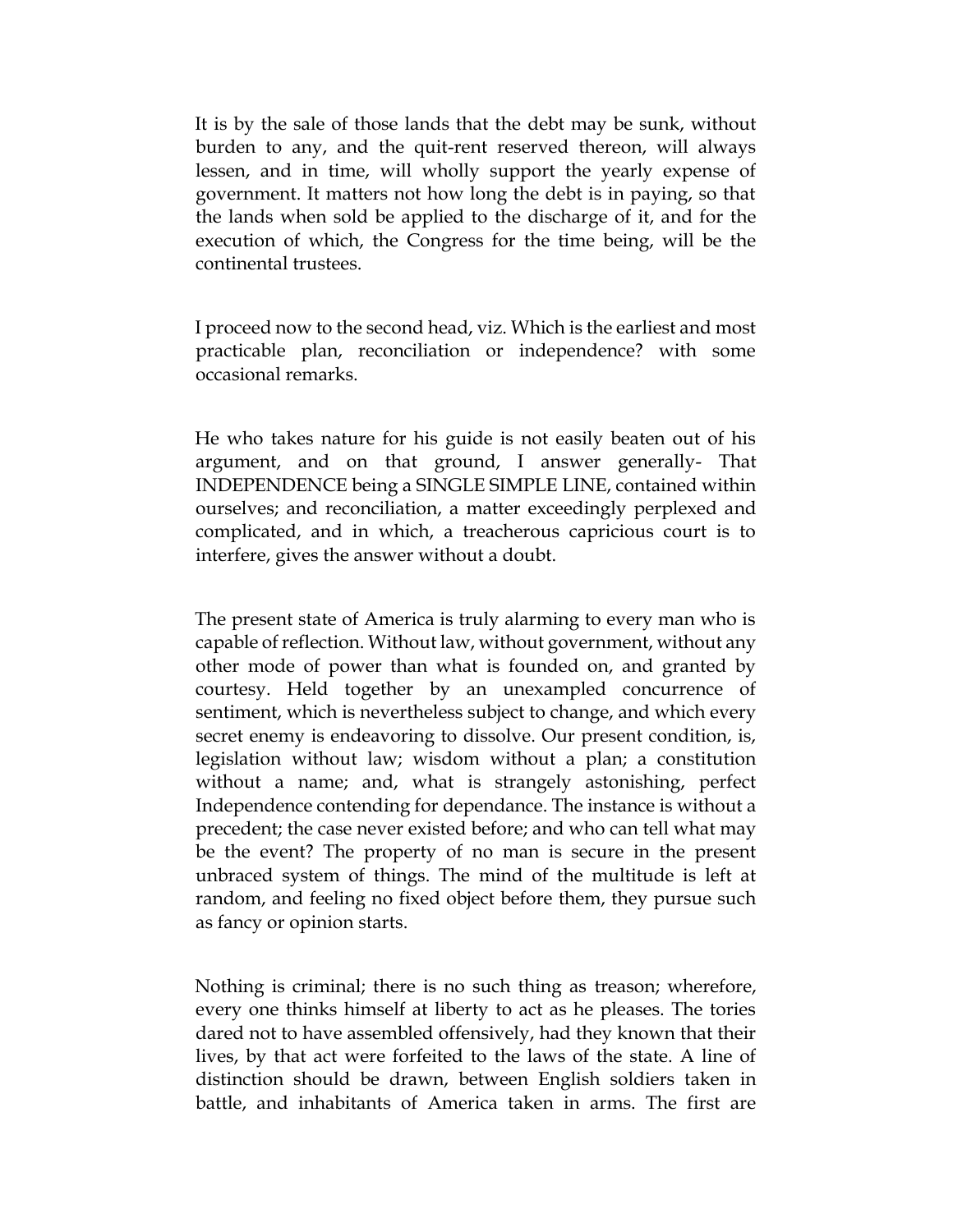prisoners, but the latter traitors. The one forfeits his liberty the other his head.

Notwithstanding our wisdom, there is a visible feebleness in some of our proceedings which gives encouragement to dissensions. The Continental Belt is too loosely buckled. And if something is not done in time, it will be too late to do any thing, and we shall fall into a state, in which, neither reconciliation nor independence will be practicable. The king and his worthless adherents are got at their old game of dividing the continent, and there are not wanting among us printers, who will be busy spreading specious falsehoods. The artful and hypocritical letter which appeared a few months ago in two of the New York papers, and likewise in two others, is an evidence that there are men who want either judgment or honesty.

It is easy getting into holes and corners and talking of reconciliation: But do such men seriously consider, how difficult the task is, and how dangerous it may prove, should the Continent divide thereon. Do they take within their view, all the various orders of men whose situation and circumstances, as well as their own, are to be considered therein. Do they put themselves in the place of the sufferer whose all is already gone, and of the soldier, who hath quitted all for the defence of his country. If their ill judged moderation be suited to their own private situations only, regardless of others, the event will convince them, that "they are reckoning without their Host." Put us, says some, on the footing we were in the year 1763: To which I answer, the request is not now in the power of Britain to comply with, neither will she propose it; but if it were, and even should be granted, I ask, as a reasonable question, By what means is such a corrupt and faithless court to be kept to its engagements? Another parliament, nay, even the present, may hereafter repeal the obligation, on the pretence of its being violently obtained, or unwisely granted; and in that case, Where is our redress? No going to law with nations; cannon are the barristers of crowns; and the sword, not of justice, but of war, decides the suit.

To be on the footing of 1763, it is not sufficient, that the laws only be put on the same state, but, that our circumstances, likewise, be put on the same state; our burnt and destroyed towns repaired or built up, our private losses made good, our public debts (contracted for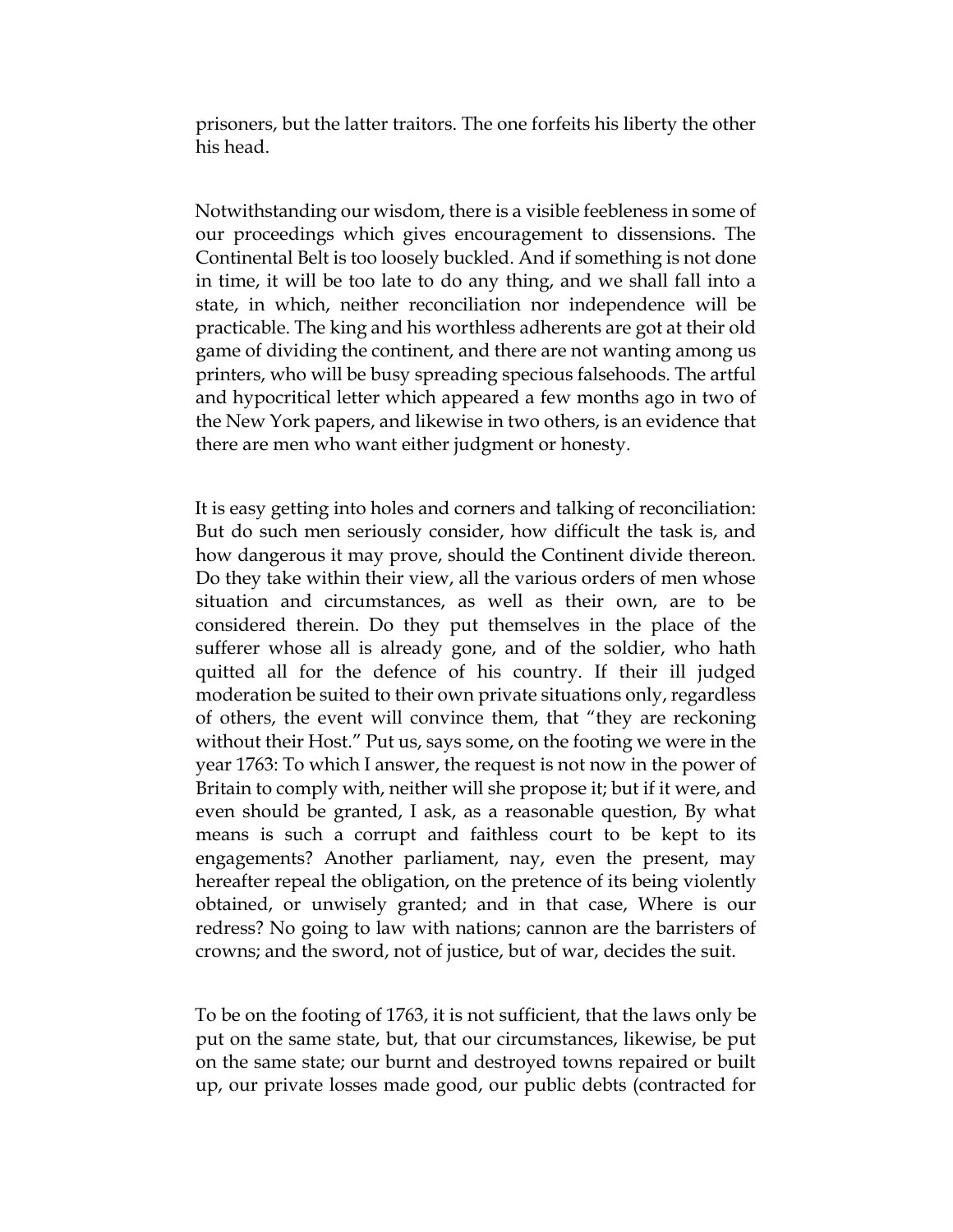defence) discharged; otherwise, we shall be millions worse than we were at that enviable period. Such a request had it been complied with a year ago, would have won the heart and soul of the continentbut now it is too late, "the Rubicon is passed." Besides the taking up arms, merely to enforce the repeal of a pecuniary law, seems as unwarrantable by the divine law, and as repugnant to human feelings, as the taking up arms to enforce obedience thereto. The object, on either side, doth not justify the ways and means; for the lives of men are too valuable to be cast away on such trifles. It is the violence which is done and threatened to our persons; the destruction of our property by an armed force; the invasion of our country by fire and sword, which conscientiously qualifies the use of arms: And the instant, in which such a mode of defence became necessary, all subjection to Britain ought to have ceased; and the independency of America should have been considered, as dating its area from, and published by, the first musket that was fired against her. This line is a line of consistency; neither drawn by caprice, nor extended by ambition; but produced by a chain of events, of which the colonies were not the authors.

I shall conclude these remarks, with the following timely and well intended hints, We ought to reflect, that there are three different ways by which an independency may hereafter be effected; and that one of those three, will one day or other, be the fate of America, viz. By the legal voice of the people in congress; by a military power; or by a mob: It may not always happen that our soldiers are citizens, and the multitude a body of reasonable men; virtue, as I have already remarked, is not hereditary, neither is it perpetual. Should an independency be brought about by the first of those means, we have every opportunity and every encouragement before us, to form the noblest, purest constitution on the face of the earth. We have it in our power to begin the world over again. A situation, similar to the present, hath not happened since the days of Noah until now. The birthday of a new world is at hand, and a race of men perhaps as numerous as all Europe contains, are to receive their portion of freedom from the event of a few months. The reflection is awful- and in this point of view, how trifling, how ridiculous, do the little, paltry cavillings, of a few weak or interested men appear, when weighed against the business of a world.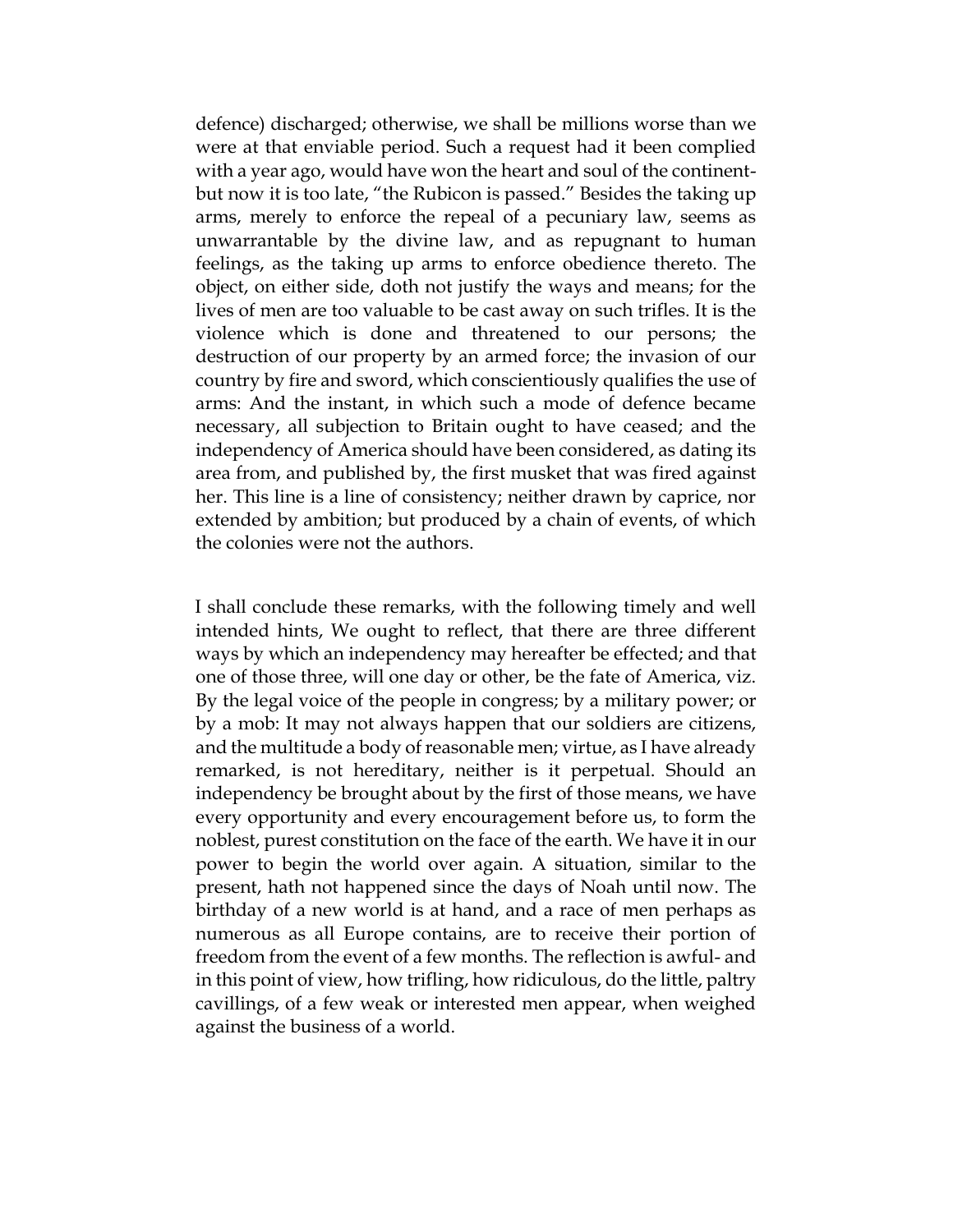Should we neglect the present favorable and inviting period, and an independence be hereafter effected by any other means, we must charge the consequence to ourselves, or to those rather, whose narrow and prejudiced souls, are habitually opposing the measure, without either inquiring or reflecting. There are reasons to be given in support of Independence, which men should rather privately think of, than be publicly told of. We ought not now to be debating whether we shall be independent or not, but, anxious to accomplish it on a firm, secure, and honorable basis, and uneasy rather that it is not yet began upon. Every day convinces us of its necessity. Even the tories (if such beings yet remain among us) should, of all men, be the most solicitous to promote it; for, as the appointment of committees at first, protected them from popular rage, so, a wise and well established form of government, will be the only certain means of continuing it securely to them. Wherefore, if they have not virtue enough to be Whigs, they ought to have prudence enough to wish for independence.

In short, independence is the only bond that can tie and keep us together. We shall then see our object, and our ears will be legally shut against the schemes of an intriguing, as well as a cruel enemy. We shall then too, be on a proper footing, to treat with Britain; for there is reason to conclude, that the pride of that court, will be less hurt by treating with the American states for terms of peace, than with those, whom she denominates, "rebellious subjects," for terms of accommodation. It is our delaying it that encourages her to hope for conquest, and our backwardness tends only to prolong the war. As we have, without any good effect therefrom, withheld our trade to obtain a redress of our grievances, let us now try the alternative, by independently redressing them ourselves, and then offering to open the trade. The mercantile and reasonable part of England will be still with us; because, peace with trade, is preferable to war without it. And if this offer be not accepted, other courts may be applied to.

On these grounds I rest the matter. And as no offer hath yet been made to refute the doctrine contained in the former editions of this pamphlet, it is a negative proof, that either the doctrine cannot be refuted, or, that the party in favor of it are too numerous to be opposed. Wherefore, instead of gazing at each other with suspicious or doubtful curiosity, let each of us, hold out to his neighbor the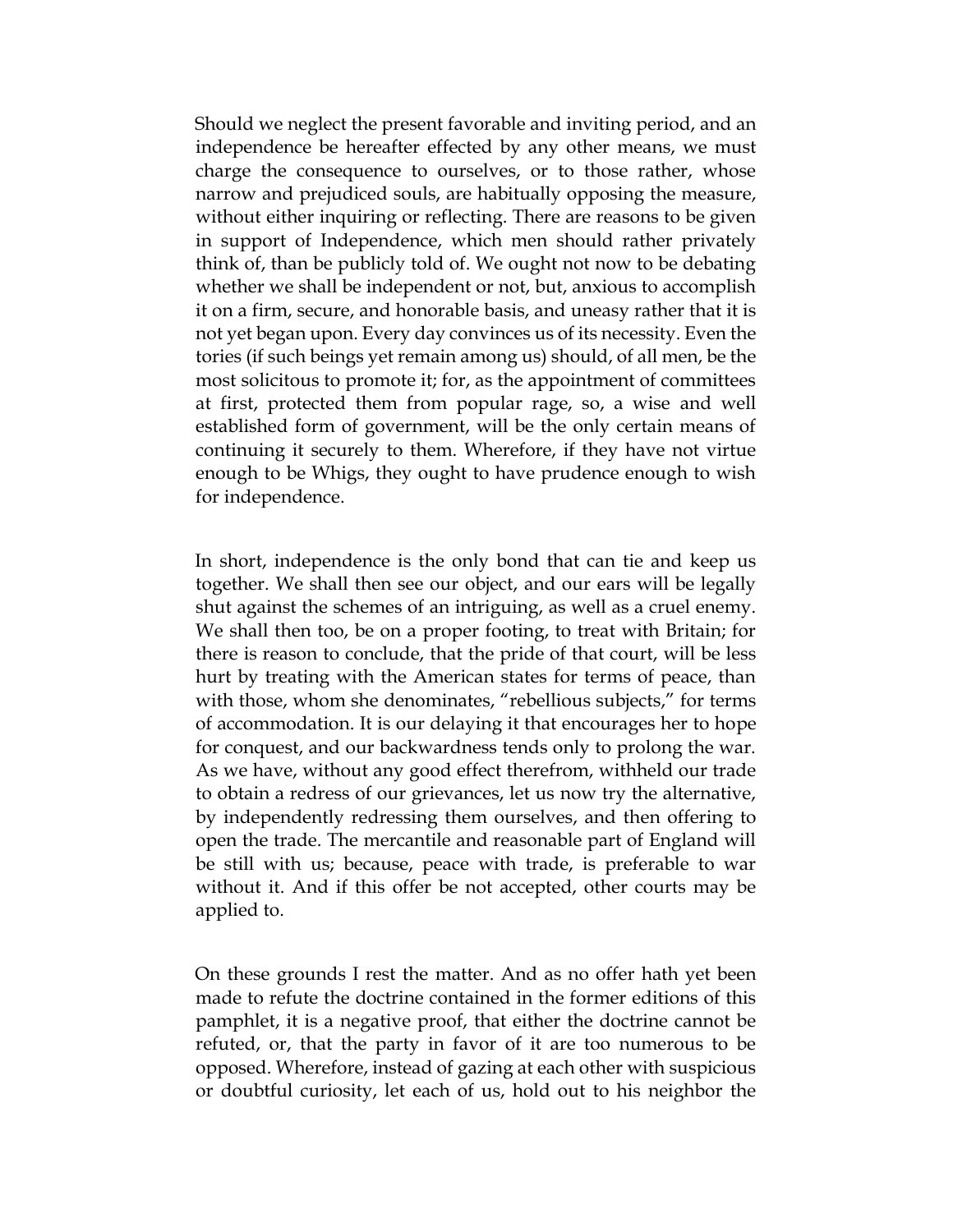hearty hand of friendship, and unite in drawing a line, which, like an act of oblivion, shall bury in forgetfulness every former dissention. Let the names of Whig and Tory be extinct; and let none other be heard among us, than those of a good citizen, an open and resolute friend, and a virtuous supporter of the RIGHTS of MANKIND and of the FREE AND INDEPENDENT STATES OF AMERICA.

## **EPISTLE TO QUAKERS**

To the Representatives of the Religious Society of the People called Quakers, or to so many of them as were concerned in publishing a late piece, entitled "THE ANCIENT TESTIMONY and

PRINCIPLES of the people called QUAKERS renewed with respect to the KING and GOVERNMENT, and Touching the COMMOTIONS now prevailing in these and other parts of AMERICA, addressed to the PEOPLE IN GENERAL." THE writer of this is one of those few, who never dishonors religion either by ridiculing, or cavilling at any denomination whatsoever. To God, and not to man, are all men accountable on the score of religion. Wherefore, this epistle is not so properly addressed to you as a religious, but as a political body, dabbling in matters, which the professed quietude of your Principles instruct you not to meddle with.

As you have, without a proper authority for so doing, put yourselves in the place of the whole body of the Quakers, so, the writer of this, in order to be on an equal rank with yourselves, is under the necessity, of putting himself in the place of all those who approve the very writings and principles, against which your testimony is directed: And he hath chosen their singular situation, in order that you might discover in him, that presumption of character which you cannot see in yourselves. For neither he nor you have any claim or title to Political Representation.

When men have departed from the right way, it is no wonder that they stumble and fall. And it is evident from the manner in which ye have managed your testimony, that politics, (as a religious body of men) is not your proper walk; for however well adapted it might appear to you, it is, nevertheless, a jumble of good and bad put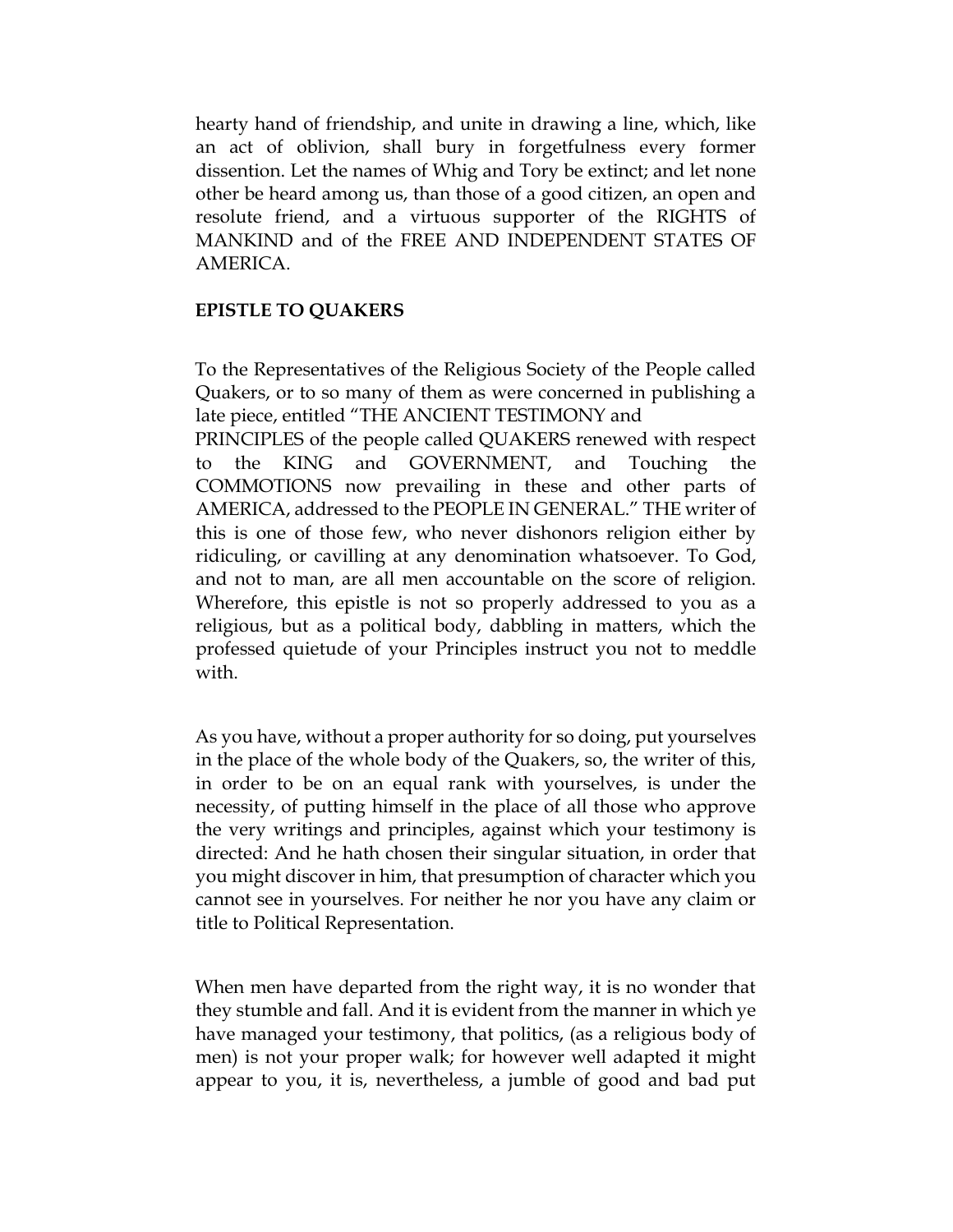unwisely together, and the conclusion drawn therefrom, both unnatural and unjust.

The two first pages, (and the whole doth not make four) we give you credit for, and expect the same civility from you, because the love and desire of peace is not confined to Quakerism, it is the natural, as well as the religious wish of all denominations of men. And on this ground, as men laboring to establish an Independent Constitution of our own, do we exceed all others in our hope, end, and aim. Our plan is peace for ever. We are tired of contention with Britain, and can see no real end to it but in a final separation. We act consistently, because for the sake of introducing an endless and uninterrupted peace, do we bear the evils and burdens of the present day. We are endeavoring, and will steadily continue to endeavor, to separate and dissolve a connection which hath already filled our land with blood; and which, while the name of it remains, will be the fatal cause of future mischiefs to both countries.

We fight neither for revenge nor conquest; neither from pride nor passion; we are not insulting the world with our fleets and armies, nor ravaging the globe for plunder. Beneath the shade of our own vines are we attacked; in our own houses, and on our own lands, is the violence committed against us. We view our enemies in the characters of highwaymen and housebreakers, and having no defence for ourselves in the civil law; are obliged to punish them by the military one, and apply the sword, in the very case, where you have before now, applied the halter.

Perhaps we feel for the ruined and insulted sufferers in all and every part of the continent, and with a degree of tenderness which hath not yet made its way into some of your bosoms. But be ye sure that ye mistake not the cause and ground of your Testimony. Call not coldness of soul, religion; nor put the bigot in the place of the Christian.

O ye partial ministers of your own acknowledged principles! If the bearing arms be sinful, the first going to war must be more so, by all the difference between wilful attack and unavoidable defence.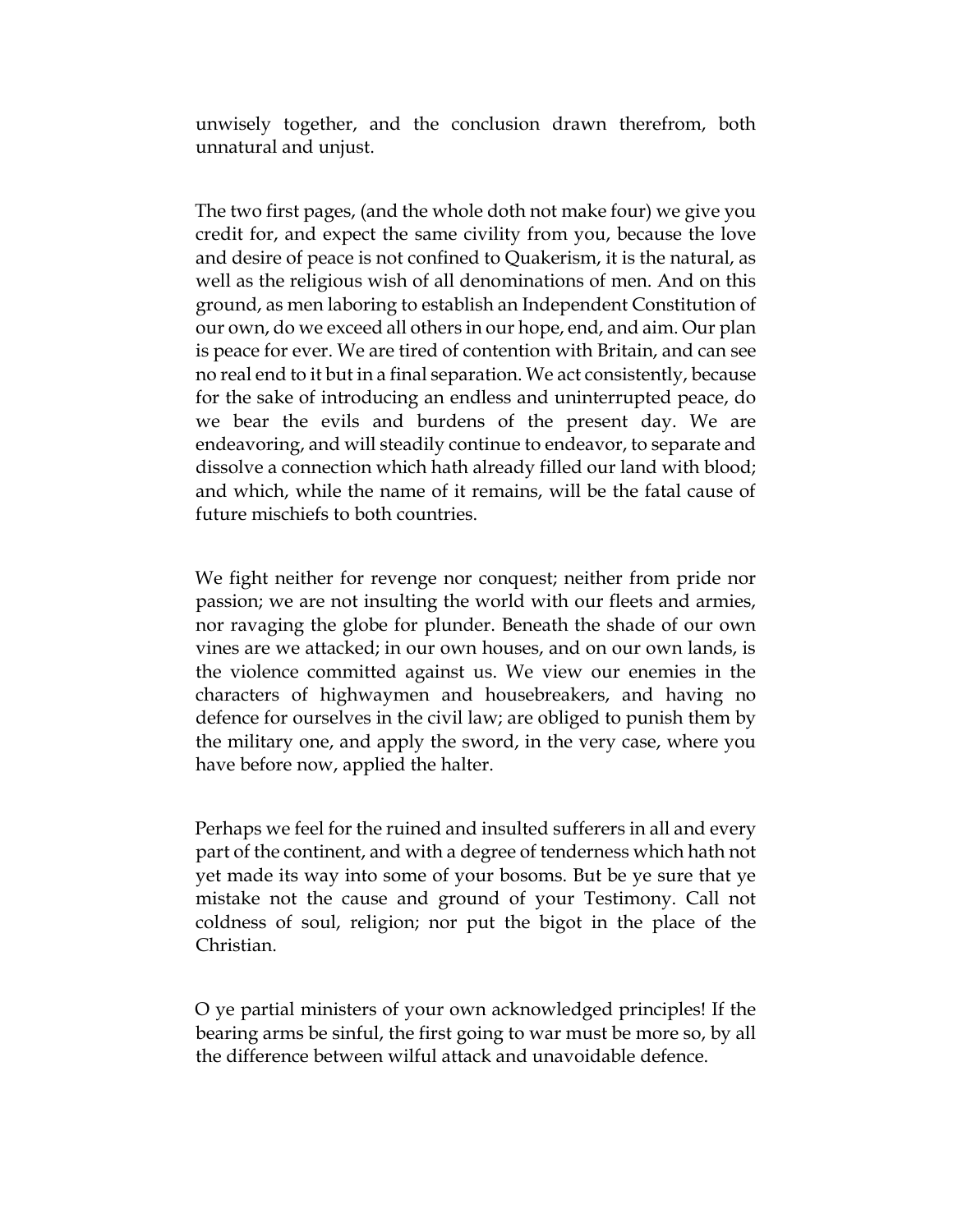Wherefore, if ye really preach from conscience, and mean not to make a political hobby-horse of your religion, convince the world thereof, by proclaiming your doctrine to our enemies, for they likewise bear ARMS. Give us proof of your sincerity by publishing it at St. James's, to the commanders in chief at Boston, to the admirals and captains who are practically ravaging our coasts, and to all the murdering miscreants who are acting in authority under HIM whom ye profess to serve. Had ye the honest soul of Barclay3 ye would preach repentance to your king; Ye would tell the royal tyrant of his sins, and warn him of eternal ruin. Ye would not spend your partial invectives against the injured and the insulted only, but like faithful ministers, would cry aloud and spare none. Say not that ye are persecuted, neither endeavor to make us the authors of that reproach, which, ye are bringing upon yourselves; for we testify unto all men, that we do not complain against you because ye are Quakers, but because ye pretend to be and are NOT Quakers.

Alas! it seems by the particular tendency of some part of your Testimony, and other parts of your conduct, as if all sin was reduced to, and comprehended in the act of bearing arms, and that by the people only. Ye appear to us, to have mistaken party for conscience, because the general tenor of your actions wants uniformity: And it is exceedingly difficult to us to give credit to many of your pretended scruples; because we see them made by the same men, who, in the very instant that they are exclaiming against the mammon of this world, are neverthe3 "Thou hast tasted of prosperity and adversity; thou knowest what it is to be banished thy native country, to be overruled as well as to rule, and set upon the throne; and being oppressed thou hast reason to know now hateful the oppressor is both to God and man. If after all these warnings and advertisements, thou dost not turn unto the Lord with all thy heart, but forget him who remembered thee in thy distress, and give up thyself to follow lust and vanity, surely great will be thy condemnation. Against which snare, as well as the temptation of those who may or do feed thee, and prompt thee to evil, the most excellent and prevalent remedy will be, to apply thyself to that light of Christ which shineth in thy conscience and which neither can, nor will flatter thee, nor suffer thee to be at ease in thy sins."- Barclay's Address to Charles II. less, hunting after it with a step as steady as Time, and an appetite as keen as Death.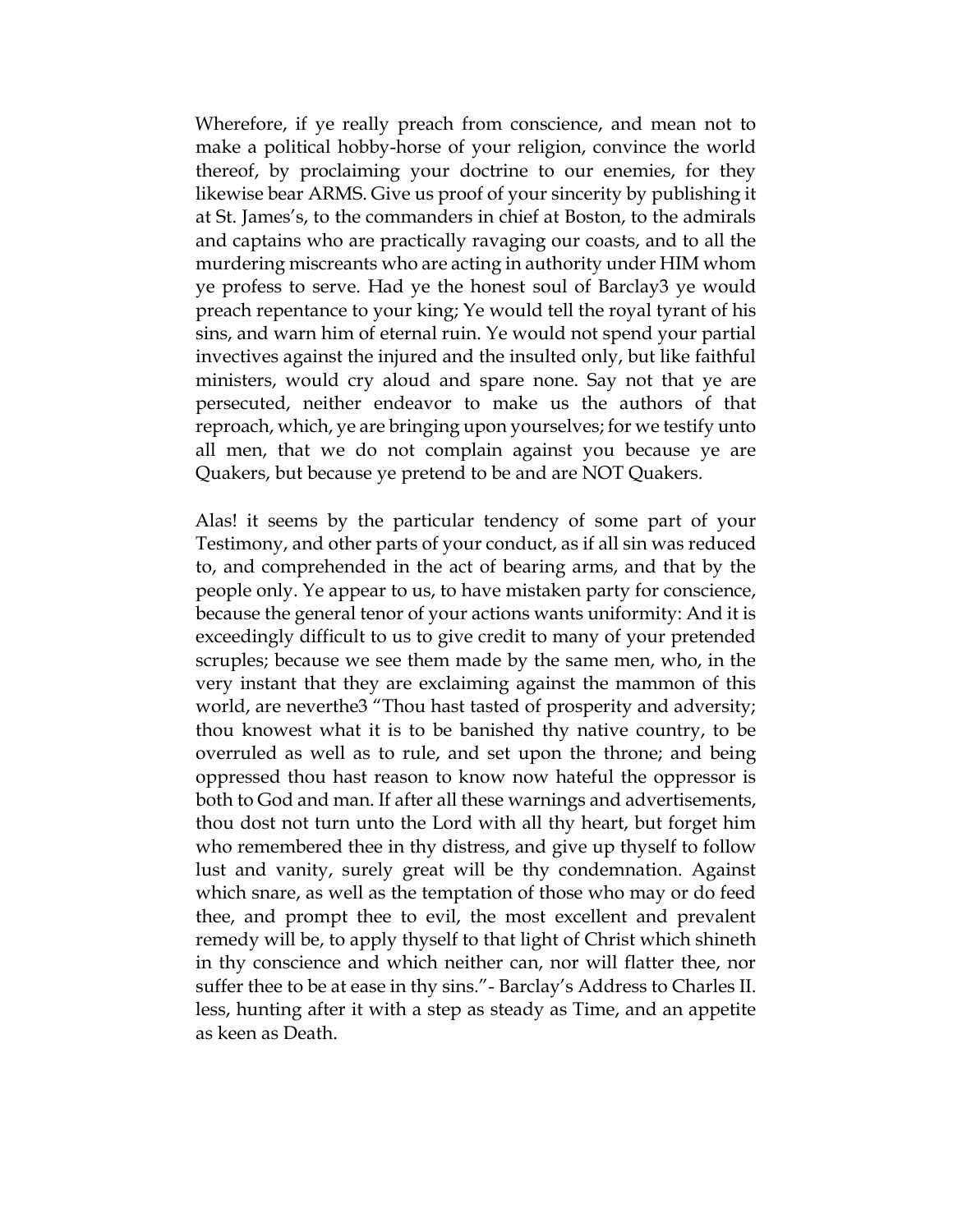The quotation which ye have made from Proverbs, in the third page of your testimony, that, "when a man's ways please the Lord, he maketh even his enemies to be at peace with him;" is very unwisely chosen on your part; because it amounts to a proof, that the king's ways (whom ye are so desirous of supporting) do not please the Lord, otherwise, his reign would be in peace. I now proceed to the latter part of your testimony, and that, for which all the foregoing seems only an introduction, viz:

"It hath ever been our judgment and principle, since we were called to profess the light of Christ Jesus, manifested in our consciences unto this day, that the setting up and putting down kings and governments, is God's peculiar prerogative; for causes best known to himself: And that it is not our business to have any hand or contrivance therein; nor to be busy-bodies above our station, much less to plot and contrive the ruin, or overturn any of them, but to pray for the king, and safety of our nation, and good of all men: that we may live a peaceable and quiet life, in all goodliness and honesty; under the government which God is pleased to set over us." If these are really your principles why do ye not abide by them? Why do ye not leave that, which ye call God's work, to be managed by himself? These very principles instruct you to wait with patience and humility, for the event of all public measures, and to receive that event as the divine will towards you. Wherefore, what occasion is there for your political Testimony if you fully believe what it contains? And the very publishing it proves, that either, ye do not believe what ye profess, or have not virtue enough to practice what ye believe.

The principles of Quakerism have a direct tendency to make a man the quiet and inoffensive subject of any, and every government which is set over him. And if the setting up and putting down of kings and governments is God's peculiar prerogative, he most certainly will not be robbed thereof by us; wherefore, the principle itself leads you to approve of every thing, which ever happened, or may happen to kings as being his work. Oliver Cromwell thanks you. Charles, then, died not by the hands of man; and should the present proud imitator of him, come to the same untimely end, the writers and publishers of the Testimony, are bound by the doctrine it contains, to applaud the fact. Kings are not taken away by miracles, neither are changes in governments brought about by any other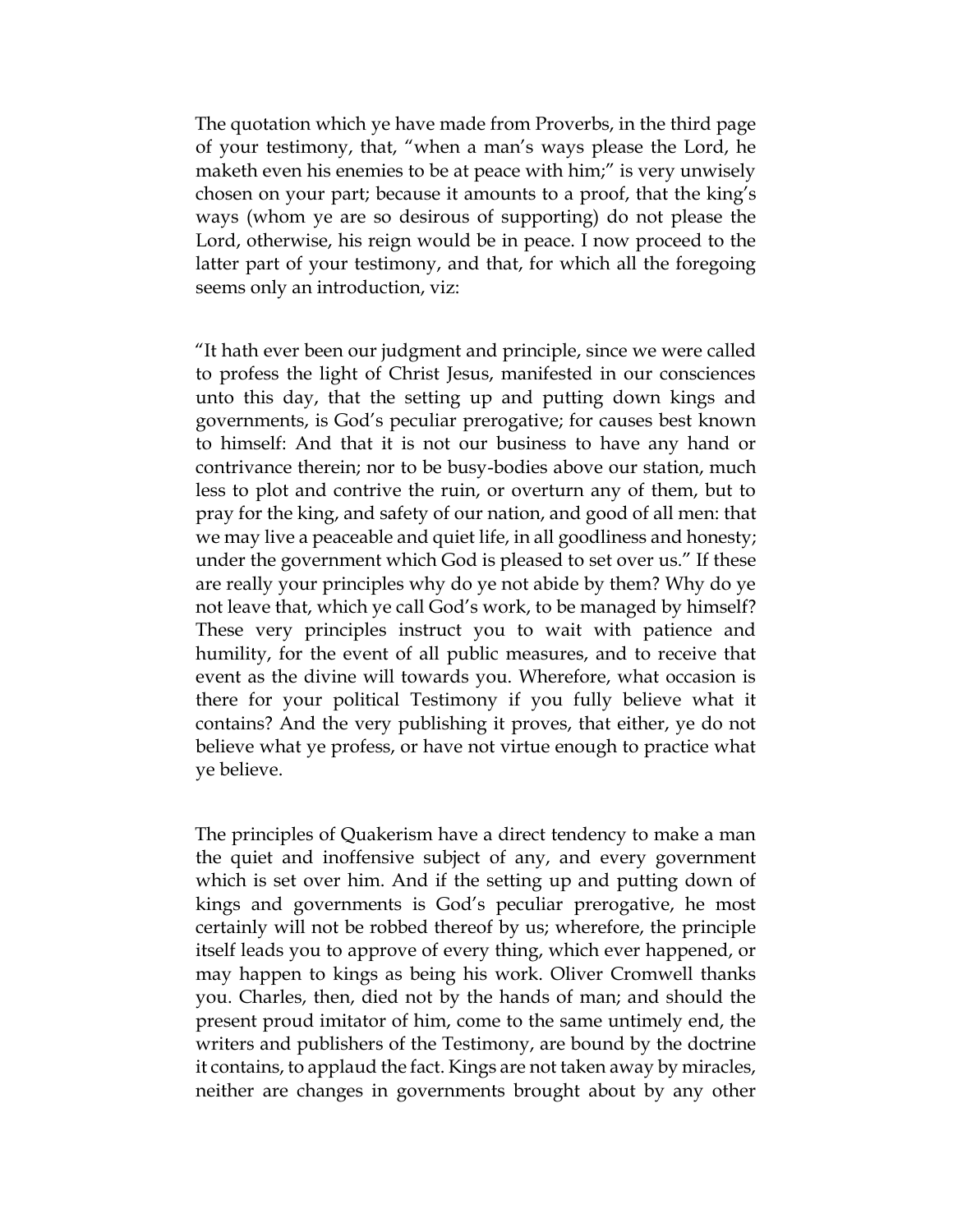means than such as are common and human; and such as we are now using. Even the dispersing of the Jews, though foretold by our Savior, was effected by arms. Wherefore, as ye refuse to be the means on one side, ye ought not to be meddlers on the other; but to wait the issue in silence; and unless you can produce divine authority, to prove, that the Almighty who hath created and placed this new world, at the greatest distance it could possibly stand, east and west, from every part of the old, doth, nevertheless, disapprove of its being independent of the corrupt and abandoned court of Britain; unless I say, ye can show this, how can ye, on the ground of your principles, justify the exciting and stirring up of the people "firmly to unite in the abhorrence of all such writings, and measures, as evidence a desire and design to break off the happy connection we have hitherto enjoyed, with the kingdom of Great Britain, and our just and necessary subordination to the king, and those who are lawfully placed in authority under him." What a slap in the face is here! the men, who, in the very paragraph before, have quietly and passively resigned up the ordering, altering, and disposal of kings and governments, into the hands of God, are now recalling their principles, and putting in for a share of the business. Is it possible, that the conclusion, which is here justly quoted, can any ways follow from the doctrine laid down? The inconsistency is too glaring not to be seen; the absurdity too great not to be laughed at; and such as could only have been made by those, whose understandings were darkened by the narrow and crabby spirit of a despairing political party; for ye are not to be considered as the whole body of the Quakers but only as a factional and fractional part thereof.

Here ends the examination of your testimony; (which I call upon no man to abhor, as ye have done, but only to read and judge of fairly;) to which I subjoin the following remark; "That the setting up and putting down of kings," most certainly mean, the making him a king, who is yet not so, and the making him no king who is already one. And pray what hath this to do in the present case? We neither mean to set up nor to put down, neither to make nor to unmake, but to have nothing to do with them. Wherefore your testimony in whatever light it is viewed serves only to dishonor your judgment, and for many other reasons had better have been let alone than published.